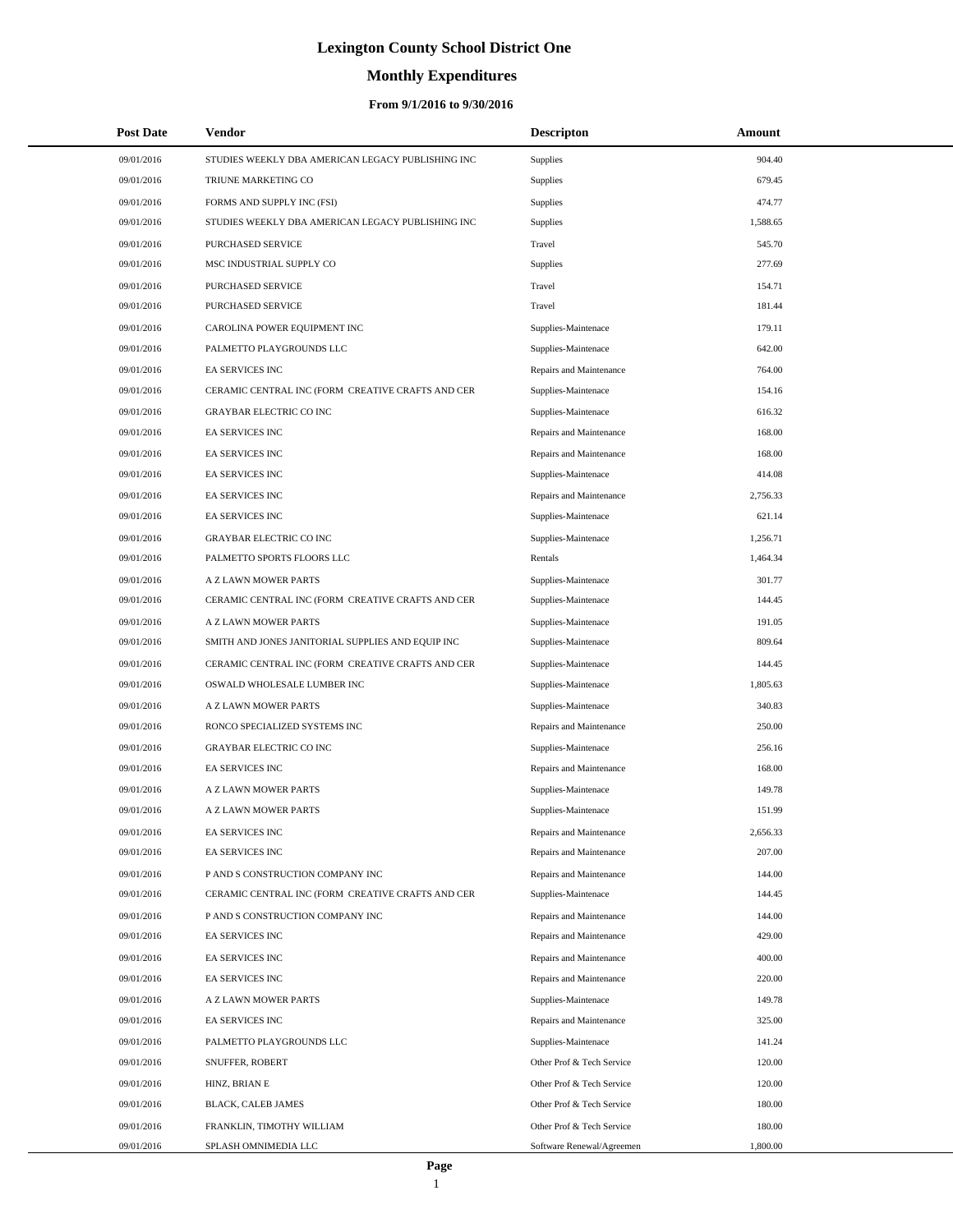# **Monthly Expenditures**

### **From 9/1/2016 to 9/30/2016**

| <b>Post Date</b> | Vendor                                             | <b>Descripton</b>          | Amount     |  |
|------------------|----------------------------------------------------|----------------------------|------------|--|
| 09/01/2016       | <b>GATTIS PRO AUDIO</b>                            | <b>Technology Supplies</b> | 2,479.98   |  |
| 09/01/2016       | <b>ANOTHER PRINTER</b>                             | Supplies                   | 2,497.94   |  |
| 09/01/2016       | <b>SCHOOL MATE</b>                                 | Supplies                   | 1,143.75   |  |
| 09/01/2016       | PURCHASED SERVICE                                  | Travel                     | 413.72     |  |
| 09/01/2016       | MCGRAW HILL EDUCATION INC                          | Supplies                   | 895.30     |  |
| 09/01/2016       | VOYAGER SOPRIS LEARNING                            | Supplies                   | 1,040.04   |  |
| 09/01/2016       | CAROLINA BIOLOGICAL SUPPLY CO                      | Supplies                   | 774.74     |  |
| 09/01/2016       | PURCHASED SERVICE                                  | Travel                     | 226.54     |  |
| 09/01/2016       | JUMPER CARTER SEASE ARCHITECTS P A                 | <b>Building</b>            | 22,209.40  |  |
| 09/01/2016       | <b>BG ENTERPRISES</b>                              | Pupil Activity             | 1,402.85   |  |
| 09/01/2016       | RIDDELL / ALL AMERICAN                             | Pupil Activity             | 1,425.19   |  |
| 09/01/2016       | D AND W SPORTSWEAR                                 | Pupil Activity             | 247.00     |  |
| 09/01/2016       | VARSITY SPIRIT FASHIONS AND SUPPLIES LLC           | Pupil Activity             | 1,327.55   |  |
| 09/01/2016       | LEXINGTON COUNTY SCHOOL DIST 1 EDUCATIONAL FOUNDAT | Pupil Activity             | 131.80     |  |
| 09/02/2016       | EPS LITERACY AND INTERVENTION                      | Supplies                   | 261.60     |  |
| 09/02/2016       | EPS LITERACY AND INTERVENTION                      | Supplies                   | 1,050.06   |  |
| 09/02/2016       | STUDIES WEEKLY DBA AMERICAN LEGACY PUBLISHING INC  | Supplies                   | 714.00     |  |
| 09/02/2016       | PINE PRESS OF LEXINGTON INC                        | Printing and Binding       | 270.06     |  |
| 09/02/2016       | FORMS AND SUPPLY INC (FSI)                         | Supplies                   | 133.45     |  |
| 09/02/2016       | TUMBLEWEED PRESS INC                               | Software Renewal/Agreemen  | 479.20     |  |
| 09/02/2016       | DADE PAPER AND BAG CO                              | Supplies-Maintenace        | 250.81     |  |
| 09/02/2016       | CASCADE WATER SERVICES                             | Repairs and Maintenance    | 107.00     |  |
| 09/02/2016       | PATHWAY TECHNOLOGIES INC                           | Software Renewal/Agreemen  | 990.78     |  |
| 09/02/2016       | LESESNE INDUSTRIES INC                             | Supplies                   | 321.00     |  |
| 09/02/2016       | STUDIES WEEKLY DBA AMERICAN LEGACY PUBLISHING INC  | Supplies                   | 4,646.95   |  |
| 09/02/2016       | SCHOOL SPECIALTY INC                               | Supplies                   | 2,842.20   |  |
| 09/02/2016       | <b>EMPOWERING WRITERS LLC</b>                      | Supplies                   | 4,171.87   |  |
| 09/02/2016       | WILSON LANGUAGE TRAINING                           | Supplies                   | 903.09     |  |
| 09/02/2016       | CONRAD, SUSAN T                                    | Inst Prog Improvement      | 1,500.00   |  |
| 09/02/2016       | <b>APPLE INC</b>                                   | <b>Technology Supplies</b> | 152,154.00 |  |
| 09/02/2016       | STUDIES WEEKLY DBA AMERICAN LEGACY PUBLISHING INC  | Pupil Activity             | 142.80     |  |
| 09/02/2016       | MEADOW GLEN MIDDLE SCHOOL                          | Pupil Activity             | 600.00     |  |
| 09/02/2016       | DUBARD, ARCADEUS JEROME                            | Pupil Activity             | 127.50     |  |
| 09/02/2016       | DORMAN HIGH SCHOOL                                 | Pupil Activity             | 120.00     |  |
| 09/02/2016       | DUTCH FORK HIGH SCHOOL                             | Pupil Activity             | 130.00     |  |
| 09/06/2016       | LAKESHORE LEARNING MATERIALS                       | <b>Supplies</b>            | 482.84     |  |
| 09/06/2016       | <b>INACOL SYMPOSIUM</b>                            | Travel                     | 2,120.00   |  |
| 09/06/2016       | FORMS AND SUPPLY INC (FSI)                         | <b>Supplies</b>            | 303.88     |  |
| 09/06/2016       | US INK AND TONER INC                               | Supplies                   | 853.24     |  |
| 09/06/2016       | US INK AND TONER INC                               | Supplies                   | 309.54     |  |
| 09/06/2016       | SCHOOL SPECIALTY INC                               | Supplies                   | 672.00     |  |
| 09/06/2016       | RICHLAND COUNTY SCH DIST ONE                       | Tuition-LEA                | 2,693.76   |  |
| 09/06/2016       | US POSTAL SERVICE                                  | Supplies                   | 1,880.00   |  |
| 09/06/2016       | US INK AND TONER INC                               | Supplies                   | 736.06     |  |
| 09/06/2016       | SCHOOL SPECIALTY INC                               | Supplies                   | 227.13     |  |
| 09/06/2016       | <b>BOUNDLESS NETWORK</b>                           | Supplies                   | 582.27     |  |
| 09/06/2016       | FORMS AND SUPPLY INC (FSI)                         | Supplies                   | 1,313.40   |  |
| 09/06/2016       | HERALD OFFICE SUPPLY INC                           | Supplies                   | 1,214.99   |  |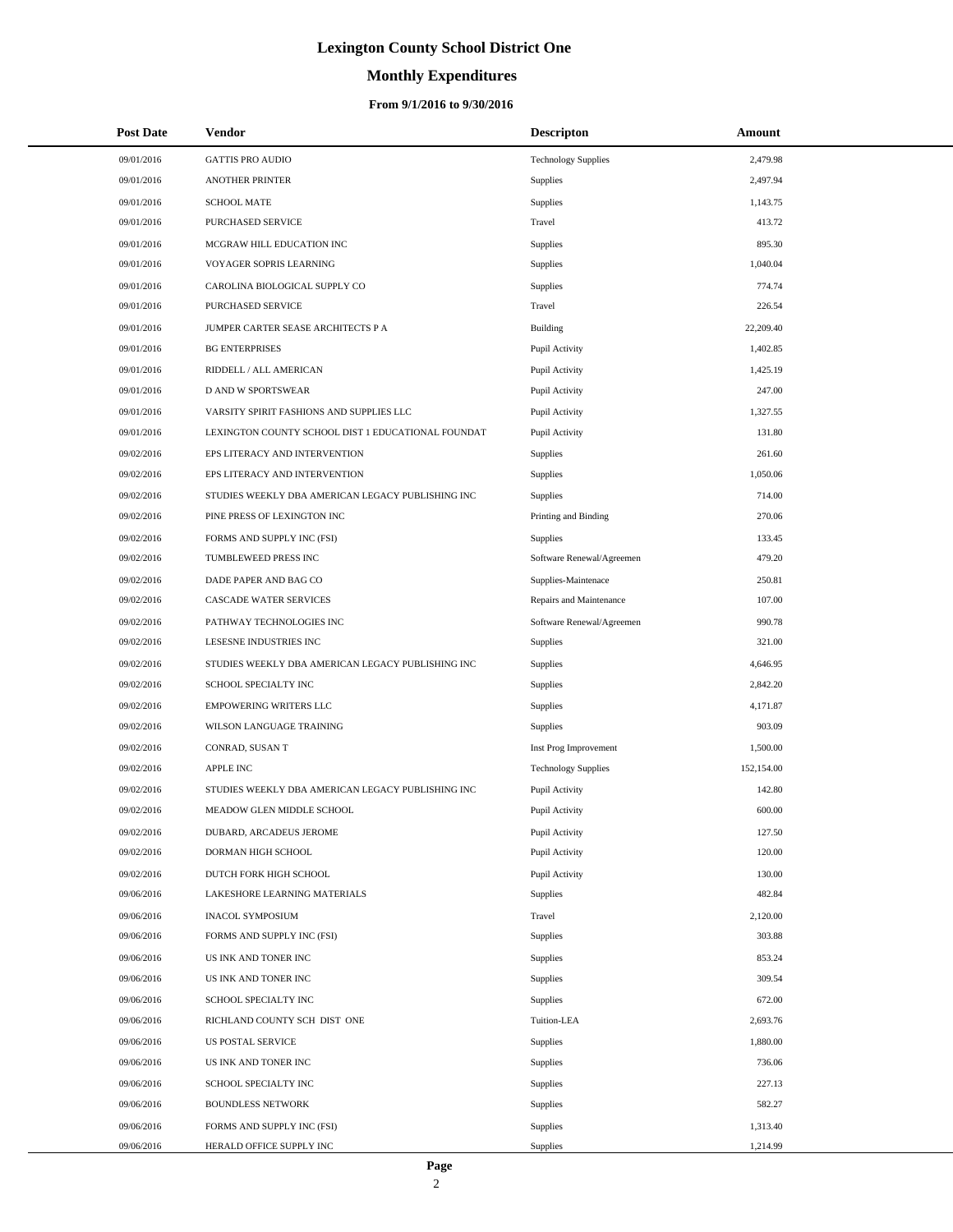# **Monthly Expenditures**

### **From 9/1/2016 to 9/30/2016**

| <b>Post Date</b> | Vendor                                            | <b>Descripton</b>          | Amount    |  |
|------------------|---------------------------------------------------|----------------------------|-----------|--|
| 09/06/2016       | FORMS AND SUPPLY INC (FSI)                        | Supplies                   | 2,878.30  |  |
| 09/06/2016       | FISHER SCIENTIFIC COMPANY LLC                     | Supplies-Instruction       | 125.51    |  |
| 09/06/2016       | DHEC - BOL INSTRUMENT SERVICES                    | Repairs and Maintenance    | 875.50    |  |
| 09/06/2016       | PURCHASED SERVICE                                 | Travel                     | 1,030.50  |  |
| 09/06/2016       | RICHLAND COUNTY SCH DIST ONE                      | Tuition-LEA                | 1,941.89  |  |
| 09/06/2016       | SCHOOL SPECIALTY INC                              | Supplies                   | 104.82    |  |
| 09/06/2016       | DEMCO INC                                         | Supplies                   | 217.98    |  |
| 09/06/2016       | CERTIFIED TRANSLATION SERVICES                    | Other Prof & Tech Service  | 130.00    |  |
| 09/06/2016       | HP INC                                            | Supplies                   | 312.81    |  |
| 09/06/2016       | <b>WW GRAINGER</b>                                | Supplies                   | 187.85    |  |
| 09/06/2016       | SMITH AND JONES JANITORIAL SUPPLIES AND EQUIP INC | Supplies-Maintenace        | 2,136.65  |  |
| 09/06/2016       | CITY OF WEST COLUMBIA WATER COLLECTION DIVISION   | <b>Public Utilities</b>    | 386.00    |  |
| 09/06/2016       | TREASTER, BENJAMIN F                              | Other Prof & Tech Service  | 180.00    |  |
| 09/06/2016       | YOUNG, MATTHEW                                    | Other Prof & Tech Service  | 120.00    |  |
| 09/06/2016       | MILLER, JEFFREY J                                 | Other Prof & Tech Service  | 180.00    |  |
| 09/06/2016       | TAYLOR, MICHAEL HAMPTON                           | Other Prof & Tech Service  | 120.00    |  |
| 09/06/2016       | <b>GOVAN, TERRY</b>                               | Other Prof & Tech Service  | 180.00    |  |
| 09/06/2016       | <b>NEWZ GROUP</b>                                 | Other Prof & Tech Service  | 240.00    |  |
| 09/06/2016       | LEXINGTON PRINTING LLC                            | Printing and Binding       | 1,275.44  |  |
| 09/06/2016       | <b>COMPORIUM</b>                                  | Communication              | 100.71    |  |
| 09/06/2016       | RAPTOR TECHNOLOGIES LLC                           | <b>Technology Supplies</b> | 495.00    |  |
| 09/06/2016       | RAPTOR TECHNOLOGIES LLC                           | <b>Technology Supplies</b> | 495.00    |  |
| 09/06/2016       | MONOPRICE.COM                                     | <b>Technology Supplies</b> | 193.56    |  |
| 09/06/2016       | EMBASSY SUITES AT KINGSTON PLANTATION             | Travel                     | 810.00    |  |
| 09/06/2016       | MARENEM INC                                       | Inst Prog Improvement      | 2,025.00  |  |
| 09/06/2016       | N2Y INC (NEWS 2 YOU)                              | Software Renewal/Agreemen  | 10,071.90 |  |
| 09/06/2016       | SC DEPARTMENT OF REVENUE (SALES TAX RETURN)       | Software Renewal/Agreemen  | 605.22    |  |
| 09/06/2016       | HOUGHTON MIFFLIN HARCOURT PUBLISHING CO           | Software Renewal/Agreemen  | 7,318.80  |  |
| 09/06/2016       | MCGRAW HILL EDUCATION INC                         | Supplies                   | 4,718.36  |  |
| 09/06/2016       | HANDWRITING WITHOUT TEARS BY JAN Z OLSEN OTR      | Supplies                   | 1,445.00  |  |
| 09/06/2016       | CAROLINA BIOLOGICAL SUPPLY CO                     | Supplies                   | 1,490.05  |  |
| 09/06/2016       | <b>PURCHASED SERVICE</b>                          | Supplies                   | 275.00    |  |
| 09/06/2016       | PURCHASED SERVICE                                 | Travel                     | 377.06    |  |
| 09/06/2016       | <b>CAMCOR</b>                                     | <b>Technology Supplies</b> | 6,842.65  |  |
| 09/06/2016       | <b>ANOTHER PRINTER</b>                            | Printing and Binding       | 357.99    |  |
| 09/06/2016       | DEW BUSINESS FORMS AND SYSTEMS INC                | Printing and Binding       | 982.95    |  |
| 09/06/2016       | <b>BEST BUY FOR BUSINESS</b>                      | Supplies                   | 240.70    |  |
| 09/06/2016       | FORMS AND SUPPLY INC (FSI)                        | Supplies                   | 2,099.55  |  |
| 09/06/2016       | THE HOODMAN                                       | Repairs and Maintenance    | 130.00    |  |
| 09/06/2016       | <b>USA SUPPLY</b>                                 | Supplies                   | 397.88    |  |
| 09/06/2016       | TRIDENT BEVERAGE INC                              | Food                       | 1,152.00  |  |
| 09/06/2016       | THE HOODMAN                                       | Repairs and Maintenance    | 130.00    |  |
| 09/06/2016       | <b>USA SUPPLY</b>                                 | Supplies                   | 150.87    |  |
| 09/06/2016       | TRIDENT BEVERAGE INC                              | Food                       | 384.00    |  |
| 09/06/2016       | THE HOODMAN                                       | Repairs and Maintenance    | 130.00    |  |
| 09/06/2016       | <b>USA SUPPLY</b>                                 | Supplies                   | 398.05    |  |
| 09/06/2016       | TRIDENT BEVERAGE INC                              | Food                       | 768.00    |  |
| 09/06/2016       | REFRIGERATION SERVICE COMPANY                     | Repairs and Maintenance    | 1,427.56  |  |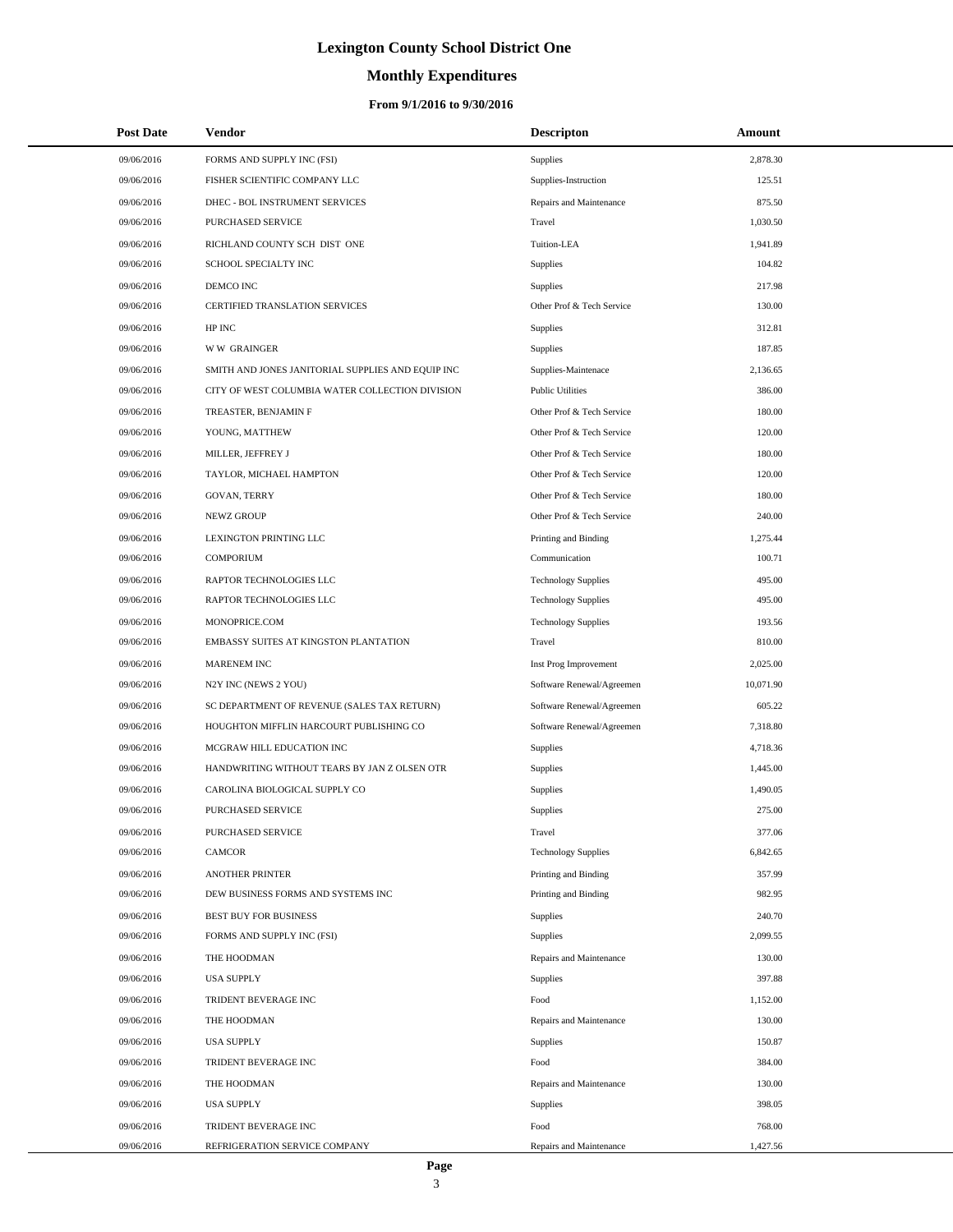# **Monthly Expenditures**

### **From 9/1/2016 to 9/30/2016**

| <b>Post Date</b> | Vendor                             | <b>Descripton</b>          | Amount   |
|------------------|------------------------------------|----------------------------|----------|
| 09/06/2016       | THE HOODMAN                        | Repairs and Maintenance    | 130.00   |
| 09/06/2016       | <b>BEST BUY FOR BUSINESS</b>       | Supplies                   | 144.42   |
| 09/06/2016       | <b>USA SUPPLY</b>                  | Supplies                   | 150.87   |
| 09/06/2016       | SOUTHERN EQUIPMENT FABRICATORS INC | Repairs and Maintenance    | 920.00   |
| 09/06/2016       | THE HOODMAN                        | Repairs and Maintenance    | 130.00   |
| 09/06/2016       | <b>USA SUPPLY</b>                  | Supplies                   | 398.05   |
| 09/06/2016       | TRIDENT BEVERAGE INC               | Food                       | 768.00   |
| 09/06/2016       | THE HOODMAN                        | Repairs and Maintenance    | 130.00   |
| 09/06/2016       | <b>USA SUPPLY</b>                  | Supplies                   | 150.87   |
| 09/06/2016       | <b>WW GRAINGER</b>                 | Supplies                   | 467.34   |
| 09/06/2016       | THE HOODMAN                        | Repairs and Maintenance    | 130.00   |
| 09/06/2016       | <b>USA SUPPLY</b>                  | Supplies                   | 265.36   |
| 09/06/2016       | THE HOODMAN                        | Repairs and Maintenance    | 130.00   |
| 09/06/2016       | <b>BEST BUY FOR BUSINESS</b>       | Supplies                   | 192.56   |
| 09/06/2016       | <b>USA SUPPLY</b>                  | Supplies                   | 340.80   |
| 09/06/2016       | TRIDENT BEVERAGE INC               | Food                       | 1,728.00 |
| 09/06/2016       | THE HOODMAN                        | Repairs and Maintenance    | 130.00   |
| 09/06/2016       | <b>USA SUPPLY</b>                  | Supplies                   | 322.61   |
| 09/06/2016       | TRIDENT BEVERAGE INC               | Food                       | 480.00   |
| 09/06/2016       | THE HOODMAN                        | Repairs and Maintenance    | 130.00   |
| 09/06/2016       | <b>USA SUPPLY</b>                  | Supplies                   | 150.87   |
| 09/06/2016       | <b>WW GRAINGER</b>                 | Supplies                   | 311.57   |
| 09/06/2016       | TRIDENT BEVERAGE INC               | Food                       | 288.00   |
| 09/06/2016       | THE HOODMAN                        | Repairs and Maintenance    | 130.00   |
| 09/06/2016       | <b>USA SUPPLY</b>                  | Supplies                   | 322.61   |
| 09/06/2016       | DELL COMPUTERS                     | <b>Technology Supplies</b> | 196.44   |
| 09/06/2016       | TRIDENT BEVERAGE INC               | Food                       | 768.00   |
| 09/06/2016       | THE HOODMAN                        | Repairs and Maintenance    | 130.00   |
| 09/06/2016       | <b>USA SUPPLY</b>                  | Supplies                   | 150.87   |
| 09/06/2016       | DELL COMPUTERS                     | <b>Technology Supplies</b> | 196.44   |
| 09/06/2016       | THE HOODMAN                        | Repairs and Maintenance    | 130.00   |
| 09/06/2016       | <b>USA SUPPLY</b>                  | Supplies                   | 340.80   |
| 09/06/2016       | TRIDENT BEVERAGE INC               | Food                       | 480.00   |
| 09/06/2016       | THE HOODMAN                        | Repairs and Maintenance    | 130.00   |
| 09/06/2016       | BEST BUY FOR BUSINESS              | Supplies                   | 288.84   |
| 09/06/2016       | <b>USA SUPPLY</b>                  | Supplies                   | 575.13   |
| 09/06/2016       | THE HOODMAN                        | Repairs and Maintenance    | 130.00   |
| 09/06/2016       | THE HOODMAN                        | Repairs and Maintenance    | 130.00   |
| 09/06/2016       | <b>USA SUPPLY</b>                  | Supplies                   | 340.80   |
| 09/06/2016       | THE HOODMAN                        | Repairs and Maintenance    | 130.00   |
| 09/06/2016       | <b>USA SUPPLY</b>                  | Supplies                   | 340.80   |
| 09/06/2016       | THE HOODMAN                        | Repairs and Maintenance    | 130.00   |
| 09/06/2016       | BEST BUY FOR BUSINESS              | Supplies                   | 192.56   |
| 09/06/2016       | <b>USA SUPPLY</b>                  | Supplies                   | 150.87   |
| 09/06/2016       | TRIDENT BEVERAGE INC               | Food                       | 192.00   |
| 09/06/2016       | THE HOODMAN                        | Repairs and Maintenance    | 130.00   |
| 09/06/2016       | <b>WW GRAINGER</b>                 | Supplies                   | 415.42   |
| 09/06/2016       | TRIDENT BEVERAGE INC               | Food                       | 384.00   |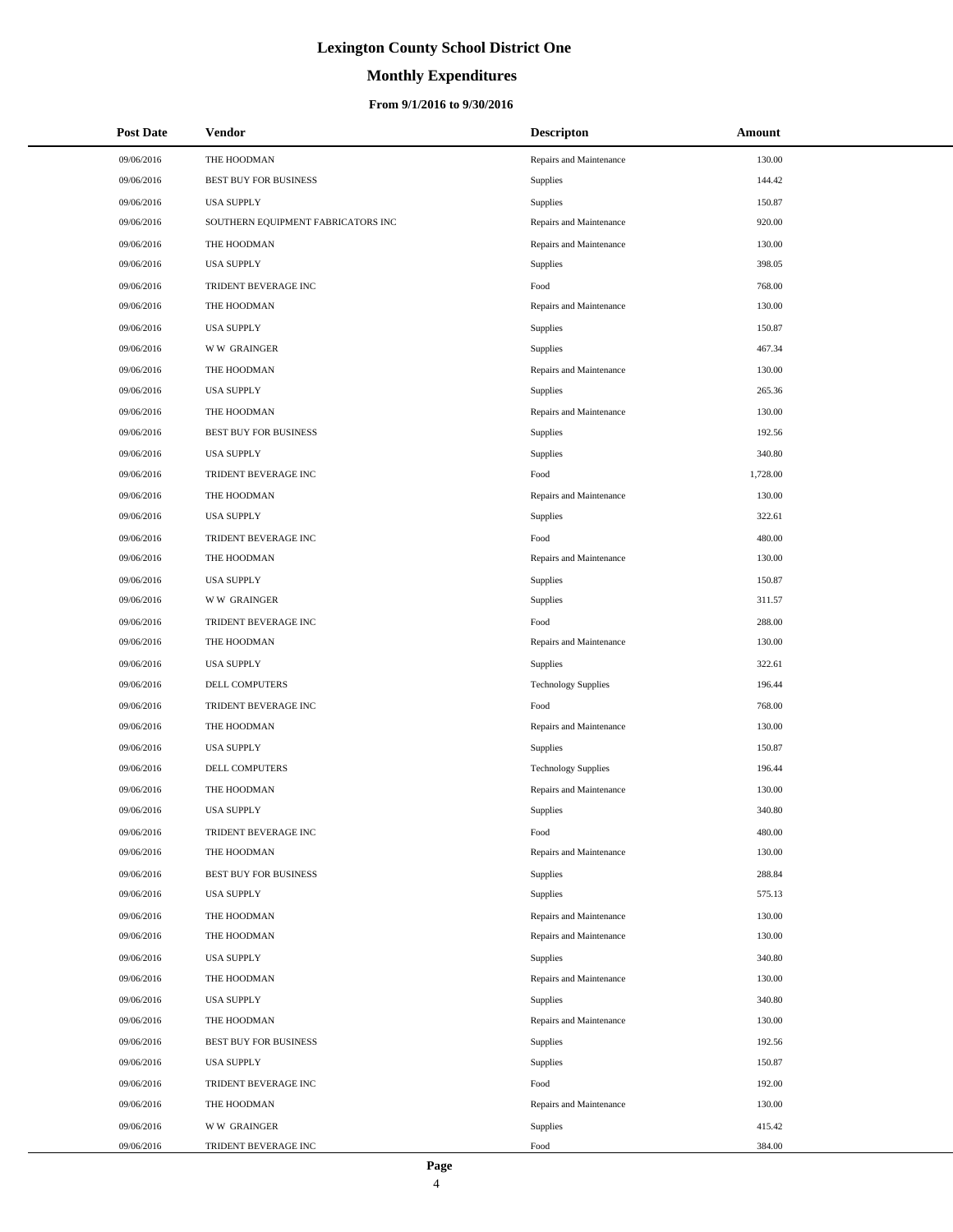# **Monthly Expenditures**

### **From 9/1/2016 to 9/30/2016**

| <b>Post Date</b> | Vendor                                             | <b>Descripton</b>       | Amount   |
|------------------|----------------------------------------------------|-------------------------|----------|
| 09/06/2016       | THE HOODMAN                                        | Repairs and Maintenance | 130.00   |
| 09/06/2016       | <b>USA SUPPLY</b>                                  | Supplies                | 340.80   |
| 09/06/2016       | TRIDENT BEVERAGE INC                               | Food                    | 576.00   |
| 09/06/2016       | THE HOODMAN                                        | Repairs and Maintenance | 130.00   |
| 09/06/2016       | <b>USA SUPPLY</b>                                  | Supplies                | 150.87   |
| 09/06/2016       | TRIDENT BEVERAGE INC                               | Food                    | 384.00   |
| 09/06/2016       | THE HOODMAN                                        | Repairs and Maintenance | 130.00   |
| 09/06/2016       | <b>USA SUPPLY</b>                                  | Supplies                | 398.05   |
| 09/06/2016       | HERSHEYS ICE CREAM                                 | Food                    | 255.60   |
| 09/06/2016       | TRIDENT BEVERAGE INC                               | Food                    | 960.00   |
| 09/06/2016       | THE HOODMAN                                        | Repairs and Maintenance | 130.00   |
| 09/06/2016       | <b>USA SUPPLY</b>                                  | Supplies                | 150.87   |
| 09/06/2016       | THE HOODMAN                                        | Repairs and Maintenance | 130.00   |
| 09/06/2016       | <b>USA SUPPLY</b>                                  | Supplies                | 150.87   |
| 09/06/2016       | <b>WW GRAINGER</b>                                 | Supplies                | 103.85   |
| 09/06/2016       | HERSHEYS ICE CREAM                                 | Food                    | 120.00   |
| 09/06/2016       | THE HOODMAN                                        | Repairs and Maintenance | 130.00   |
| 09/06/2016       | <b>USA SUPPLY</b>                                  | Supplies                | 150.87   |
| 09/06/2016       | TRIDENT BEVERAGE INC                               | Food                    | 864.00   |
| 09/06/2016       | THE HOODMAN                                        | Repairs and Maintenance | 130.00   |
| 09/06/2016       | <b>USA SUPPLY</b>                                  | Supplies                | 150.87   |
| 09/06/2016       | THE HOODMAN                                        | Repairs and Maintenance | 130.00   |
| 09/06/2016       | <b>USA SUPPLY</b>                                  | Supplies                | 150.87   |
| 09/06/2016       | THE HOODMAN                                        | Repairs and Maintenance | 130.00   |
| 09/06/2016       | <b>USA SUPPLY</b>                                  | Supplies                | 340.80   |
| 09/06/2016       | TRIDENT BEVERAGE INC                               | Food                    | 576.00   |
| 09/06/2016       | THE HOODMAN                                        | Repairs and Maintenance | 130.00   |
| 09/06/2016       | <b>BEST BUY FOR BUSINESS</b>                       | Supplies                | 385.11   |
| 09/06/2016       | <b>USA SUPPLY</b>                                  | Supplies                | 575.13   |
| 09/06/2016       | WHALEY FOODSERV REPAIR DBA WHALEY PARTS AND SUPPLY | Supplies                | 865.99   |
| 09/06/2016       | HERSHEYS ICE CREAM                                 | Food                    | 789.60   |
| 09/06/2016       | THE HOODMAN                                        | Repairs and Maintenance | 130.00   |
| 09/06/2016       | <b>USA SUPPLY</b>                                  | Supplies                | 150.87   |
| 09/06/2016       | US INK AND TONER INC                               | Pupil Activity          | 1,858.69 |
| 09/06/2016       | MUSICIAN SUPPLY                                    | Pupil Activity          | 315.00   |
| 09/06/2016       | MUSICIAN SUPPLY                                    | Pupil Activity          | 358.99   |
| 09/06/2016       | SCHOLASTIC INC                                     | Pupil Activity          | 1,473.32 |
| 09/06/2016       | <b>BG ENTERPRISES</b>                              | Pupil Activity          | 1,788.75 |
| 09/06/2016       | SCHOOL SPECIALTY INC                               | Pupil Activity          | 577.03   |
| 09/06/2016       | TIME FOR KIDS                                      | Pupil Activity          | 223.00   |
| 09/06/2016       | DEERFIELD ELEMENTARY SCHOOL                        | Pupil Activity          | 230.00   |
| 09/06/2016       | FISHER SCIENTIFIC COMPANY LLC                      | Pupil Activity          | 599.08   |
| 09/06/2016       | SARGENT WELCH LLC A VWR CO                         | Pupil Activity          | 440.36   |
| 09/06/2016       | STAR MUSIC CO                                      | Pupil Activity          | 270.00   |
| 09/06/2016       | PITSCO EDUCATION HEARILY AND COMPANY               | Pupil Activity          | 797.15   |
| 09/06/2016       | PIONEER MANUFACTURING CO                           | Pupil Activity          | 629.16   |
| 09/06/2016       | PURCHASED SERVICE                                  | Pupil Activity          | 117.62   |
| 09/06/2016       | <b>BSN SPORTS</b>                                  | Pupil Activity          | 513.60   |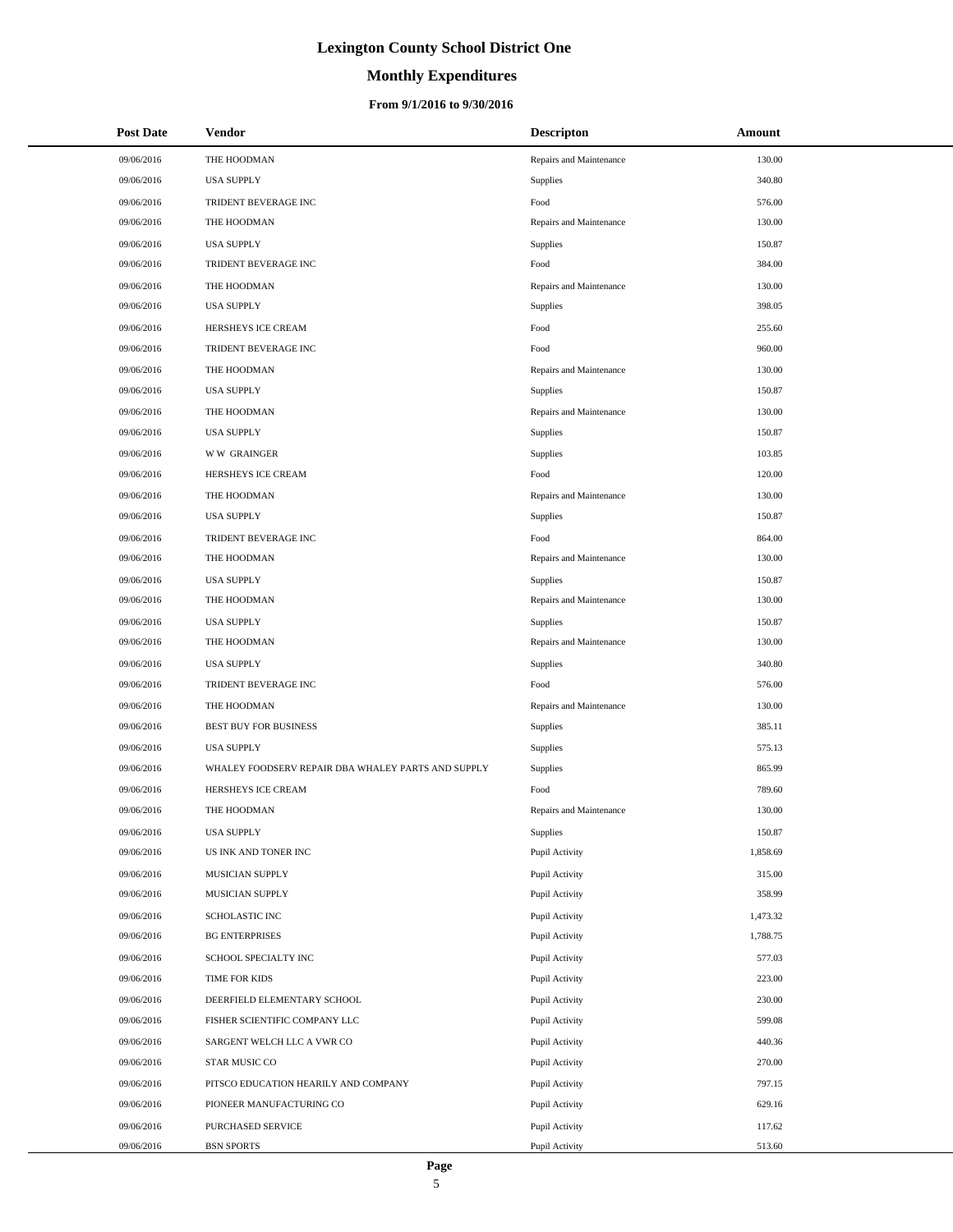# **Monthly Expenditures**

| <b>Post Date</b> | <b>Vendor</b>                                   | <b>Descripton</b>          | Amount   |
|------------------|-------------------------------------------------|----------------------------|----------|
| 09/06/2016       | SOUTHEASTERN PERFORMANCE APPAREL                | Pupil Activity             | 760.00   |
| 09/07/2016       | SCHOOL SPECIALTY INC                            | Supplies                   | 110.85   |
| 09/07/2016       | BLICK ART MATERIALS LLC                         | Supplies                   | 172.75   |
| 09/07/2016       | SCHOOL SPECIALTY INC                            | Supplies                   | 389.91   |
| 09/07/2016       | FORMS AND SUPPLY INC (FSI)                      | Supplies                   | 138.57   |
| 09/07/2016       | FREY SCIENTIFIC                                 | Supplies                   | 110.16   |
| 09/07/2016       | FORMS AND SUPPLY INC (FSI)                      | Supplies                   | 205.90   |
| 09/07/2016       | DELL COMPUTERS                                  | Supplies                   | 233.02   |
| 09/07/2016       | SCHOOL SPECIALTY INC                            | Supplies                   | 1,443.86 |
| 09/07/2016       | ACT CUSTOMER SERVICES (68)                      | Other Prof & Tech Service  | 295.00   |
| 09/07/2016       | SC DEPARTMENT OF REVENUE (SALES TAX RETURN)     | Software Renewal/Agreemen  | 102.99   |
| 09/07/2016       | TURNITIN LLC                                    | Software Renewal/Agreemen  | 2,166.26 |
| 09/07/2016       | BLICK ART MATERIALS LLC                         | Supplies                   | 268.45   |
| 09/07/2016       | FORMS AND SUPPLY INC (FSI)                      | Supplies                   | 328.04   |
| 09/07/2016       | FRANKLIN COVEY                                  | Inst Prog Improvement      | 1,059.30 |
| 09/07/2016       | FORMS AND SUPPLY INC (FSI)                      | Supplies                   | 499.67   |
| 09/07/2016       | FOLLETT SCHOOL SOLUTIONS INC                    | <b>Technology Supplies</b> | 586.37   |
| 09/07/2016       | SC DEPARTMENT OF REVENUE (SALES TAX RETURN)     | Software Renewal/Agreemen  | 196.26   |
| 09/07/2016       | TURNITIN LLC                                    | Software Renewal/Agreemen  | 2,803.74 |
| 09/07/2016       | BARNES & NOBLE BOOKSELLERS INC                  | Supplies                   | 108.00   |
| 09/07/2016       | HYATT REGENCY BETHESDA                          | Travel                     | 1,010.22 |
| 09/07/2016       | TRADEWINDS ISLAND GRAND RESORTS                 | Travel                     | 1,044.12 |
| 09/07/2016       | FARIA SYSTEMS INC                               | <b>Technology Supplies</b> | 4,998.00 |
| 09/07/2016       | OCCUPATIONAL HEALTH                             | Supplies                   | 567.00   |
| 09/07/2016       | SCHOOL HEALTH CORP                              | Supplies                   | 227.10   |
| 09/07/2016       | FIRST PRIORITY INC                              | Other Prof & Tech Service  | 800.00   |
| 09/07/2016       | <b>BRAINPOP.COM LLC</b>                         | Software Renewal/Agreemen  | 1,695.00 |
| 09/07/2016       | SC DEPARTMENT OF REVENUE (SALES TAX RETURN)     | Software Renewal/Agreemen  | 118.65   |
| 09/07/2016       | THE STATE MEDIA CO                              | Periodicals                | 101.40   |
| 09/07/2016       | BILINGUAL COMMUNICATIONS                        | Other Prof & Tech Service  | $-1.36$  |
| 09/07/2016       | <b>CERTIFIED TRANSLATION SERVICES</b>           | Other Prof & Tech Service  | 178.60   |
| 09/07/2016       | THE STATE (ADS ONLY)                            | Advertising                | 307.47   |
| 09/07/2016       | HP INC                                          | <b>Technology Supplies</b> | 320.98   |
| 09/07/2016       | PITNEY BOWES RESERVE ACCOUNT                    | Supplies                   | 2,500.00 |
| 09/07/2016       | LCJMWANDSC (LEX CTY JOINT WATER AND SEWER COMMI | <b>Public Utilities</b>    | 112.58   |
| 09/07/2016       | TOWN OF LEXINGTON                               | <b>Public Utilities</b>    | 218.83   |
| 09/07/2016       | ABBOTTS AUTO CARE AND TIRE                      | Repairs and Maintenance    | 417.73   |
| 09/07/2016       | CALICO INDUSTRIES INC                           | Supplies-Maintenace        | 274.72   |
| 09/07/2016       | DADE PAPER AND BAG CO                           | Supplies-Maintenace        | 223.67   |
| 09/07/2016       | LCJMWANDSC (LEX CTY JOINT WATER AND SEWER COMMI | <b>Public Utilities</b>    | 862.96   |
| 09/07/2016       | TOWN OF LEXINGTON                               | <b>Public Utilities</b>    | 1,610.26 |
| 09/07/2016       | <b>SIGN A RAMA</b>                              | Repairs and Maintenance    | 300.00   |
| 09/07/2016       | SIGN A RAMA                                     | Supplies-Maintenace        | 752.75   |
| 09/07/2016       | TOWN OF LEXINGTON                               | <b>Public Utilities</b>    | 293.97   |
| 09/07/2016       | CULLUM SERVICES INC                             | Repairs and Maintenance    | 195.00   |
| 09/07/2016       | LCJMWANDSC (LEX CTY JOINT WATER AND SEWER COMMI | <b>Public Utilities</b>    | 814.27   |
| 09/07/2016       | LCJMWANDSC (LEX CTY JOINT WATER AND SEWER COMMI | <b>Public Utilities</b>    | 681.98   |
| 09/07/2016       | TOWN OF LEXINGTON                               | <b>Public Utilities</b>    | 158.59   |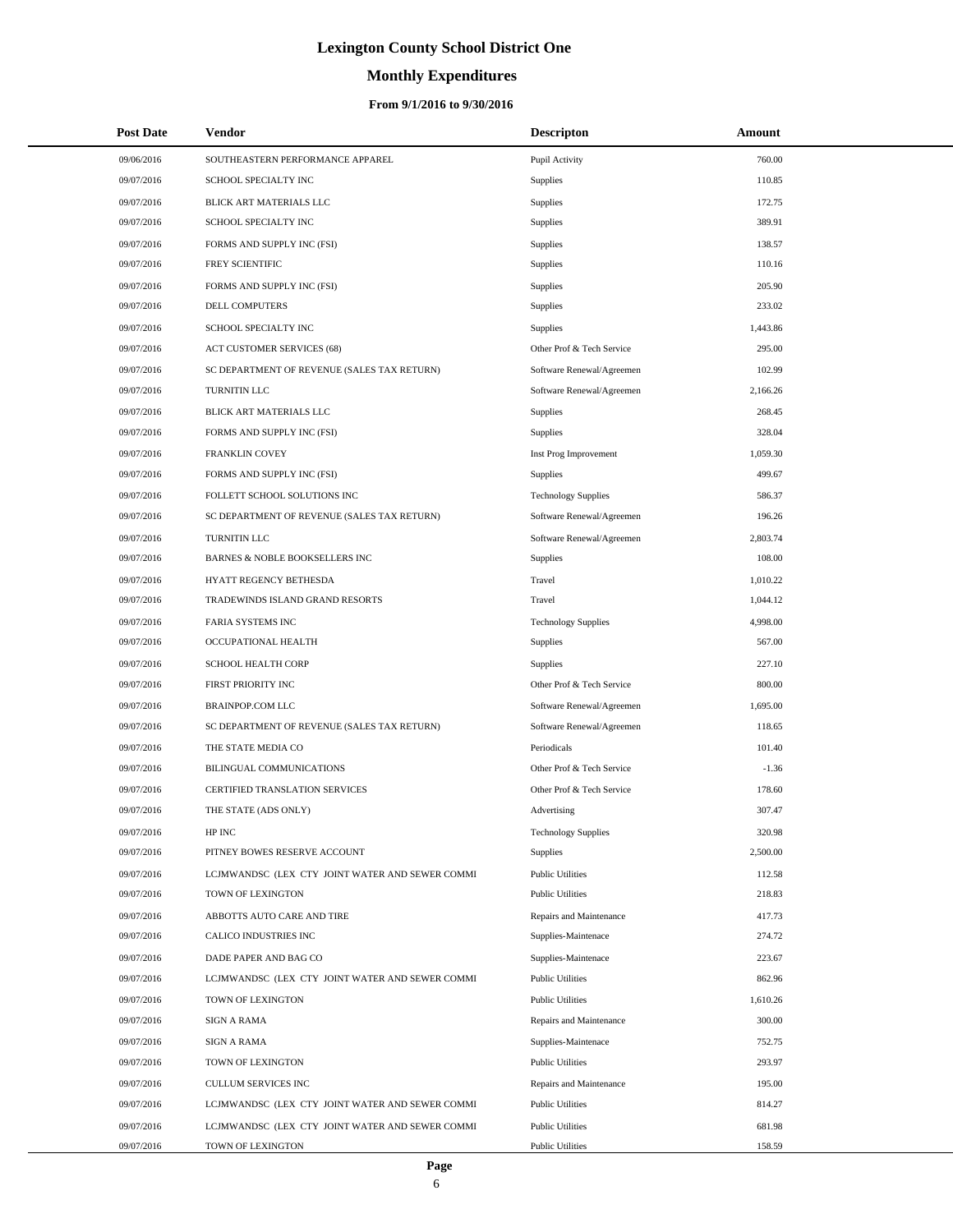# **Monthly Expenditures**

| <b>Post Date</b> | Vendor                                          | <b>Descripton</b>           | Amount   |
|------------------|-------------------------------------------------|-----------------------------|----------|
| 09/07/2016       | TOWN OF LEXINGTON                               | <b>Public Utilities</b>     | 429.17   |
| 09/07/2016       | <b>CULLUM SERVICES INC</b>                      | Repairs and Maintenance     | 1,746.87 |
| 09/07/2016       | FERGUSON ENTERPRISES INC FEI 27                 | Supplies-Maintenace         | 640.35   |
| 09/07/2016       | <b>CULLUM SERVICES INC</b>                      | Repairs and Maintenance     | 1,694.26 |
| 09/07/2016       | SPARROW AND KENNEDY TRACTOR CO INC              | Supplies-Maintenace         | 138.16   |
| 09/07/2016       | LCJMWANDSC (LEX CTY JOINT WATER AND SEWER COMMI | <b>Public Utilities</b>     | 1,029.71 |
| 09/07/2016       | LCJMWANDSC (LEX CTY JOINT WATER AND SEWER COMMI | <b>Public Utilities</b>     | 1,757.62 |
| 09/07/2016       | BLUEGRASS MATERIALS COMPANY LLC                 | Supplies-Maintenace         | 140.01   |
| 09/07/2016       | LCJMWANDSC (LEX CTY JOINT WATER AND SEWER COMMI | <b>Public Utilities</b>     | 3,503.28 |
| 09/07/2016       | CULLUM SERVICES INC                             | Repairs and Maintenance     | 1,732.16 |
| 09/07/2016       | <b>CARTS PLUS</b>                               | Supplies-Maintenace         | 196.88   |
| 09/07/2016       | LCJMWANDSC (LEX CTY JOINT WATER AND SEWER COMMI | <b>Public Utilities</b>     | 234.94   |
| 09/07/2016       | CULLUM SERVICES INC                             | Repairs and Maintenance     | 4,924.88 |
| 09/07/2016       | LCJMWANDSC (LEX CTY JOINT WATER AND SEWER COMMI | <b>Public Utilities</b>     | 191.13   |
| 09/07/2016       | <b>CULLUM SERVICES INC</b>                      | Repairs and Maintenance     | 1,306.29 |
| 09/07/2016       | LCJMWANDSC (LEX CTY JOINT WATER AND SEWER COMMI | <b>Public Utilities</b>     | 217.58   |
| 09/07/2016       | LCJMWANDSC (LEX CTY JOINT WATER AND SEWER COMMI | <b>Public Utilities</b>     | 233.45   |
| 09/07/2016       | TOWN OF LEXINGTON                               | <b>Public Utilities</b>     | 131.49   |
| 09/07/2016       | BLUEGRASS MATERIALS COMPANY LLC                 | Supplies-Maintenace         | 224.73   |
| 09/07/2016       | LCJMWANDSC (LEX CTY JOINT WATER AND SEWER COMMI | <b>Public Utilities</b>     | 1,202.74 |
| 09/07/2016       | LCJMWANDSC (LEX CTY JOINT WATER AND SEWER COMMI | <b>Public Utilities</b>     | 1,843.33 |
| 09/07/2016       | LCJMWANDSC (LEX CTY JOINT WATER AND SEWER COMMI | <b>Public Utilities</b>     | 495.35   |
| 09/07/2016       | LCJMWANDSC (LEX CTY JOINT WATER AND SEWER COMMI | <b>Public Utilities</b>     | 381.74   |
| 09/07/2016       | LCJMWANDSC (LEX CTY JOINT WATER AND SEWER COMMI | <b>Public Utilities</b>     | 215.00   |
| 09/07/2016       | TOWN OF LEXINGTON                               | <b>Public Utilities</b>     | 304.85   |
| 09/07/2016       | TOWN OF LEXINGTON                               | <b>Public Utilities</b>     | 764.50   |
| 09/07/2016       | TOWN OF LEXINGTON                               | <b>Public Utilities</b>     | 791.86   |
| 09/07/2016       | TOWN OF LEXINGTON                               | <b>Public Utilities</b>     | 2,075.22 |
| 09/07/2016       | LCJMWANDSC (LEX CTY JOINT WATER AND SEWER COMMI | <b>Public Utilities</b>     | 2,391.88 |
| 09/07/2016       | ADI                                             | Supplies-Maintenace         | 182.41   |
| 09/07/2016       | <b>BATCHLER, NICHOLE</b>                        | Pupil Transportation        | 190.08   |
| 09/07/2016       | COLE, SUSAN                                     | Pupil Transportation        | 375.84   |
| 09/07/2016       | FOGLE, PAM                                      | <b>Pupil Transportation</b> | 237.60   |
| 09/07/2016       | HAMMOND, ROSE                                   | <b>Pupil Transportation</b> | 140.40   |
| 09/07/2016       | HEADDEN, CYNTHIA                                | Pupil Transportation        | 211.95   |
| 09/07/2016       | KEMP, LISA                                      | Pupil Transportation        | 210.60   |
| 09/07/2016       | PURCHASED SERVICE                               | <b>Pupil Transportation</b> | 617.76   |
| 09/07/2016       | PEARCE, TIM                                     | Pupil Transportation        | 561.60   |
| 09/07/2016       | SABBAGHA, THERESA                               | <b>Pupil Transportation</b> | 181.44   |
| 09/07/2016       | SIMUEL, DEATRU                                  | <b>Pupil Transportation</b> | 245.70   |
| 09/07/2016       | STROUD, ANDREA                                  | <b>Pupil Transportation</b> | 233.28   |
| 09/07/2016       | PURCHASED SERVICE                               | Pupil Transportation        | 168.48   |
| 09/07/2016       | VAUGHN, DANA                                    | Pupil Transportation        | 505.44   |
| 09/07/2016       | RANDOM DRUG SCREENS INC                         | Other Prof & Tech Service   | 1,450.00 |
| 09/07/2016       | ALEWINE, EARL DICKSON RIDGEWAY                  | Other Prof & Tech Service   | 120.00   |
| 09/07/2016       | CARTER, BRENT C                                 | Other Prof & Tech Service   | 240.00   |
| 09/07/2016       | HOBBS, WILLIAM IRA                              | Other Prof & Tech Service   | 180.00   |
| 09/07/2016       | MIXON, CHRISTOPHER DOUGLAS                      | Other Prof & Tech Service   | 240.00   |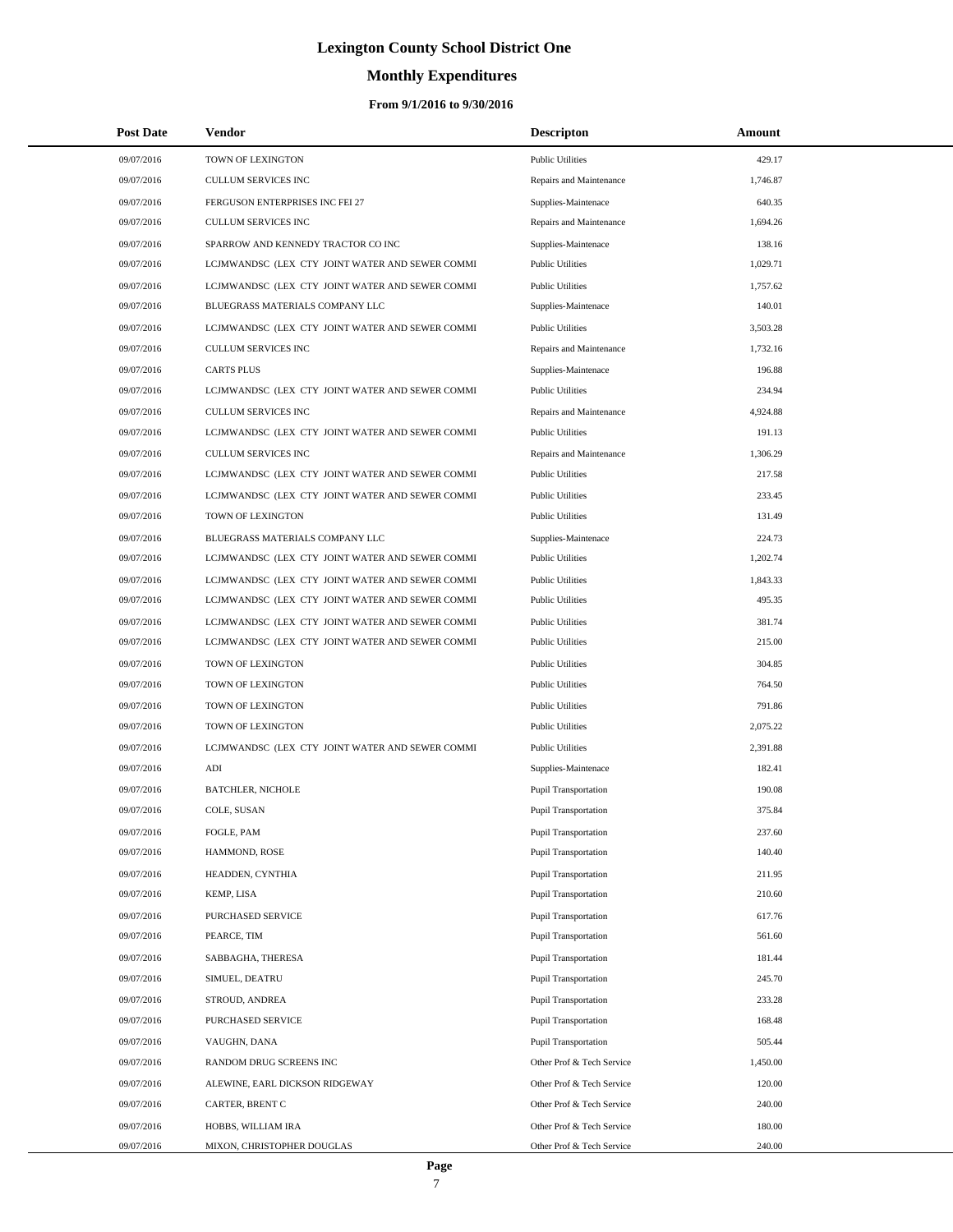# **Monthly Expenditures**

### **From 9/1/2016 to 9/30/2016**

| <b>Post Date</b> | <b>Vendor</b>                                   | <b>Descripton</b>         | Amount    |
|------------------|-------------------------------------------------|---------------------------|-----------|
| 09/07/2016       | HINZ, BRIAN E                                   | Other Prof & Tech Service | 120.00    |
| 09/07/2016       | LOOKABILL, JOHN T                               | Other Prof & Tech Service | 120.00    |
| 09/07/2016       | SPIVEY, STEPHEN J                               | Other Prof & Tech Service | 180.00    |
| 09/07/2016       | HINZ, BRIAN E                                   | Other Prof & Tech Service | 180.00    |
| 09/07/2016       | <b>BARRETT, S LEE</b>                           | Other Prof & Tech Service | 120.00    |
| 09/07/2016       | ALEWINE, EARL DICKSON RIDGEWAY                  | Other Prof & Tech Service | 120.00    |
| 09/07/2016       | HART, MICHAEL JOSEPH                            | Other Prof & Tech Service | 180.00    |
| 09/07/2016       | SC NATIONAL SCHOOL PUBLIC RELATIONS ASSOCIATION | Travel                    | 175.00    |
| 09/07/2016       | <b>COMPORIUM</b>                                | Communication             | 12,552.47 |
| 09/07/2016       | SPIRIT COMMUNICATIONS                           | Communication             | 325.06    |
| 09/07/2016       | <b>COMPORIUM</b>                                | Communication             | 5,924.51  |
| 09/07/2016       | SPIRIT COMMUNICATIONS                           | Communication             | 141.67    |
| 09/07/2016       | <b>COMPORIUM</b>                                | Communication             | 2,046.44  |
| 09/07/2016       | <b>COMPORIUM</b>                                | Communication             | 3,800.20  |
| 09/07/2016       | <b>COMPORIUM</b>                                | Communication             | 2,278.51  |
| 09/07/2016       | <b>COMPORIUM</b>                                | Communication             | 3,038.51  |
| 09/07/2016       | <b>COMPORIUM</b>                                | Communication             | 2,703.60  |
| 09/07/2016       | <b>COMPORIUM</b>                                | Communication             | 1,192.97  |
| 09/07/2016       | <b>COMPORIUM</b>                                | Communication             | 3,509.77  |
| 09/07/2016       | <b>COMPORIUM</b>                                | Communication             | 1,987.04  |
| 09/07/2016       | <b>COMPORIUM</b>                                | Communication             | 1,993.67  |
| 09/07/2016       | <b>COMPORIUM</b>                                | Communication             | 2,030.82  |
| 09/07/2016       | <b>COMPORIUM</b>                                | Communication             | 2,354.54  |
| 09/07/2016       | <b>COMPORIUM</b>                                | Communication             | 2,234.05  |
| 09/07/2016       | <b>COMPORIUM</b>                                | Communication             | 2,945.96  |
| 09/07/2016       | <b>COMPORIUM</b>                                | Communication             | 5,526.12  |
| 09/07/2016       | <b>COMPORIUM</b>                                | Communication             | 2,451.05  |
| 09/07/2016       | <b>COMPORIUM</b>                                | Communication             | 2,548.82  |
| 09/07/2016       | <b>COMPORIUM</b>                                | Communication             | 2,344.76  |
| 09/07/2016       | <b>COMPORIUM</b>                                | Communication             | 2,304.52  |
| 09/07/2016       | <b>COMPORIUM</b>                                | Communication             | 2,528.17  |
| 09/07/2016       | <b>COMPORIUM</b>                                | Communication             | 3,135.63  |
| 09/07/2016       | <b>COMPORIUM</b>                                | Communication             | 2,500.94  |
| 09/07/2016       | <b>COMPORIUM</b>                                | Communication             | 2,350.81  |
| 09/07/2016       | <b>COMPORIUM</b>                                | Communication             | 2,413.43  |
| 09/07/2016       | <b>COMPORIUM</b>                                | Communication             | 1,941.04  |
| 09/07/2016       | <b>COMPORIUM</b>                                | Communication             | 1,819.99  |
| 09/07/2016       | <b>COMPORIUM</b>                                | Communication             | 2,233.83  |
| 09/07/2016       | <b>COMPORIUM</b>                                | Communication             | 2,457.34  |
| 09/07/2016       | <b>COMPORIUM</b>                                | Communication             | 2,753.13  |
| 09/07/2016       | <b>COMPORIUM</b>                                | Communication             | 6,729.78  |
| 09/07/2016       | SPIRIT COMMUNICATIONS                           | Communication             | 117.97    |
| 09/07/2016       | <b>COMPORIUM</b>                                | Communication             | 2,813.49  |
| 09/07/2016       | <b>LEGACY PROJECT</b>                           | Supplies                  | 821.25    |
| 09/07/2016       | <b>SCHOLASTIC INC</b>                           | Supplies                  | 107.00    |
| 09/07/2016       | FRANKLIN COVEY                                  | Inst Prog Improvement     | 4,950.00  |
| 09/07/2016       | FRANKLIN COVEY                                  | Software Renewal/Agreemen | 1,605.00  |
| 09/07/2016       | CAROLINA BIOLOGICAL SUPPLY CO                   | Supplies                  | 1,418.03  |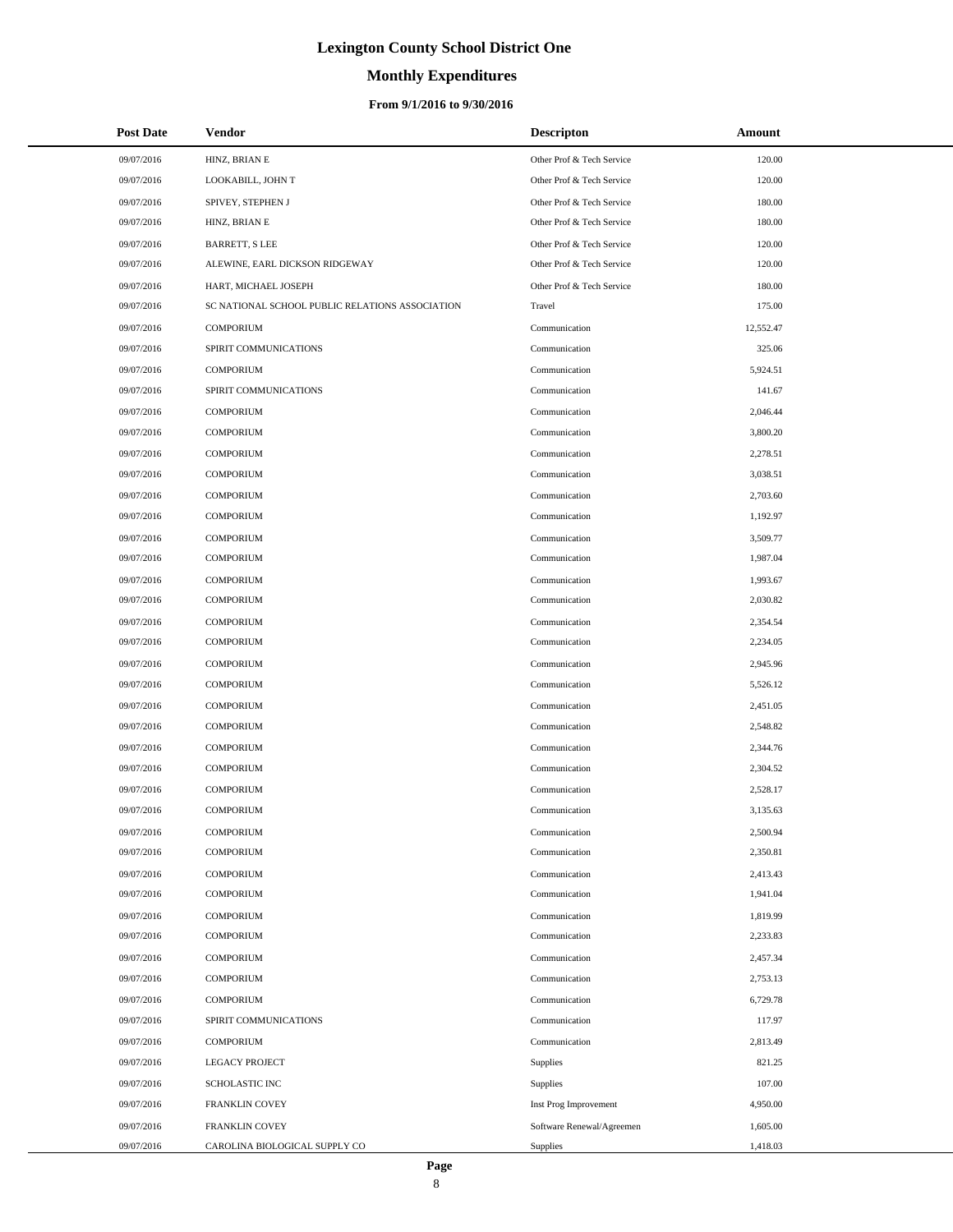# **Monthly Expenditures**

### **From 9/1/2016 to 9/30/2016**

| <b>Post Date</b> | Vendor                                          | <b>Descripton</b>          | Amount    |
|------------------|-------------------------------------------------|----------------------------|-----------|
| 09/07/2016       | SOUTHERN REGIONAL EDUCATION BD (SREB)           | Software Renewal/Agreemen  | 450.00    |
| 09/07/2016       | APPLE INC                                       | <b>Technology Supplies</b> | 31,779.00 |
| 09/07/2016       | UNIFIED AV SYSTEMS INC DBA MULTI MEDIA SERVICES | <b>Technology Supplies</b> | 7,891.25  |
| 09/07/2016       | EARTHGRAINS BAKING COMPANIES INC                | <b>Bread</b>               | 171.25    |
| 09/07/2016       | BORDEN DAIRY CO OF SC LLC                       | Milk                       | 393.28    |
| 09/07/2016       | BORDEN DAIRY CO OF SC LLC                       | Milk                       | 302.45    |
| 09/07/2016       | BORDEN DAIRY CO OF SC LLC                       | Milk                       | 349.72    |
| 09/07/2016       | BORDEN DAIRY CO OF SC LLC                       | Milk                       | 886.06    |
| 09/07/2016       | BORDEN DAIRY CO OF SC LLC                       | Milk                       | 231.25    |
| 09/07/2016       | HERSHEYS ICE CREAM                              | Food                       | 192.00    |
| 09/07/2016       | BORDEN DAIRY CO OF SC LLC                       | Milk                       | 807.06    |
| 09/07/2016       | BORDEN DAIRY CO OF SC LLC                       | Milk                       | 453.83    |
| 09/07/2016       | BORDEN DAIRY CO OF SC LLC                       | Milk                       | 1,059.09  |
| 09/07/2016       | BORDEN DAIRY CO OF SC LLC                       | Milk                       | 494.80    |
| 09/07/2016       | BORDEN DAIRY CO OF SC LLC                       | Milk                       | 526.37    |
| 09/07/2016       | BORDEN DAIRY CO OF SC LLC                       | Milk                       | 1,492.58  |
| 09/07/2016       | BORDEN DAIRY CO OF SC LLC                       | Milk                       | 599.68    |
| 09/07/2016       | TRIDENT BEVERAGE INC                            | Food                       | 960.00    |
| 09/07/2016       | BORDEN DAIRY CO OF SC LLC                       | Milk                       | 250.35    |
| 09/07/2016       | BORDEN DAIRY CO OF SC LLC                       | Milk                       | 379.79    |
| 09/07/2016       | BORDEN DAIRY CO OF SC LLC                       | Milk                       | 357.94    |
| 09/07/2016       | BORDEN DAIRY CO OF SC LLC                       | Milk                       | 735.88    |
| 09/07/2016       | BORDEN DAIRY CO OF SC LLC                       | Milk                       | 327.23    |
| 09/07/2016       | BORDEN DAIRY CO OF SC LLC                       | Milk                       | 707.06    |
| 09/07/2016       | BORDEN DAIRY CO OF SC LLC                       | Milk                       | 403.01    |
| 09/07/2016       | BORDEN DAIRY CO OF SC LLC                       | Milk                       | 671.26    |
| 09/07/2016       | BORDEN DAIRY CO OF SC LLC                       | Milk                       | 270.44    |
| 09/07/2016       | BORDEN DAIRY CO OF SC LLC                       | Milk                       | 348.85    |
| 09/07/2016       | BORDEN DAIRY CO OF SC LLC                       | Milk                       | 182.75    |
| 09/07/2016       | BORDEN DAIRY CO OF SC LLC                       | Milk                       | 134.58    |
| 09/07/2016       | EARTHGRAINS BAKING COMPANIES INC                | <b>Bread</b>               | 113.75    |
| 09/07/2016       | BORDEN DAIRY CO OF SC LLC                       | Milk                       | 663.25    |
| 09/07/2016       | TRIDENT BEVERAGE INC                            | Food                       | 288.00    |
| 09/07/2016       | BORDEN DAIRY CO OF SC LLC                       | Milk                       | 371.19    |
| 09/07/2016       | SMARTPHONE MEDIC LLC                            | Pupil Activity             | 198.00    |
| 09/07/2016       | SMARTPHONE MEDIC LLC                            | Pupil Activity             | 446.00    |
| 09/07/2016       | <b>BSN SPORTS</b>                               | Pupil Activity             | 1,533.76  |
| 09/07/2016       | WARDS NATURAL SCIENCE EST LLC                   | Pupil Activity             | 230.24    |
| 09/07/2016       | <b>BARRETT, S LEE</b>                           | Pupil Activity             | 105.00    |
| 09/07/2016       | CHURCH, ELIZABETH J                             | Pupil Activity             | 120.00    |
| 09/07/2016       | DUBARD, ARCADEUS JEROME                         | Pupil Activity             | 105.00    |
| 09/07/2016       | FRANKLIN, TIMOTHY WILLIAM                       | Pupil Activity             | 105.00    |
| 09/07/2016       | <b>GARRICK, BRYAN TODD</b>                      | Pupil Activity             | 105.00    |
| 09/07/2016       | MIXON, CHRISTOPHER DOUGLAS                      | Pupil Activity             | 120.00    |
| 09/07/2016       | SMITH, BRIAN                                    | Pupil Activity             | 105.00    |
| 09/07/2016       | SPIVEY, STEPHEN J                               | Pupil Activity             | 105.00    |
| 09/07/2016       | HUNTER, WILSON G                                | Pupil Activity             | 148.70    |
| 09/07/2016       | POWTAK, JEFFREY M                               | Pupil Activity             | 155.00    |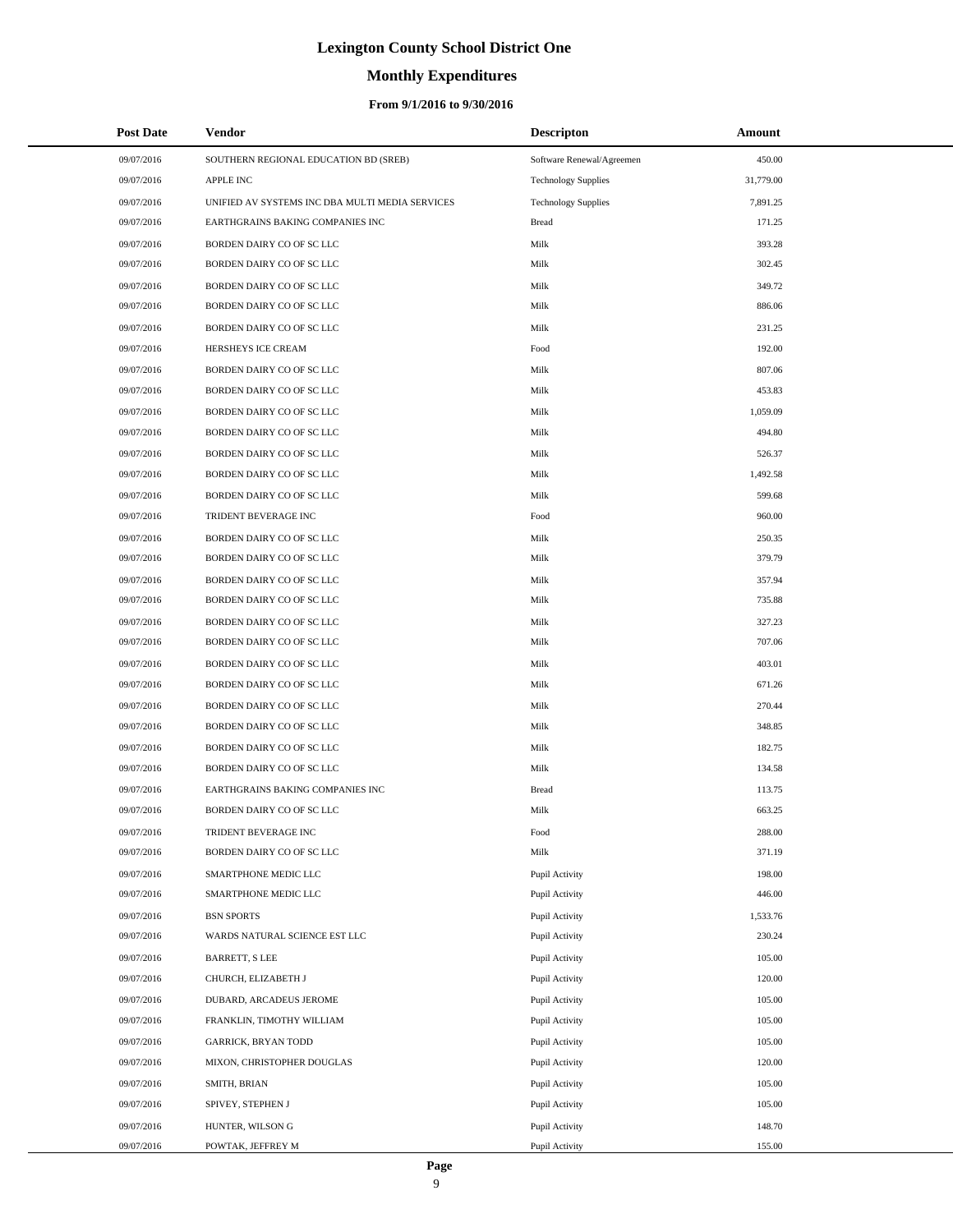# **Monthly Expenditures**

### **From 9/1/2016 to 9/30/2016**

| <b>Post Date</b> | Vendor                                      | <b>Descripton</b>             | Amount    |
|------------------|---------------------------------------------|-------------------------------|-----------|
| 09/07/2016       | SMITH, EDGAR                                | Pupil Activity                | 101.00    |
| 09/07/2016       | <b>BULL, CLIFFORD O</b>                     | Pupil Activity                | 117.80    |
| 09/07/2016       | <b>BURKHART, FRANK</b>                      | Pupil Activity                | 122.30    |
| 09/07/2016       | JOHNSON, DAVID MICHAEL                      | Pupil Activity                | 115.10    |
| 09/07/2016       | REED, RICO                                  | Pupil Activity                | 105.20    |
| 09/07/2016       | SOUTHERN SPECIAL TEES INC                   | Pupil Activity                | 287.30    |
| 09/07/2016       | THREADS EMBROIDERY LLC                      | Pupil Activity                | 342.40    |
| 09/07/2016       | DUVALL, CHUCK                               | Pupil Activity                | 101.00    |
| 09/07/2016       | MCGRIER, MELVIN W                           | Pupil Activity                | 148.70    |
| 09/07/2016       | PIXLEY, MELVIN                              | Pupil Activity                | 128.90    |
| 09/07/2016       | POPE, WYMAN                                 | Pupil Activity                | 148.70    |
| 09/07/2016       | PRICE, JOHN M                               | Pupil Activity                | 101.00    |
| 09/07/2016       | <b>J WILLIAMS GROUP</b>                     | Pupil Activity                | 749.00    |
| 09/07/2016       | 8 COUNT MUSIC                               | Pupil Activity                | 675.00    |
| 09/07/2016       | YOUNG TRANSPORTATION                        | Pupil Activity                | 6,850.00  |
| 09/08/2016       | HOUGHTON MIFFLIN HARCOURT PUBLISHING CO     | Supplies                      | 109.14    |
| 09/08/2016       | PURCHASED SERVICE                           | Travel                        | 136.08    |
| 09/08/2016       | FOLLETT SCHOOL SOLUTIONS INC                | Supplies                      | 117.00    |
| 09/08/2016       | <b>JW PEPPER</b>                            | Supplies                      | 224.00    |
| 09/08/2016       | HP INC                                      | <b>Technology Supplies</b>    | 337.84    |
| 09/08/2016       | SCHOOL SPECIALTY INC                        | Supplies                      | 959.04    |
| 09/08/2016       | SC INTERPRETING SERVICE FOR THE DEAF        | Other Prof & Tech Service     | 2,200.00  |
| 09/08/2016       | PURCHASED SERVICE                           | Travel                        | 115.83    |
| 09/08/2016       | PURCHASED SERVICE                           | Travel                        | 227.61    |
| 09/08/2016       | BILINGUAL COMMUNICATIONS                    | Other Prof & Tech Service     | 2,064.92  |
| 09/08/2016       | PURCHASED SERVICE                           | Travel                        | 110.16    |
| 09/08/2016       | PURCHASED SERVICE                           | Travel                        | 160.92    |
| 09/08/2016       | <b>PURCHASED SERVICE</b>                    | Travel                        | 227.34    |
| 09/08/2016       | <b>GRAYBAR ELECTRIC CO INC</b>              | Supplies-Maintenace           | 526.98    |
| 09/08/2016       | <b>GRAYBAR ELECTRIC CO INC</b>              | Supplies-Maintenace           | 353.10    |
| 09/08/2016       | <b>GRAYBAR ELECTRIC CO INC</b>              | Supplies-Maintenace           | 800.36    |
| 09/08/2016       | <b>GRAYBAR ELECTRIC CO INC</b>              | Supplies-Maintenace           | 974.23    |
| 09/08/2016       | ANIXTER INC                                 | Supplies-Maintenace           | 1,669.20  |
| 09/08/2016       | FORMS AND SUPPLY INC (FSI)                  | Supplies                      | 119.75    |
| 09/08/2016       | PURCHASED SERVICE                           | Travel                        | 543.24    |
| 09/08/2016       | HINZ, BRIAN E                               | Other Prof & Tech Service     | 120.00    |
| 09/08/2016       | PINE PRESS OF LEXINGTON INC                 | Printing and Binding          | 2,617.54  |
| 09/08/2016       | SERVICE PRINTING CO INC                     | Printing and Binding          | 2,014.81  |
| 09/08/2016       | PURCHASED SERVICE                           | Travel                        | 318.06    |
| 09/08/2016       | ENCORE TECHNOLOGY GROUP LLC                 | Software Renewal/Agreemen     | 30,138.50 |
| 09/08/2016       | SC DEPARTMENT OF REVENUE (SALES TAX RETURN) | Software Renewal/Agreemen     | 2,109.70  |
| 09/08/2016       | VOYAGER SOPRIS LEARNING                     | Supplies                      | 924.48    |
| 09/08/2016       | <b>NCS PEARSON</b>                          | Supplies                      | 3,292.79  |
| 09/08/2016       | NANCY K PERRY CHILDREN'S SHELTER            | <b>Instructional Services</b> | 262.50    |
| 09/08/2016       | STATE DEPARTMENT OF EDUCATION               | <b>Pupil Transportation</b>   | 5,149.72  |
| 09/08/2016       | STATE DEPARTMENT OF EDUCATION               | <b>Pupil Transportation</b>   | 5,149.72  |
| 09/08/2016       | PURCHASED SERVICE                           | Travel                        | 118.80    |
| 09/08/2016       | CAROLINA BIOLOGICAL SUPPLY CO               | Supplies                      | 233.53    |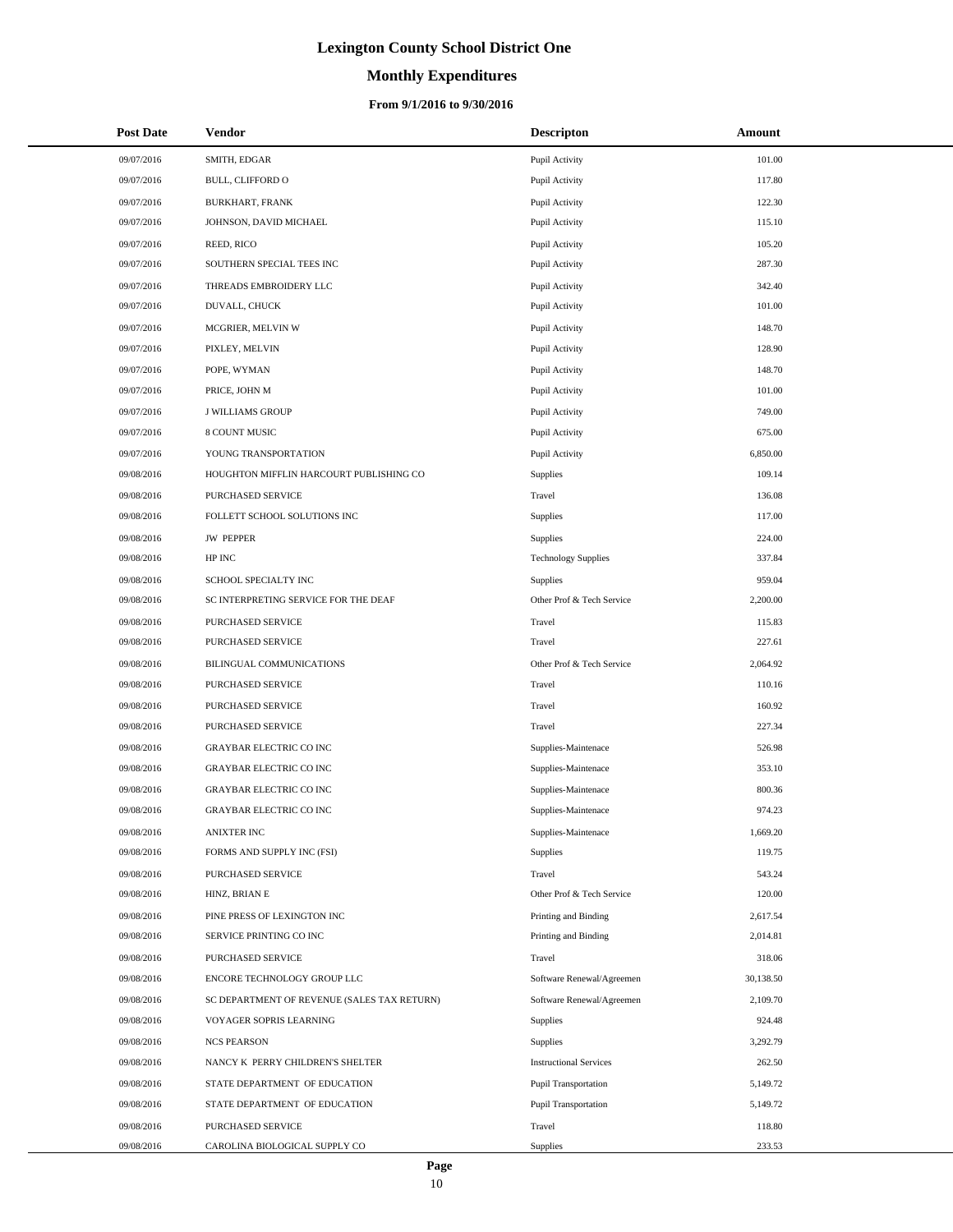# **Monthly Expenditures**

### **From 9/1/2016 to 9/30/2016**

| <b>Post Date</b> | Vendor                                      | <b>Descripton</b>          | Amount    |
|------------------|---------------------------------------------|----------------------------|-----------|
| 09/08/2016       | JENKINS HANCOCK AND SIDES                   | Building                   | 1,530.00  |
| 09/08/2016       | <b>GREENVILLE MEDIA LLC</b>                 | <b>Technology Supplies</b> | 385.25    |
| 09/08/2016       | THE ATHLETIC SHOP INC                       | Pupil Activity             | 612.00    |
| 09/08/2016       | MODERN TURF INC                             | Pupil Activity             | 750.00    |
| 09/08/2016       | THE MARCUS LATTIMORE FOUNDATION             | Pupil Activity             | 325.00    |
| 09/08/2016       | <b>HUDL</b>                                 | Pupil Activity             | 1,400.00  |
| 09/08/2016       | <b>HUDL</b>                                 | Pupil Activity             | 700.00    |
| 09/08/2016       | CHAPIN HIGH SCHOOL                          | Pupil Activity             | 125.00    |
| 09/08/2016       | HUDL                                        | Pupil Activity             | 700.00    |
| 09/08/2016       | GREENWOOD HIGH SCHOOL                       | Pupil Activity             | 110.00    |
| 09/08/2016       | DREHER HIGH SCHOOL                          | Pupil Activity             | 400.00    |
| 09/08/2016       | <b>EMBROID ME</b>                           | Pupil Activity             | 1,243.05  |
| 09/09/2016       | <b>HEINEMANN</b>                            | Supplies                   | 1,991.00  |
| 09/09/2016       | FORMS AND SUPPLY INC (FSI)                  | Supplies                   | 328.48    |
| 09/09/2016       | SC DEPARTMENT OF REVENUE (SALES TAX RETURN) | Supplies                   | 379.78    |
| 09/09/2016       | SCHOOL OUTFITTERS LLC                       | Supplies                   | 5,425.42  |
| 09/09/2016       | KUTA SOFTWARE LLC                           | Software Renewal/Agreemen  | 244.58    |
| 09/09/2016       | PURCHASED SERVICE                           | Travel                     | 115.02    |
| 09/09/2016       | DHEC - BOL INSTRUMENT SERVICES              | Other Prof & Tech Service  | 2,673.24  |
| 09/09/2016       | SCHOOL SPECIALTY INC                        | Supplies                   | 139.91    |
| 09/09/2016       | MACKIN LIBRARY MEDIA                        | <b>Library Books</b>       | 187.69    |
| 09/09/2016       | SC DEPARTMENT OF REVENUE (SALES TAX RETURN) | Supplies                   | 197.63    |
| 09/09/2016       | STAGESTEP INC                               | Supplies                   | 2,823.25  |
| 09/09/2016       | SC DEPARTMENT OF ADMINISTRATION             | Supplies-Maintenace        | 374.50    |
| 09/09/2016       | <b>SUPPLY WORKS</b>                         | Supplies-Maintenace        | 936.52    |
| 09/09/2016       | <b>SUPPLY WORKS</b>                         | Supplies-Maintenace        | 404.73    |
| 09/09/2016       | FILIPPONI, LANE                             | Pupil Transportation       | 184.00    |
| 09/09/2016       | PURCHASED SERVICE                           | Travel                     | 504.36    |
| 09/09/2016       | PURCHASED SERVICE                           | Travel                     | 305.64    |
| 09/09/2016       | <b>ANOTHER PRINTER</b>                      | Printing and Binding       | 1,757.03  |
| 09/09/2016       | MCMANUS, JOHN-PATRICK A.                    | Other Prof & Tech Service  | 120.00    |
| 09/09/2016       | MEFFORD, ROY EARL                           | Other Prof & Tech Service  | 180.00    |
| 09/09/2016       | HAIGLER III, THOMAS I                       | Other Prof & Tech Service  | 180.00    |
| 09/09/2016       | FRANKLIN, TIMOTHY WILLIAM                   | Other Prof & Tech Service  | 180.00    |
| 09/09/2016       | WILFONG, MICHAEL BRIAN                      | Other Prof & Tech Service  | 180.00    |
| 09/09/2016       | PURCHASED SERVICE                           | Travel                     | 181.17    |
| 09/09/2016       | PURCHASED SERVICE                           | Travel                     | 288.36    |
| 09/09/2016       | APPLE INC                                   | <b>Technology Supplies</b> | 500.76    |
| 09/09/2016       | TELCOM OF SOUTH CAROLINA INC                | Repairs and Maintenance    | 245.00    |
| 09/09/2016       | TELCOM OF SOUTH CAROLINA INC                | <b>Technology Supplies</b> | 4,642.21  |
| 09/09/2016       | TELCOM OF SOUTH CAROLINA INC                | <b>Technology Supplies</b> | 1,068.29  |
| 09/09/2016       | <b>APPLE INC</b>                            | <b>Technology Supplies</b> | 20,287.20 |
| 09/09/2016       | PURCHASED SERVICE                           | Travel                     | 223.02    |
| 09/09/2016       | PURCHASED SERVICE                           | Travel                     | 199.75    |
| 09/09/2016       | PURCHASED SERVICE                           | Travel                     | 255.42    |
| 09/09/2016       | PURCHASED SERVICE                           | Travel                     | 160.92    |
| 09/09/2016       | PURCHASED SERVICE                           | Travel                     | 243.00    |
| 09/09/2016       | SOUTHERN EDUCATIONAL SYSTEMS INC            | <b>Technology Supplies</b> | 1,282.93  |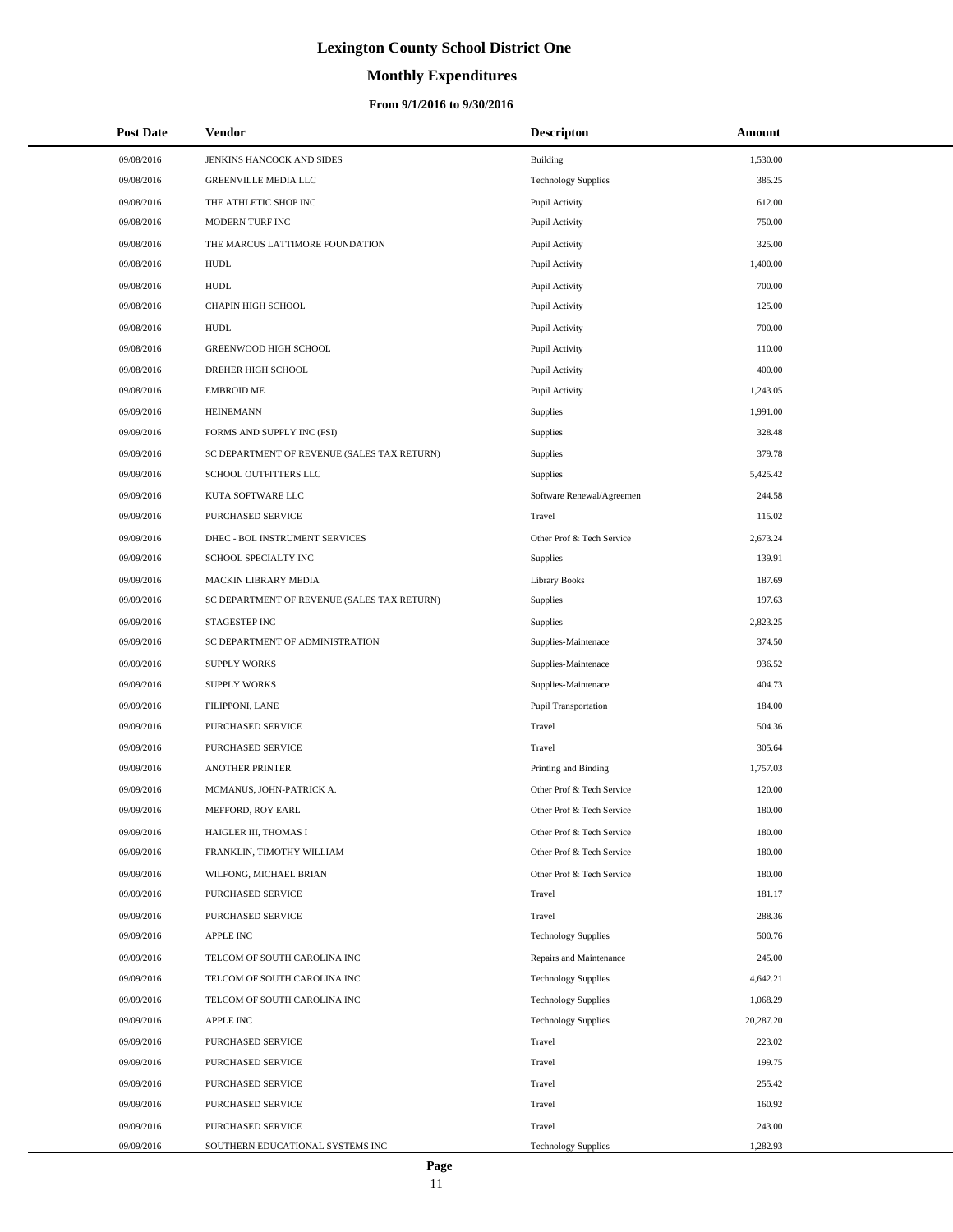# **Monthly Expenditures**

### **From 9/1/2016 to 9/30/2016**

| <b>Post Date</b> | Vendor                                      | <b>Descripton</b> | Amount   |
|------------------|---------------------------------------------|-------------------|----------|
| 09/09/2016       | PURCHASED SERVICE                           | Travel            | 135.27   |
| 09/09/2016       | <b>COMPORIUM</b>                            | Communication     | 503.38   |
| 09/09/2016       | <b>US FOODS</b>                             | Supplies          | 374.53   |
| 09/09/2016       | <b>US FOODS</b>                             | Supplies          | 271.95   |
| 09/09/2016       | HERSHEYS ICE CREAM                          | Food              | 156.00   |
| 09/09/2016       | <b>US FOODS</b>                             | Supplies          | 646.01   |
| 09/09/2016       | <b>US FOODS</b>                             | Supplies          | 713.96   |
| 09/09/2016       | <b>US FOODS</b>                             | Supplies          | 383.06   |
| 09/09/2016       | <b>US FOODS</b>                             | Supplies          | 526.58   |
| 09/09/2016       | SENN BROTHERS INC                           | Produce           | 123.00   |
| 09/09/2016       | <b>US FOODS</b>                             | Supplies          | 133.34   |
| 09/09/2016       | <b>US FOODS</b>                             | Supplies          | 764.72   |
| 09/09/2016       | SENN BROTHERS INC                           | Produce           | 196.60   |
| 09/09/2016       | <b>US FOODS</b>                             | Supplies          | 1,045.98 |
| 09/09/2016       | SENN BROTHERS INC                           | Produce           | 107.50   |
| 09/09/2016       | <b>US FOODS</b>                             | Supplies          | 437.53   |
| 09/09/2016       | <b>US FOODS</b>                             | Supplies          | 488.12   |
| 09/09/2016       | <b>US FOODS</b>                             | Supplies          | 1,585.57 |
| 09/09/2016       | SENN BROTHERS INC                           | Produce           | 134.50   |
| 09/09/2016       | <b>US FOODS</b>                             | Supplies          | 165.33   |
| 09/09/2016       | <b>US FOODS</b>                             | Supplies          | 480.34   |
| 09/09/2016       | SENN BROTHERS INC                           | Produce           | 140.00   |
| 09/09/2016       | <b>US FOODS</b>                             | Supplies          | 392.95   |
| 09/09/2016       | <b>US FOODS</b>                             | Supplies          | 581.78   |
| 09/09/2016       | <b>US FOODS</b>                             | Supplies          | 207.75   |
| 09/09/2016       | <b>US FOODS</b>                             | Supplies          | 427.34   |
| 09/09/2016       | <b>US FOODS</b>                             | Supplies          | 1,397.19 |
| 09/09/2016       | HERSHEYS ICE CREAM                          | Food              | 144.00   |
| 09/09/2016       | <b>US FOODS</b>                             | Supplies          | 631.81   |
| 09/09/2016       | SENN BROTHERS INC                           | Produce           | 117.81   |
| 09/09/2016       | <b>US FOODS</b>                             | Supplies          | 576.26   |
| 09/09/2016       | <b>US FOODS</b>                             | Supplies          | 653.27   |
| 09/09/2016       | SENN BROTHERS INC                           | Produce           | 164.00   |
| 09/09/2016       | <b>US FOODS</b>                             | Supplies          | 2,105.01 |
| 09/09/2016       | SENN BROTHERS INC                           | Produce           | 245.00   |
| 09/09/2016       | <b>US FOODS</b>                             | Supplies          | 722.69   |
| 09/09/2016       | SENN BROTHERS INC                           | Produce           | 102.50   |
| 09/09/2016       | <b>US FOODS</b>                             | Supplies          | 880.66   |
| 09/09/2016       | HERSHEYS ICE CREAM                          | Food              | 144.00   |
| 09/09/2016       | <b>US FOODS</b>                             | Supplies          | 307.89   |
| 09/09/2016       | <b>US FOODS</b>                             | Supplies          | 1,145.81 |
| 09/09/2016       | <b>US FOODS</b>                             | Supplies          | 332.17   |
| 09/09/2016       | MARIANNA                                    | Pupil Activity    | 1,605.50 |
| 09/09/2016       | SC DEPARTMENT OF REVENUE (SALES TAX RETURN) | Pupil Activity    | 112.39   |
| 09/09/2016       | SCHOOL SPECIALTY INC                        | Pupil Activity    | 156.02   |
| 09/09/2016       | CAROLINA OFFICE EQUIPMENT                   | Pupil Activity    | 727.60   |
| 09/09/2016       | US SPECIALTY COATINGS INC                   | Pupil Activity    | 1,120.97 |
| 09/09/2016       | VIKING CUP FUND                             | Pupil Activity    | 425.00   |

 $\overline{a}$ 

÷.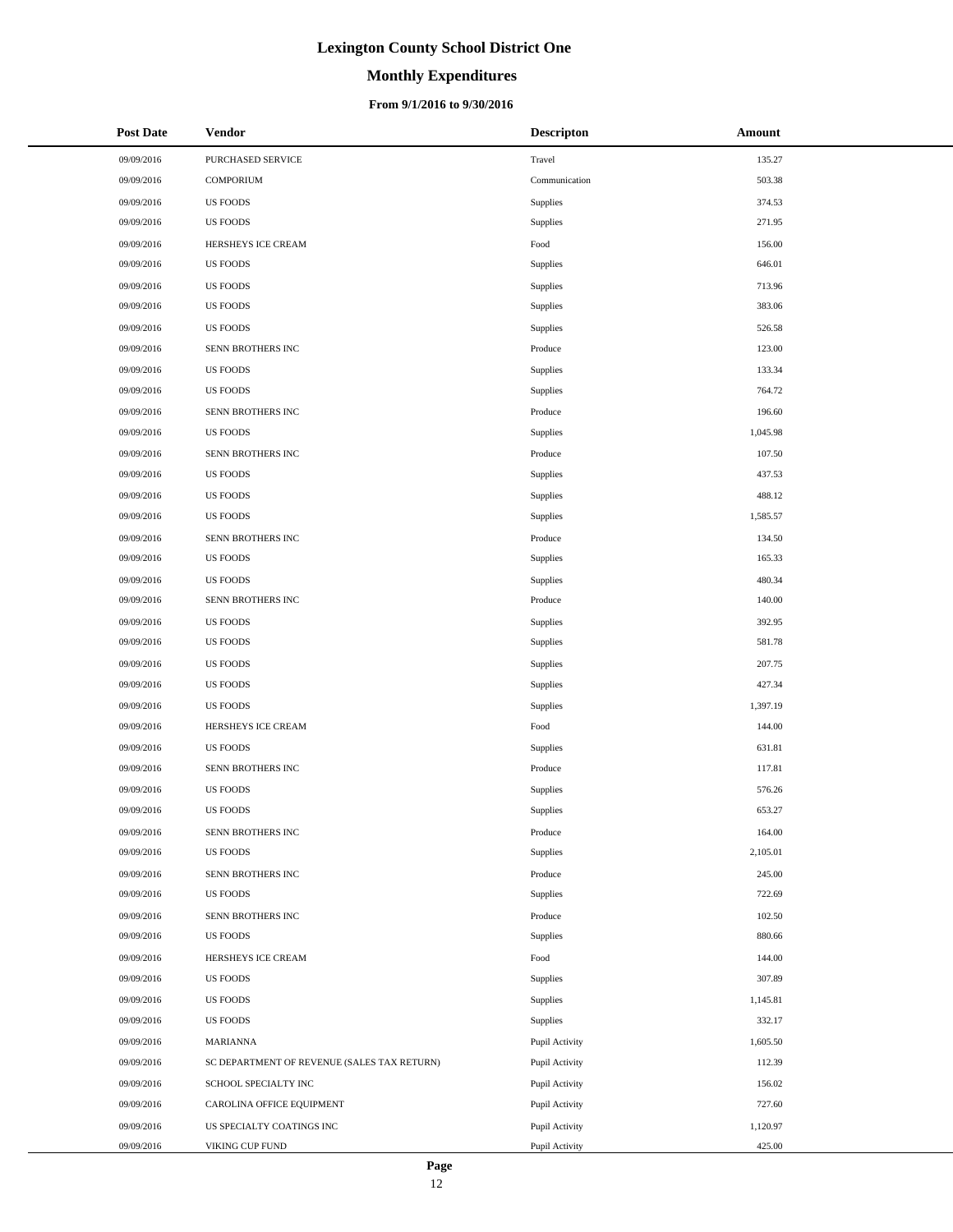# **Monthly Expenditures**

| <b>Post Date</b> | Vendor                                            | <b>Descripton</b>          | Amount    |  |
|------------------|---------------------------------------------------|----------------------------|-----------|--|
| 09/09/2016       | BARRETT, RAYMOND                                  | Pupil Activity             | 105.00    |  |
| 09/09/2016       | BELTON HONEA PATH HIGH SCHOOL                     | Pupil Activity             | 150.00    |  |
| 09/09/2016       | T AND T SPORTS                                    | Pupil Activity             | 2,471.70  |  |
| 09/09/2016       | PLAYPOSIT INC                                     | Software Renewal/Agreemen  | 4,700.00  |  |
| 09/09/2016       | SC DEPARTMENT OF REVENUE (SALES TAX RETURN)       | Software Renewal/Agreemen  | 245.00    |  |
| 09/12/2016       | SCHOOL SPECIALTY INC                              | Supplies                   | 389.99    |  |
| 09/12/2016       | SCHOOL SPECIALTY INC                              | Supplies                   | 702.65    |  |
| 09/12/2016       | <b>HEINEMANN</b>                                  | Supplies                   | 2,643.25  |  |
| 09/12/2016       | SCHOOL SPECIALTY INC                              | Supplies                   | 186.02    |  |
| 09/12/2016       | FORMS AND SUPPLY INC (FSI)                        | Supplies                   | 127.54    |  |
| 09/12/2016       | SCHOOL SPECIALTY INC                              | Supplies                   | 399.55    |  |
| 09/12/2016       | PINE PRESS OF LEXINGTON INC                       | Printing and Binding       | 138.69    |  |
| 09/12/2016       | EXPEDITIONARY LEARNING OUTWARD BOUND INC          | Inst Prog Improvement      | 21,850.00 |  |
| 09/12/2016       | DELL COMPUTERS                                    | Supplies                   | 333.66    |  |
| 09/12/2016       | DELL COMPUTERS                                    | Supplies                   | 423.70    |  |
| 09/12/2016       | FORT POTTERY COMPANY LLC                          | Supplies                   | 509.29    |  |
| 09/12/2016       | LONE STAR PERCUSSION                              | Supplies                   | 740.00    |  |
| 09/12/2016       | <b>DELL COMPUTERS</b>                             | Supplies                   | 9,679.31  |  |
| 09/12/2016       | DIGITAL OFFICE SOLUTIONS INC                      | Supplies                   | 165.85    |  |
| 09/12/2016       | THE GREENHOUSE COMPANY OF SOUTH CAROLINA LLC      | Supplies                   | 1,824.80  |  |
| 09/12/2016       | MOVIE LICENSING USA SWANK MOTION PICTURES INC     | Supplies                   | 465.00    |  |
| 09/12/2016       | PURCHASED SERVICE                                 | Travel                     | 286.20    |  |
| 09/12/2016       | PURCHASED SERVICE                                 | Travel                     | 198.72    |  |
| 09/12/2016       | SCHOOL SPECIALTY INC                              | Supplies                   | 184.02    |  |
| 09/12/2016       | JENKINS HANCOCK AND SIDES                         | Other Prof & Tech Service  | 1,000.00  |  |
| 09/12/2016       | ENLOWS AUTO SUPPLY                                | Supplies-Maintenace        | 100.85    |  |
| 09/12/2016       | HAVIRD OIL CO                                     | Supplies-Maintenace        | 157.95    |  |
| 09/12/2016       | MANSFIELD OIL CO                                  | Supplies-Maintenace        | 5,520.88  |  |
| 09/12/2016       | <b>GRAYBAR ELECTRIC CO INC</b>                    | Supplies-Maintenace        | 192.11    |  |
| 09/12/2016       | SMITH AND JONES JANITORIAL SUPPLIES AND EQUIP INC | Supplies-Maintenace        | 126.43    |  |
| 09/12/2016       | WP LAW INC                                        | Supplies-Maintenace        | 157.34    |  |
| 09/12/2016       | FORMS AND SUPPLY INC (FSI)                        | Supplies-Maintenace        | 121.21    |  |
| 09/12/2016       | RUFUS ORNDUFF REF INC                             | Repairs and Maintenance    | 237.49    |  |
| 09/12/2016       | <b>PURCHASED SERVICE</b>                          | Supplies-Maintenace        | 749.69    |  |
| 09/12/2016       | <b>GRAYBAR ELECTRIC CO INC</b>                    | Supplies-Maintenace        | 192.12    |  |
| 09/12/2016       | WP LAW INC                                        | Supplies-Maintenace        | 124.80    |  |
| 09/12/2016       | <b>CARTS PLUS</b>                                 | Supplies-Maintenace        | 789.66    |  |
| 09/12/2016       | ACE GLASS CO INC                                  | Repairs and Maintenance    | 243.53    |  |
| 09/12/2016       | SMITH AND JONES JANITORIAL SUPPLIES AND EQUIP INC | Supplies-Maintenace        | 331.51    |  |
| 09/12/2016       | BLACK, CALEB JAMES                                | Other Prof & Tech Service  | 180.00    |  |
| 09/12/2016       | <b>IBM CORPORATION</b>                            | <b>Technology Supplies</b> | 509.32    |  |
| 09/12/2016       | PRODUCTIONS UNLIMITED INC                         | <b>Technology Supplies</b> | 1,335.36  |  |
| 09/12/2016       | SC DEPARTMENT OF REVENUE (SALES TAX RETURN)       | Software Renewal/Agreemen  | 220.50    |  |
| 09/12/2016       | SUNTEX INTERNATIONAL INC                          | Software Renewal/Agreemen  | 3,213.00  |  |
| 09/12/2016       | MCGRAW HILL EDUCATION INC                         | Supplies                   | 1,082.64  |  |
| 09/12/2016       | WILSON LANGUAGE TRAINING                          | Supplies                   | 214.00    |  |
| 09/12/2016       | <b>GROVE MEDICAL</b>                              | Supplies                   | 391.84    |  |
| 09/12/2016       | REHABMART LLC                                     | Supplies                   | 1,914.50  |  |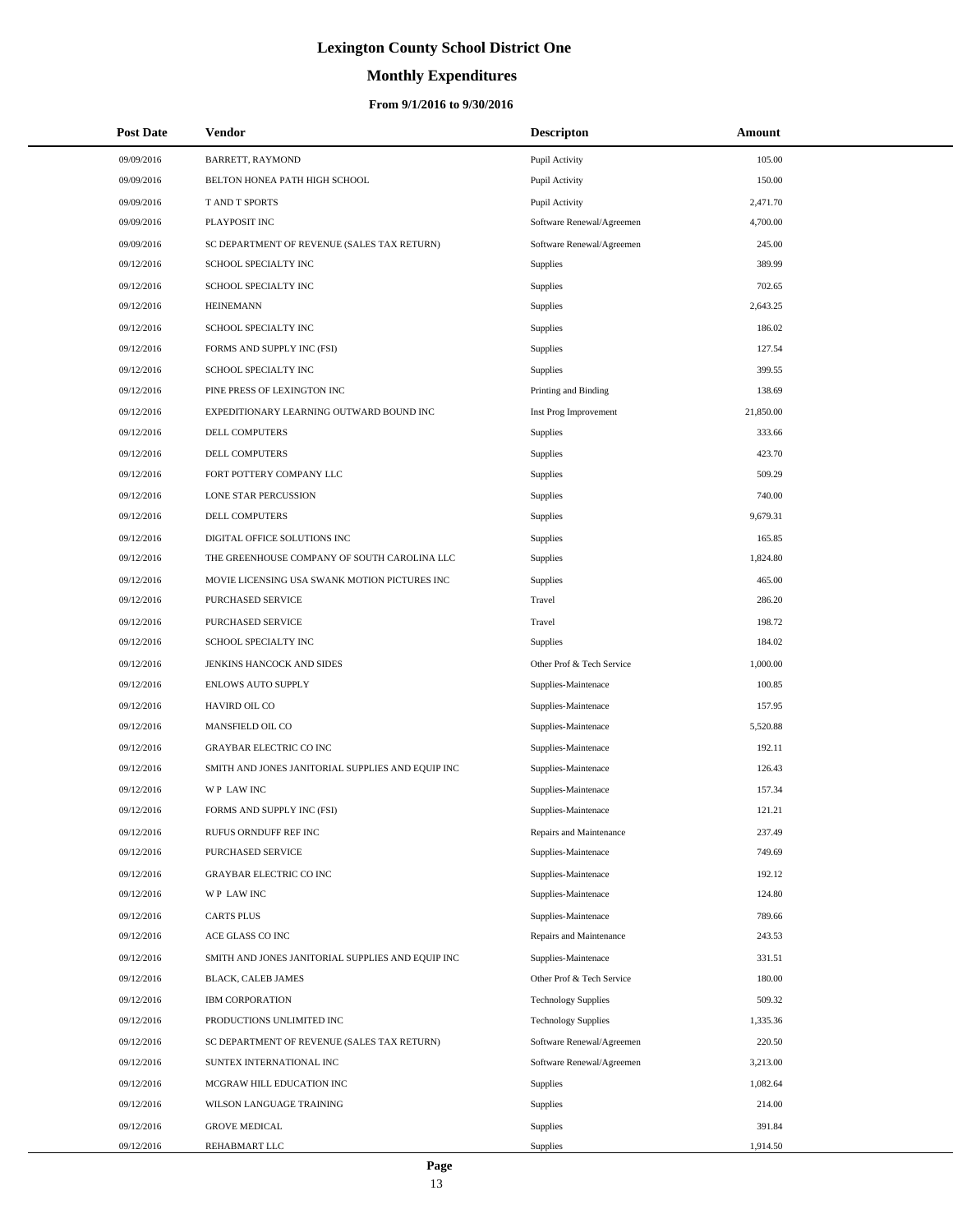# **Monthly Expenditures**

### **From 9/1/2016 to 9/30/2016**

| <b>Post Date</b> | Vendor                                      | <b>Descripton</b>        | Amount    |  |
|------------------|---------------------------------------------|--------------------------|-----------|--|
| 09/12/2016       | SC DEPARTMENT OF REVENUE (SALES TAX RETURN) | Supplies                 | 125.16    |  |
| 09/12/2016       | DODGE LEARNING RESOURCES                    | Supplies                 | 359.82    |  |
| 09/12/2016       | OWL BRAND DISCOVERY KITS                    | Supplies                 | 114.50    |  |
| 09/12/2016       | JUMPER CARTER SEASE ARCHITECTS P A          | Building                 | 10,547.51 |  |
| 09/12/2016       | GS2 ENGINEERING INC                         | Improv Other Than Bldg   | 1,012.25  |  |
| 09/12/2016       | NYCOM INC                                   | Repairs and Maintenance  | 1,681.00  |  |
| 09/12/2016       | NYCOM INC                                   | Supplies                 | 7,070.26  |  |
| 09/12/2016       | SC DEPARTMENT OF REVENUE (SALES TAX RETURN) | Sales Tax on Adult Meals | 987.64    |  |
| 09/12/2016       | HERSHEYS ICE CREAM                          | Food                     | 120.00    |  |
| 09/12/2016       | HERSHEYS ICE CREAM                          | Food                     | 241.92    |  |
| 09/12/2016       | HERSHEYS ICE CREAM                          | Food                     | 192.00    |  |
| 09/12/2016       | HERSHEYS ICE CREAM                          | Food                     | 240.00    |  |
| 09/12/2016       | <b>JW PEPPER</b>                            | Pupil Activity           | 621.10    |  |
| 09/12/2016       | DELL COMPUTERS                              | Pupil Activity           | 2,436.28  |  |
| 09/12/2016       | FORMS AND SUPPLY INC (FSI)                  | Pupil Activity           | 241.55    |  |
| 09/12/2016       | CAROLINA BIOLOGICAL SUPPLY CO               | Pupil Activity           | 592.25    |  |
| 09/12/2016       | T AND T SPORTS                              | Pupil Activity           | 106.89    |  |
| 09/12/2016       | T AND T SPORTS                              | Pupil Activity           | 1,726.66  |  |
| 09/12/2016       | <b>BARRETT, S LEE</b>                       | Pupil Activity           | 120.00    |  |
| 09/12/2016       | <b>BLACKMON, KEVIN E</b>                    | Pupil Activity           | 120.00    |  |
| 09/12/2016       | BURNS, JENNIFER L                           | Pupil Activity           | 120.00    |  |
| 09/12/2016       | <b>GARRICK, BRYAN TODD</b>                  | Pupil Activity           | 120.00    |  |
| 09/12/2016       | HINZ, BRIAN E                               | Pupil Activity           | 120.00    |  |
| 09/12/2016       | MURNANE, MATTHEW JOSEPH                     | Pupil Activity           | 120.00    |  |
| 09/12/2016       | REED, JOHN MARCUS                           | Pupil Activity           | 150.00    |  |
| 09/12/2016       | SHEALY, CANDI YVETTE                        | Pupil Activity           | 135.00    |  |
| 09/12/2016       | SPIVEY, STEPHEN J                           | Pupil Activity           | 120.00    |  |
| 09/12/2016       | BROOME, ROBBIE SHANE                        | Pupil Activity           | 149.60    |  |
| 09/12/2016       | EGAN, DANIEL T                              | Pupil Activity           | 121.70    |  |
| 09/12/2016       | HUDSON, DOUG M                              | Pupil Activity           | 110.90    |  |
| 09/12/2016       | JAMES, GRANDERSON                           | Pupil Activity           | 156.80    |  |
| 09/12/2016       | MESSER, BENSON GARRICK                      | Pupil Activity           | 101.00    |  |
| 09/12/2016       | T AND T SPORTS                              | Pupil Activity           | 1,719.12  |  |
| 09/12/2016       | GWYN, JAIME L                               | Pupil Activity           | 112.50    |  |
| 09/12/2016       | STOKES, JAMES LEE                           | Pupil Activity           | 112.50    |  |
| 09/12/2016       | ALLEN, CLARENCE                             | Pupil Activity           | 148.70    |  |
| 09/12/2016       | <b>BUCKNER JR, EDWARD</b>                   | Pupil Activity           | 119.00    |  |
| 09/12/2016       | KUHN, DAVID H                               | Pupil Activity           | 105.50    |  |
| 09/12/2016       | SAUNDERS, LARRY J                           | Pupil Activity           | 101.00    |  |
| 09/12/2016       | WELDON, RICHARD                             | Pupil Activity           | 148.70    |  |
| 09/12/2016       | PURCHASED SERVICE                           | Pupil Activity           | 127.50    |  |
| 09/12/2016       | BOUKNIGHT, RUDY                             | Pupil Activity           | 120.00    |  |
| 09/12/2016       | COOPER, JOEL L                              | Pupil Activity           | 120.00    |  |
| 09/12/2016       | LINT, CHARLES ROBERT                        | Pupil Activity           | 120.00    |  |
| 09/12/2016       | MARTHERS, BRANNON W                         | Pupil Activity           | 120.00    |  |
| 09/12/2016       | SMITH, THOMAS ALVIN                         | Pupil Activity           | 120.00    |  |
| 09/12/2016       | SNUFFER, ROBERT                             | Pupil Activity           | 120.00    |  |
| 09/12/2016       | T AND T SPORTS                              | Pupil Activity           | 481.50    |  |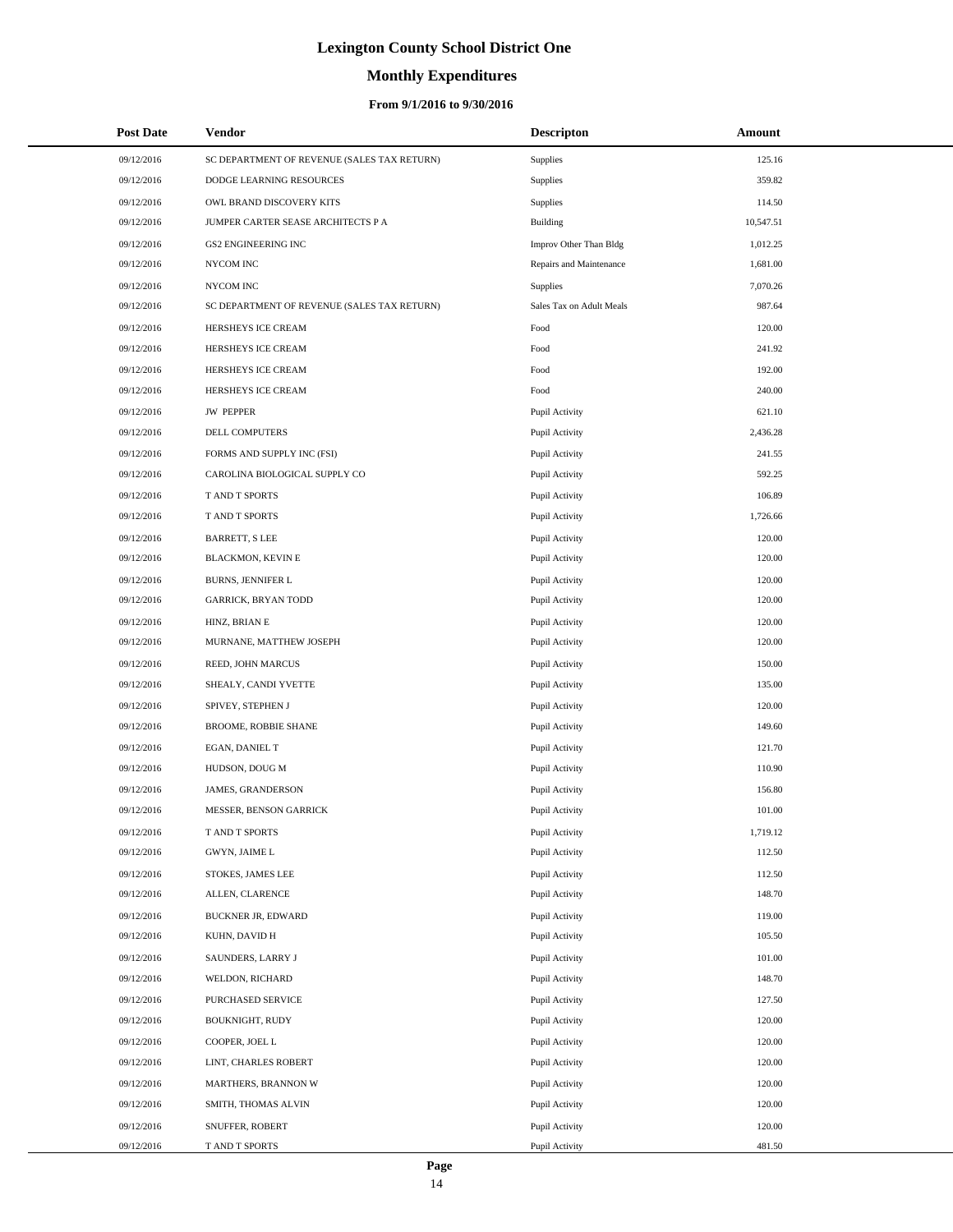# **Monthly Expenditures**

### **From 9/1/2016 to 9/30/2016**

| <b>Post Date</b> | Vendor                                      | <b>Descripton</b>          | Amount   |
|------------------|---------------------------------------------|----------------------------|----------|
| 09/12/2016       | VARSITY SPIRIT FASHIONS AND SUPPLIES LLC    | Pupil Activity             | 660.94   |
| 09/12/2016       | T AND T SPORTS                              | Pupil Activity             | 708.34   |
| 09/13/2016       | SCHOOL SPECIALTY INC                        | Supplies                   | 171.09   |
| 09/13/2016       | DELL COMPUTERS                              | <b>Supplies</b>            | 4,552.62 |
| 09/13/2016       | WILLIAM H SADLIER INC                       | <b>Supplies</b>            | 1,839.21 |
| 09/13/2016       | <b>BOUNDLESS NETWORK</b>                    | Supplies-Immersion         | 189.39   |
| 09/13/2016       | SCHOOL SPECIALTY INC                        | Supplies                   | 152.95   |
| 09/13/2016       | US INK AND TONER INC                        | <b>Supplies</b>            | 108.76   |
| 09/13/2016       | SCHOOL SPECIALTY INC                        | <b>Supplies</b>            | 507.75   |
| 09/13/2016       | SCHOOL SPECIALTY INC                        | <b>Supplies</b>            | 134.91   |
| 09/13/2016       | THE COLLEGE BOARD-SRO                       | Other Prof & Tech Service  | 1,250.00 |
| 09/13/2016       | SCHOOL SPECIALTY INC                        | Supplies                   | 504.19   |
| 09/13/2016       | US INK AND TONER INC                        | <b>Supplies</b>            | 437.04   |
| 09/13/2016       | <b>PURCHASED SERVICE</b>                    | <b>Supplies</b>            | 646.24   |
| 09/13/2016       | SCHOOL SPECIALTY INC                        | Supplies                   | 947.81   |
| 09/13/2016       | <b>WW GRAINGER</b>                          | <b>Supplies</b>            | 238.95   |
| 09/13/2016       | OCCUPATIONAL HEALTH                         | <b>Supplies</b>            | 648.00   |
| 09/13/2016       | LEXINGTON PRINTING LLC                      | Printing and Binding       | 2,372.19 |
| 09/13/2016       | <b>BSN SPORTS</b>                           | <b>Supplies</b>            | 106.96   |
| 09/13/2016       | L R HOOK TIRE CO INC                        | Repairs and Maintenance    | 455.56   |
| 09/13/2016       | ACTION SUPPLY PRODUCTS INC                  | Supplies-Maintenace        | 1,017.97 |
| 09/13/2016       | PRO SOUND INC                               | Supplies-Maintenace        | 8,068.32 |
| 09/13/2016       | PIONEER MANUFACTURING CO                    | Supplies-Maintenace        | 476.42   |
| 09/13/2016       | <b>CARTS PLUS</b>                           | Supplies-Maintenace        | 690.15   |
| 09/13/2016       | PIONEER MANUFACTURING CO                    | Supplies-Maintenace        | 376.64   |
| 09/13/2016       | PIONEER MANUFACTURING CO                    | Supplies-Maintenace        | 376.64   |
| 09/13/2016       | <b>GRAYBAR ELECTRIC CO INC</b>              | Supplies-Maintenace        | 449.40   |
| 09/13/2016       | <b>GRAYBAR ELECTRIC CO INC</b>              | Supplies-Maintenace        | 449.40   |
| 09/13/2016       | PIONEER MANUFACTURING CO                    | Supplies-Maintenace        | 423.72   |
| 09/13/2016       | PIONEER MANUFACTURING CO                    | Supplies-Maintenace        | 376.64   |
| 09/13/2016       | HAIGLER III, THOMAS I                       | Other Prof & Tech Service  | 180.00   |
| 09/13/2016       | HART, MICHAEL JOSEPH                        | Other Prof & Tech Service  | 180.00   |
| 09/13/2016       | SC DEPARTMENT OF REVENUE (SALES TAX RETURN) | Software Renewal/Agreemen  | 139.64   |
| 09/13/2016       | <b>SIS RESOURCES</b>                        | Software Renewal/Agreemen  | 2,366.55 |
| 09/13/2016       | SOFTWARE ONE INC                            | Software Renewal/Agreemen  | 1,994.85 |
| 09/13/2016       | <b>APPLE INC</b>                            | <b>Technology Supplies</b> | 318.86   |
| 09/13/2016       | <b>BATTERIES PLUS BULBS</b>                 | <b>Technology Supplies</b> | 534.47   |
| 09/13/2016       | CLARK POWELL ASSOCIATES INC                 | <b>Technology Supplies</b> | 1,805.30 |
| 09/13/2016       | <b>GRAYBAR ELECTRIC CO INC</b>              | <b>Technology Supplies</b> | 427.12   |
| 09/13/2016       | <b>BOOKSOURCE</b>                           | Supplies                   | 1,772.40 |
| 09/13/2016       | MCGRAW HILL EDUCATION INC                   | <b>Supplies</b>            | 1,972.61 |
| 09/13/2016       | SCHOOL SPECIALTY INC                        | Pupil Activity             | 156.58   |
| 09/13/2016       | BRAINPOP.COM LLC                            | Pupil Activity             | 1,695.00 |
| 09/13/2016       | SC DEPARTMENT OF REVENUE (SALES TAX RETURN) | Pupil Activity             | 118.65   |
| 09/13/2016       | SCHOOL SPECIALTY INC                        | Pupil Activity             | 194.12   |
| 09/13/2016       | ED SMITH LUMBER MILL INC                    | Pupil Activity             | 112.35   |
| 09/13/2016       | T AND T SPORTS                              | Pupil Activity             | 2,347.58 |
| 09/13/2016       | GRAY COLLEGIATE ACADEMY                     | Pupil Activity             | 1,865.50 |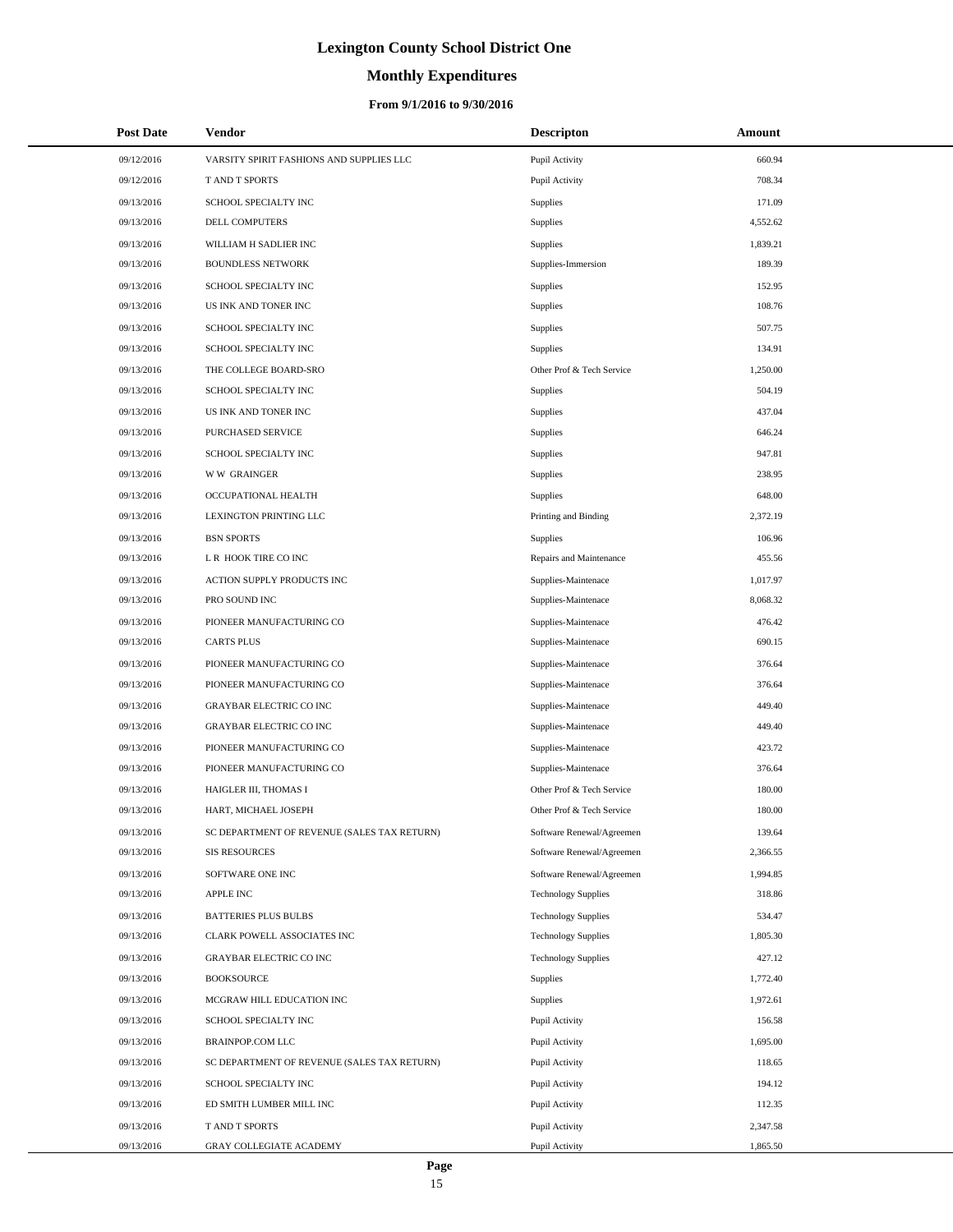# **Monthly Expenditures**

| <b>Post Date</b> | Vendor                                            | <b>Descripton</b>          | Amount    |
|------------------|---------------------------------------------------|----------------------------|-----------|
| 09/13/2016       | <b>IRC TEAM SPORTS</b>                            | Pupil Activity             | 162.00    |
| 09/13/2016       | SOUTHERN SPECIAL TEES INC                         | Pupil Activity             | 654.84    |
| 09/13/2016       | <b>SUMTER HIGH SCHOOL</b>                         | Pupil Activity             | 150.00    |
| 09/14/2016       | HANDWRITING WITHOUT TEARS BY JAN Z OLSEN OTR      | Supplies                   | 1,633.92  |
| 09/14/2016       | SCHOOL SPECIALTY INC                              | Supplies                   | 130.53    |
| 09/14/2016       | TRIUNE MARKETING CO                               | <b>Supplies</b>            | 339.73    |
| 09/14/2016       | SCHOOL SPECIALTY INC                              | <b>Supplies</b>            | 345.91    |
| 09/14/2016       | FORMS AND SUPPLY INC (FSI)                        | <b>Supplies</b>            | 492.06    |
| 09/14/2016       | PURCHASED SERVICE                                 | <b>Supplies</b>            | 179.17    |
| 09/14/2016       | CDWG ACCT 305089                                  | Supplies                   | 122.91    |
| 09/14/2016       | FOLLETT SCHOOL SOLUTIONS INC                      | <b>Library Books</b>       | 462.67    |
| 09/14/2016       | MACKIN LIBRARY MEDIA                              | Library Books              | 3,602.00  |
| 09/14/2016       | <b>WW GRAINGER</b>                                | Supplies-Maintenace        | 389.06    |
| 09/14/2016       | <b>BARNES PROPANE</b>                             | Energy                     | 549.83    |
| 09/14/2016       | <b>SIMPLEXGRINNELL</b>                            | Repairs and Maintenance    | 385.00    |
| 09/14/2016       | SMITH AND JONES JANITORIAL SUPPLIES AND EQUIP INC | Supplies-Maintenace        | 385.62    |
| 09/14/2016       | SIMPLEXGRINNELL                                   | Repairs and Maintenance    | 400.00    |
| 09/14/2016       | SIMPLEXGRINNELL                                   | Repairs and Maintenance    | 400.00    |
| 09/14/2016       | SIMPLEXGRINNELL                                   | Repairs and Maintenance    | 400.00    |
| 09/14/2016       | MEYERS JR, DENNIS JAMES                           | Other Prof & Tech Service  | 360.00    |
| 09/14/2016       | WILFONG, MICHAEL BRIAN                            | Other Prof & Tech Service  | 180.00    |
| 09/14/2016       | MIXON, CHRISTOPHER DOUGLAS                        | Other Prof & Tech Service  | 120.00    |
| 09/14/2016       | HALL, ROY LEE                                     | Other Prof & Tech Service  | 120.00    |
| 09/14/2016       | RICCIARDI, CHRISTOPHER                            | Other Prof & Tech Service  | 120.00    |
| 09/14/2016       | <b>BAUM, KEVIN</b>                                | Other Prof & Tech Service  | 180.00    |
| 09/14/2016       | MILLER, JEFFREY J                                 | Other Prof & Tech Service  | 180.00    |
| 09/14/2016       | RAMUNNI, FRANK R                                  | Other Prof & Tech Service  | 180.00    |
| 09/14/2016       | HINZ, BRIAN E                                     | Other Prof & Tech Service  | 180.00    |
| 09/14/2016       | <b>GOVAN, TERRY</b>                               | Other Prof & Tech Service  | 120.00    |
| 09/14/2016       | ALEWINE, EARL DICKSON RIDGEWAY                    | Other Prof & Tech Service  | 120.00    |
| 09/14/2016       | HOBBS, WILLIAM IRA                                | Other Prof & Tech Service  | 120.00    |
| 09/14/2016       | HART, MICHAEL JOSEPH                              | Other Prof & Tech Service  | 180.00    |
| 09/14/2016       | CDWG ACCT 305089                                  | <b>Technology Supplies</b> | 197.95    |
| 09/14/2016       | INTERNETWORK ENGINEERING                          | <b>Technology Supplies</b> | 803.68    |
| 09/14/2016       | DREAMGEAR LLC                                     | Supplies                   | 912.23    |
| 09/14/2016       | <b>BOOKSOURCE</b>                                 | Supplies                   | 314.28    |
| 09/14/2016       | MCGRAW HILL EDUCATION INC                         | Supplies                   | 3,597.50  |
| 09/14/2016       | JUMPER CARTER SEASE ARCHITECTS P A                | Building                   | 89,237.50 |
| 09/14/2016       | HERSHEYS ICE CREAM                                | Food                       | 298.56    |
| 09/14/2016       | SMARTPHONE MEDIC LLC                              | Pupil Activity             | 347.00    |
| 09/14/2016       | MCGRAW HILL EDUCATION INC                         | Pupil Activity             | 644.10    |
| 09/14/2016       | <b>SHAR PRODUCTS</b>                              | Pupil Activity             | 1,098.24  |
| 09/14/2016       | PROVIDENCE HOSPITAL LLC                           | Pupil Activity             | 170.00    |
| 09/14/2016       | INDIAN LAND HIGH SCHOOL                           | Pupil Activity             | 200.00    |
| 09/14/2016       | MEDLIN, MICHAEL LAWRENCE                          | Pupil Activity             | 120.00    |
| 09/14/2016       | VIKING CUP FUND                                   | Pupil Activity             | 425.00    |
| 09/14/2016       | BARBER, DARYL SCOTT                               | Pupil Activity             | 120.00    |
| 09/14/2016       | BUSBY, RALPH LENNY                                | Pupil Activity             | 120.00    |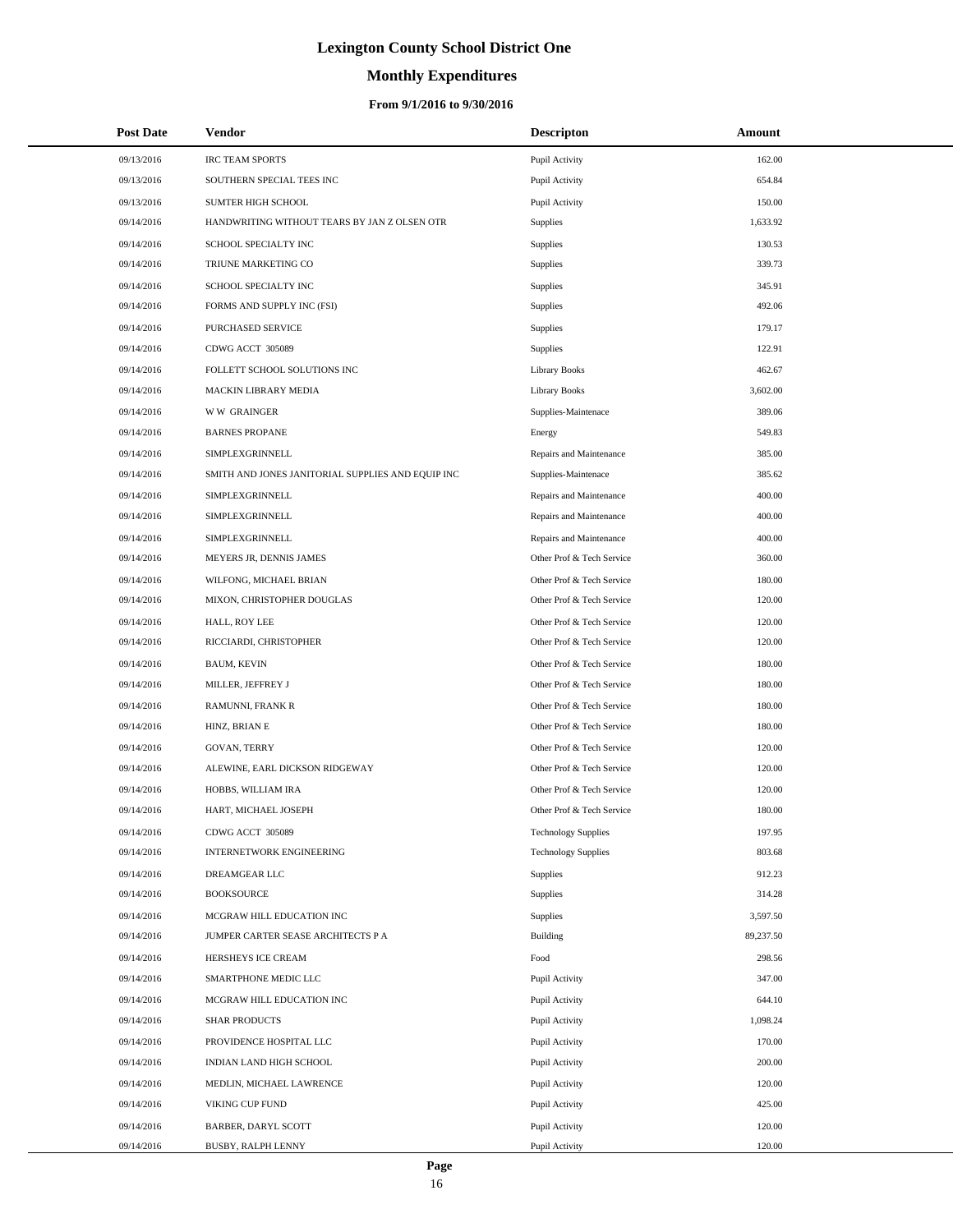# **Monthly Expenditures**

### **From 9/1/2016 to 9/30/2016**

| <b>Post Date</b> | <b>Vendor</b>                    | <b>Descripton</b>          | Amount    |
|------------------|----------------------------------|----------------------------|-----------|
| 09/14/2016       | JUSTICE, GARTH                   | Pupil Activity             | 120.00    |
| 09/14/2016       | MARTHERS, BRANNON W              | Pupil Activity             | 120.00    |
| 09/14/2016       | SMITH, THOMAS ALVIN              | Pupil Activity             | 120.00    |
| 09/14/2016       | SNUFFER, ROBERT                  | Pupil Activity             | 120.00    |
| 09/14/2016       | TRIANO, GUY                      | Pupil Activity             | 120.00    |
| 09/14/2016       | WILSON, CARL TREY CLINTON        | Pupil Activity             | 240.00    |
| 09/14/2016       | BURKHART, FRANK                  | Pupil Activity             | 148.70    |
| 09/14/2016       | MARCHANT, WAYNE H                | Pupil Activity             | 144.20    |
| 09/14/2016       | MURPHY, WILLIAM J                | Pupil Activity             | 133.40    |
| 09/14/2016       | RANDOLPH, BILL S                 | Pupil Activity             | 101.00    |
| 09/14/2016       | ROBINSON, RICKY D                | Pupil Activity             | 145.10    |
| 09/14/2016       | JAMES ISLAND CHARTER HIGH SCHOOL | Pupil Activity             | 125.00    |
| 09/14/2016       | <b>BSN SPORTS</b>                | Pupil Activity             | 291.03    |
| 09/14/2016       | COUNTRY CLUB OF LEXINGTON        | Pupil Activity             | 1,000.00  |
| 09/14/2016       | LEXINGTON HIGH SCHOOL            | Pupil Activity             | 300.00    |
| 09/14/2016       | MISTYS MAGICAL CREATIONS         | Pupil Activity             | 166.92    |
| 09/14/2016       | DREHER HIGH SCHOOL               | Pupil Activity             | 920.00    |
| 09/14/2016       | PECKNEL MUSIC CO INC             | Pupil Activity             | 963.00    |
| 09/16/2016       | DIGITAL OFFICE SOLUTIONS INC     | Supplies                   | 217.85    |
| 09/16/2016       | SCHOOL SPECIALTY INC             | Supplies                   | 2,261.53  |
| 09/16/2016       | PURCHASED SERVICE                | Travel                     | 131.76    |
| 09/16/2016       | PURCHASED SERVICE                | Travel                     | 120.42    |
| 09/16/2016       | US INK AND TONER INC             | Supplies                   | 506.97    |
| 09/16/2016       | MANAGEDPRINT                     | Supplies                   | 187.25    |
| 09/16/2016       | US INK AND TONER INC             | Supplies                   | 1,546.92  |
| 09/16/2016       | <b>US LASER INC</b>              | Repairs and Maintenance    | 105.00    |
| 09/16/2016       | ANOTHER PRINTER                  | Printing and Binding       | 748.14    |
| 09/16/2016       | APPLE INC                        | <b>Technology Supplies</b> | 847.44    |
| 09/16/2016       | US INK AND TONER INC             | Supplies                   | 802.75    |
| 09/16/2016       | SCHOOL SPECIALTY INC             | Supplies                   | 650.99    |
| 09/16/2016       | MANAGEDPRINT                     | Supplies                   | 139.10    |
| 09/16/2016       | MUSICIAN SUPPLY                  | Supplies                   | 677.59    |
| 09/16/2016       | LEXINGTON PRINTING LLC           | Printing and Binding       | 170.13    |
| 09/16/2016       | CAMCOR                           | Supplies                   | 427.98    |
| 09/16/2016       | DELL COMPUTERS                   | Supplies                   | 5,719.95  |
| 09/16/2016       | US INK AND TONER INC             | Supplies                   | 1,147.68  |
| 09/16/2016       | DELL COMPUTERS                   | Supplies                   | 351.64    |
| 09/16/2016       | FOLLETT SCHOOL SOLUTIONS INC     | <b>Library Books</b>       | 1,046.91  |
| 09/16/2016       | W T COX SUBSCRIPTIONS            | Periodicals                | 475.27    |
| 09/16/2016       | W T COX SUBSCRIPTIONS            | Periodicals                | 382.00    |
| 09/16/2016       | <b>CLEMSON UNIVERSITY</b>        | Inst Prog Improvement      | 15,000.00 |
| 09/16/2016       | PURCHASED SERVICE                | Travel                     | 194.67    |
| 09/16/2016       | PURCHASED SERVICE                | Travel                     | 272.70    |
| 09/16/2016       | PURCHASED SERVICE                | Travel                     | 212.22    |
| 09/16/2016       | PURCHASED SERVICE                | Travel                     | 129.87    |
| 09/16/2016       | PURCHASED SERVICE                | Travel                     | 105.57    |
| 09/16/2016       | LEXINGTON PRINTING LLC           | Printing and Binding       | 2,494.17  |
| 09/16/2016       | DODGE LEARNING RESOURCES         | Supplies                   | 1,664.13  |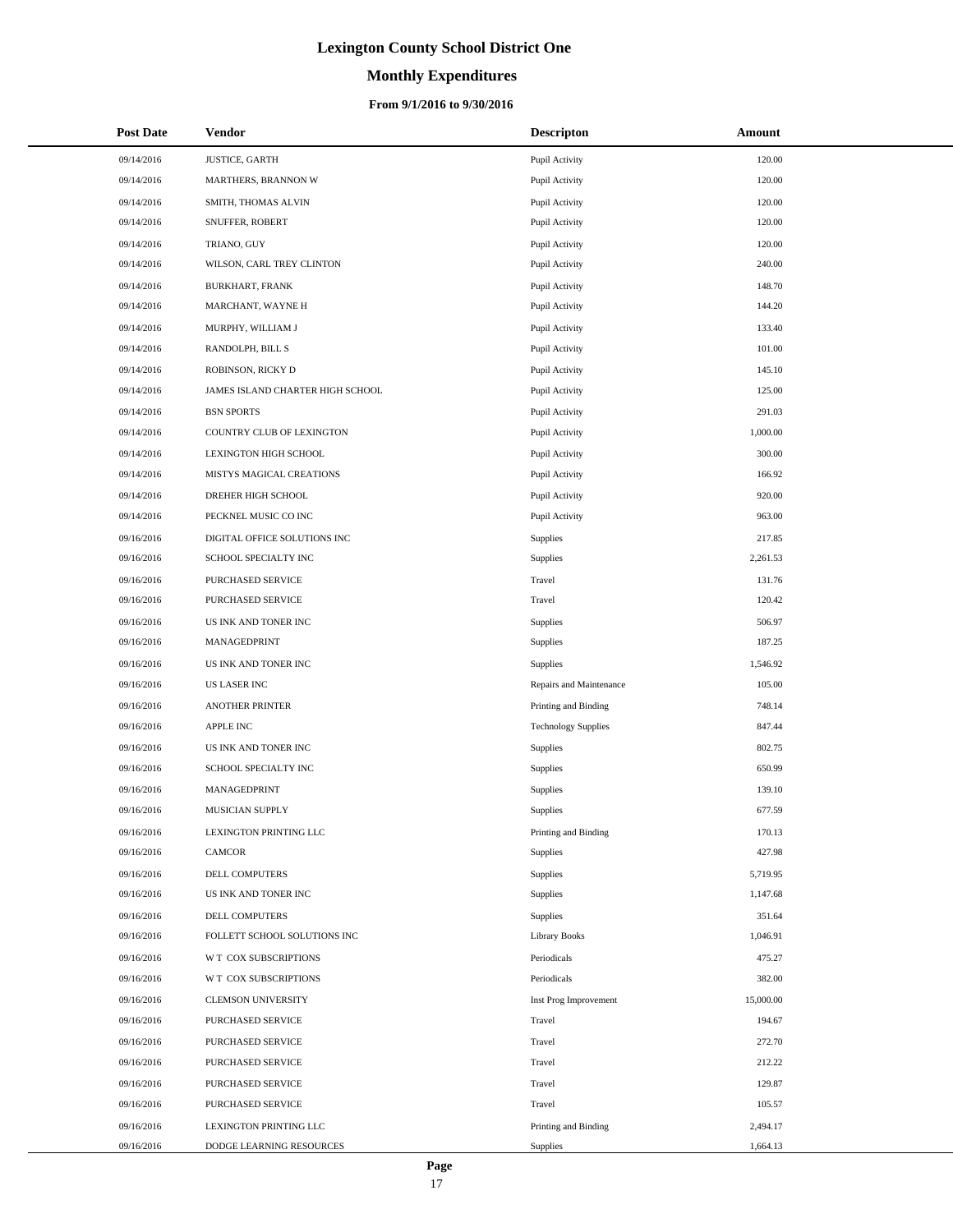# **Monthly Expenditures**

| <b>Post Date</b> | <b>Vendor</b>                               | <b>Descripton</b>          | Amount    |
|------------------|---------------------------------------------|----------------------------|-----------|
| 09/16/2016       | SC DEPARTMENT OF REVENUE (SALES TAX RETURN) | Supplies                   | 116.48    |
| 09/16/2016       | DELL COMPUTERS                              | <b>Technology Supplies</b> | 1,274.95  |
| 09/16/2016       | CHILDS AND HALLIGAN P A                     | Legal Services             | 11,869.55 |
| 09/16/2016       | DUFF WHITE AND TURNER LLC                   | Legal Services             | 33,973.62 |
| 09/16/2016       | PURCHASED SERVICE                           | Travel                     | 413.84    |
| 09/16/2016       | PURCHASED SERVICE                           | Travel                     | 213.46    |
| 09/16/2016       | PURCHASED SERVICE                           | Travel                     | 115.99    |
| 09/16/2016       | PURCHASED SERVICE                           | Travel                     | 127.98    |
| 09/16/2016       | CULLUM SERVICES INC                         | Repairs and Maintenance    | 1,343.75  |
| 09/16/2016       | CULLUM SERVICES INC                         | Repairs and Maintenance    | 4,792.50  |
| 09/16/2016       | A Z LAWN MOWER PARTS                        | Supplies-Maintenace        | 591.18    |
| 09/16/2016       | <b>CARTS PLUS</b>                           | Supplies-Maintenace        | 690.15    |
| 09/16/2016       | SHERWIN WILLIAMS                            | Supplies-Maintenace        | 649.70    |
| 09/16/2016       | CULLUM SERVICES INC                         | Repairs and Maintenance    | 1,108.08  |
| 09/16/2016       | <b>CULLUM SERVICES INC</b>                  | Repairs and Maintenance    | 3,937.50  |
| 09/16/2016       | A Z LAWN MOWER PARTS                        | Supplies-Maintenace        | 698.18    |
| 09/16/2016       | <b>CULLUM SERVICES INC</b>                  | Repairs and Maintenance    | 1,023.75  |
| 09/16/2016       | CULLUM SERVICES INC                         | Repairs and Maintenance    | 360.00    |
| 09/16/2016       | A Z LAWN MOWER PARTS                        | Supplies-Maintenace        | 641.68    |
| 09/16/2016       | CULLUM SERVICES INC                         | Repairs and Maintenance    | 1,379.17  |
| 09/16/2016       | <b>WW GRAINGER</b>                          | Supplies-Maintenace        | 662.65    |
| 09/16/2016       | CULLUM SERVICES INC                         | Repairs and Maintenance    | 440.63    |
| 09/16/2016       | CULLUM SERVICES INC                         | Repairs and Maintenance    | 2,730.00  |
| 09/16/2016       | SHERWIN WILLIAMS                            | Supplies-Maintenace        | 651.54    |
| 09/16/2016       | CULLUM SERVICES INC                         | Repairs and Maintenance    | 757.50    |
| 09/16/2016       | CULLUM SERVICES INC                         | Repairs and Maintenance    | 1,372.50  |
| 09/16/2016       | CULLUM SERVICES INC                         | Repairs and Maintenance    | 1,355.63  |
| 09/16/2016       | A Z LAWN MOWER PARTS                        | Supplies-Maintenace        | 341.33    |
| 09/16/2016       | MOBILE MINI INC                             | Supplies-Maintenace        | 2,763.81  |
| 09/16/2016       | <b>CULLUM SERVICES INC</b>                  | Repairs and Maintenance    | 1,059.38  |
| 09/16/2016       | CULLUM SERVICES INC                         | Repairs and Maintenance    | 1,331.25  |
| 09/16/2016       | <b>CULLUM SERVICES INC</b>                  | Repairs and Maintenance    | 1,792.50  |
| 09/16/2016       | DADE PAPER AND BAG CO                       | Supplies-Maintenace        | 465.99    |
| 09/16/2016       | GECP (GENERAL ELECTRIC)                     | Supplies-Maintenace        | 489.00    |
| 09/16/2016       | CULLUM SERVICES INC                         | Repairs and Maintenance    | 3,788.54  |
| 09/16/2016       | SHERWIN WILLIAMS                            | Supplies-Maintenace        | 124.55    |
| 09/16/2016       | CULLUM SERVICES INC                         | Repairs and Maintenance    | 1,691.25  |
| 09/16/2016       | CULLUM SERVICES INC                         | Repairs and Maintenance    | 1,537.50  |
| 09/16/2016       | CULLUM SERVICES INC                         | Repairs and Maintenance    | 1,149.38  |
| 09/16/2016       | CULLUM SERVICES INC                         | Repairs and Maintenance    | 2,651.25  |
| 09/16/2016       | CULLUM SERVICES INC                         | Repairs and Maintenance    | 1,125.00  |
| 09/16/2016       | CULLUM SERVICES INC                         | Repairs and Maintenance    | 1,515.00  |
| 09/16/2016       | PALMETTO PLAYGROUNDS LLC                    | Supplies-Maintenace        | 100.31    |
| 09/16/2016       | CULLUM SERVICES INC                         | Repairs and Maintenance    | 1,376.25  |
| 09/16/2016       | CULLUM SERVICES INC                         | Repairs and Maintenance    | 1,530.00  |
| 09/16/2016       | PALMETTO PLAYGROUNDS LLC                    | Supplies-Maintenace        | 160.50    |
| 09/16/2016       | CULLUM SERVICES INC                         | Repairs and Maintenance    | 1,205.60  |
| 09/16/2016       | CULLUM SERVICES INC                         | Repairs and Maintenance    | 1,276.88  |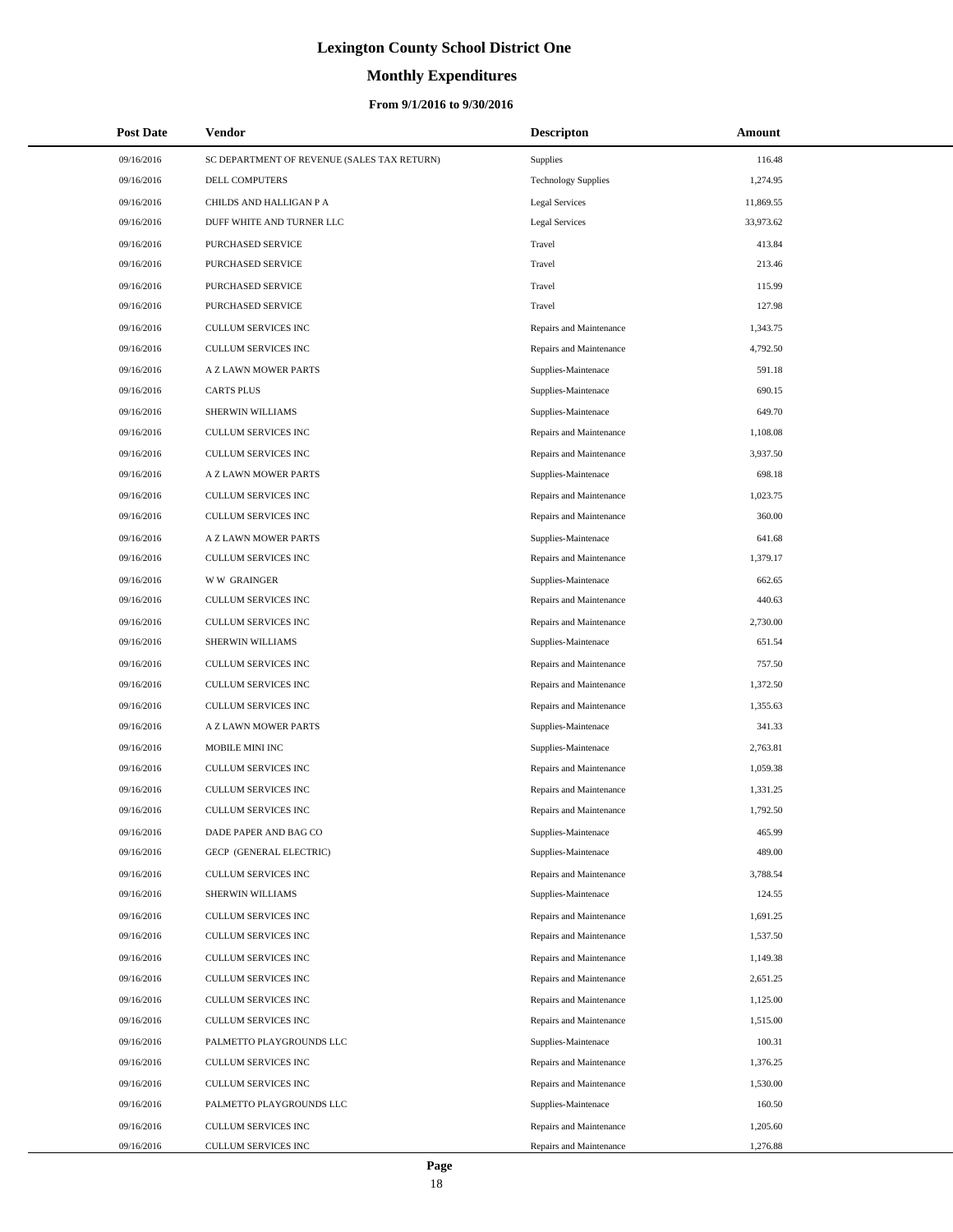# **Monthly Expenditures**

### **From 9/1/2016 to 9/30/2016**

| <b>Post Date</b> | <b>Vendor</b>                               | <b>Descripton</b>          | Amount     |
|------------------|---------------------------------------------|----------------------------|------------|
| 09/16/2016       | CULLUM SERVICES INC                         | Repairs and Maintenance    | 620.62     |
| 09/16/2016       | CULLUM SERVICES INC                         | Repairs and Maintenance    | 2,371.88   |
| 09/16/2016       | <b>CULLUM SERVICES INC</b>                  | Repairs and Maintenance    | 1,453.12   |
| 09/16/2016       | CULLUM SERVICES INC                         | Repairs and Maintenance    | 2,437.50   |
| 09/16/2016       | PALMETTO PLAYGROUNDS LLC                    | Supplies-Maintenace        | 160.50     |
| 09/16/2016       | CULLUM SERVICES INC                         | Repairs and Maintenance    | 5,887.50   |
| 09/16/2016       | SHERWIN WILLIAMS                            | Supplies-Maintenace        | 532.86     |
| 09/16/2016       | CULLUM SERVICES INC                         | Repairs and Maintenance    | 1,453.13   |
| 09/16/2016       | SC DEPARTMENT OF CORRECTIONS                | Supplies                   | 3,630.00   |
| 09/16/2016       | YOUNG, MATTHEW                              | Other Prof & Tech Service  | 120.00     |
| 09/16/2016       | MILLER, JEFFREY J                           | Other Prof & Tech Service  | 180.00     |
| 09/16/2016       | ZYLSTRA, SCOTT LEWIS                        | Other Prof & Tech Service  | 180.00     |
| 09/16/2016       | FRANKLIN, TIMOTHY WILLIAM                   | Other Prof & Tech Service  | 180.00     |
| 09/16/2016       | MCWILLIAMS, LYDIA ASHLEY                    | Other Prof & Tech Service  | 120.00     |
| 09/16/2016       | LORICK OFFICE PRODUCTS                      | Supplies                   | 374.50     |
| 09/16/2016       | SOUTHMED INC                                | Repairs and Maintenance    | 220.00     |
| 09/16/2016       | PURCHASED SERVICE                           | Travel                     | 109.62     |
| 09/16/2016       | PURCHASED SERVICE                           | Travel                     | 128.79     |
| 09/16/2016       | SUNGARD PUBLIC SECTOR INC                   | Software Renewal/Agreemen  | 1,979.40   |
| 09/16/2016       | IT-OLOGY                                    | Other Prof & Tech Service  | 1,500.00   |
| 09/16/2016       | <b>CAMCOR</b>                               | <b>Technology Supplies</b> | 1,700.72   |
| 09/16/2016       | <b>CAMCOR</b>                               | <b>Technology Supplies</b> | 2,267.62   |
| 09/16/2016       | <b>CAMCOR</b>                               | <b>Technology Supplies</b> | 566.91     |
| 09/16/2016       | MOTOROLA SOLUTIONS                          | <b>Technology Supplies</b> | 423.83     |
| 09/16/2016       | <b>CAMCOR</b>                               | <b>Technology Supplies</b> | 1,700.72   |
| 09/16/2016       | <b>CAMCOR</b>                               | <b>Technology Supplies</b> | 2,267.66   |
| 09/16/2016       | <b>CAMCOR</b>                               | <b>Technology Supplies</b> | 1,133.81   |
| 09/16/2016       | <b>CAMCOR</b>                               | <b>Technology Supplies</b> | 1,700.72   |
| 09/16/2016       | <b>CAMCOR</b>                               | <b>Technology Supplies</b> | 566.91     |
| 09/16/2016       | CAMCOR                                      | <b>Technology Supplies</b> | 1,700.72   |
| 09/16/2016       | <b>CAMCOR</b>                               | <b>Technology Supplies</b> | 1,700.72   |
| 09/16/2016       | CAMCOR                                      | <b>Technology Supplies</b> | 1,700.72   |
| 09/16/2016       | <b>APPLE INC</b>                            | <b>Technology Supplies</b> | 9,803.34   |
| 09/16/2016       | PURCHASED SERVICE                           | Travel                     | 127.44     |
| 09/16/2016       | MCGRAW HILL EDUCATION INC                   | Supplies                   | 4,388.19   |
| 09/16/2016       | PURCHASED SERVICE                           | Travel                     | 174.69     |
| 09/16/2016       | <b>CAPITOL TOURS</b>                        | Travel                     | 881.75     |
| 09/16/2016       | SC DEPARTMENT OF REVENUE (SALES TAX RETURN) | <b>Technology Supplies</b> | 106.05     |
| 09/16/2016       | <b>USCUTTER INC</b>                         | <b>Technology Supplies</b> | 1,654.98   |
| 09/16/2016       | FBI CONSTRUCTION INC                        | Building                   | 275,283.94 |
| 09/16/2016       | F AND ME CONSULTANTS                        | Other Prof & Tech Service  | 3,300.00   |
| 09/16/2016       | COMMUNICATION MANAGEMENT INC                | <b>Technology Supplies</b> | 2,868.27   |
| 09/16/2016       | COMMUNICATION MANAGEMENT INC                | <b>Technology Supplies</b> | 6,362.56   |
| 09/16/2016       | PURCHASED SERVICE                           | Travel                     | 149.15     |
| 09/16/2016       | EDUCATION MANAGEMENT SYSTEMS INC            | Software Renewal/Agreemen  | 1,745.00   |
| 09/16/2016       | SC DEPARTMENT OF REVENUE (SALES TAX RETURN) | Software Renewal/Agreemen  | 122.15     |
| 09/16/2016       | PRO KITCHEN ONLINE LLC                      | Supplies                   | 488.17     |
| 09/16/2016       | PRO KITCHEN ONLINE LLC                      | Supplies                   | 369.31     |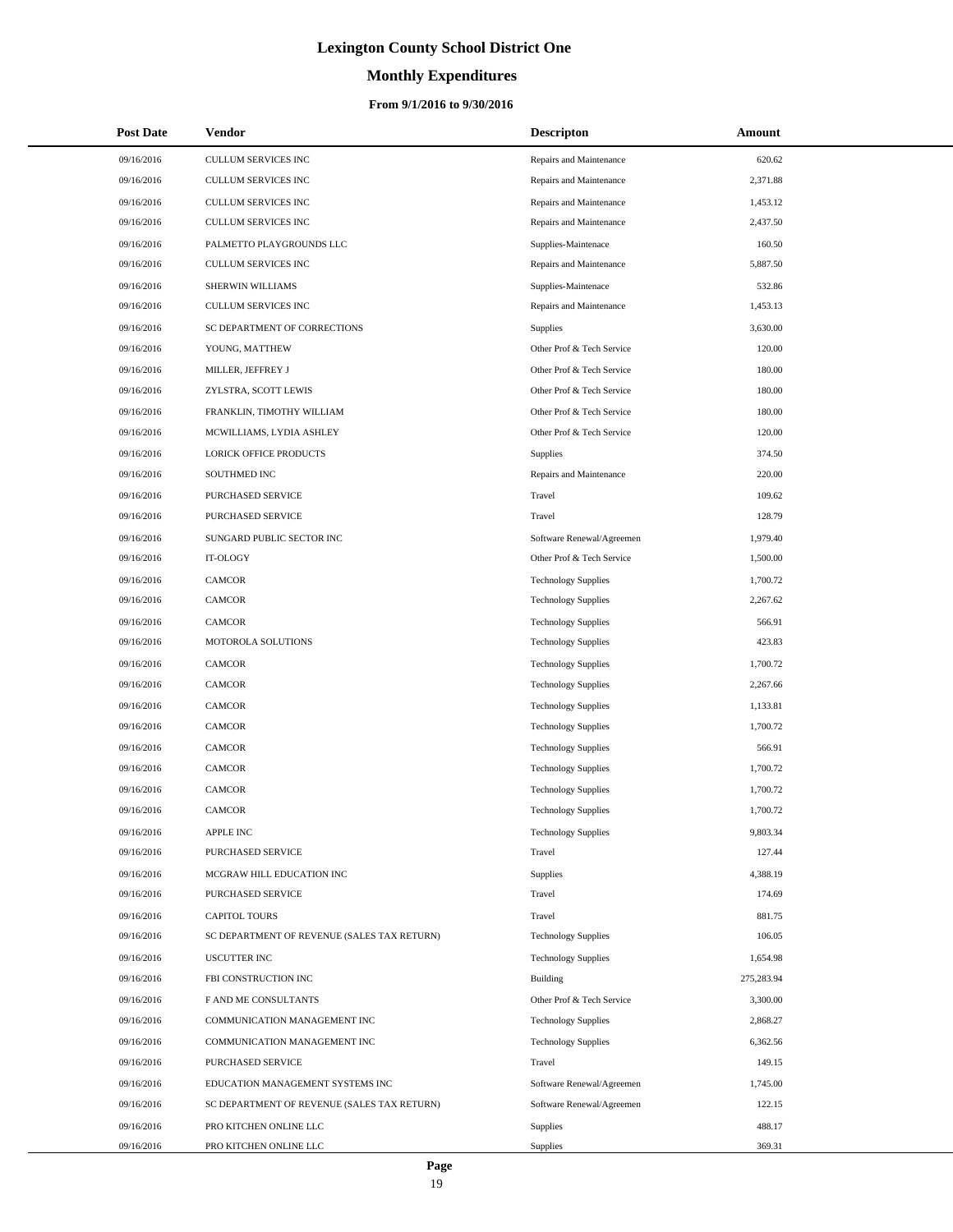# **Monthly Expenditures**

| <b>Post Date</b> | Vendor                                             | <b>Descripton</b>         | Amount    |
|------------------|----------------------------------------------------|---------------------------|-----------|
| 09/16/2016       | WHALEY FOODSERV REPAIR DBA WHALEY PARTS AND SUPPLY | Supplies                  | 1,170.39  |
| 09/16/2016       | PRO KITCHEN ONLINE LLC                             | Supplies                  | 288.90    |
| 09/16/2016       | PRO KITCHEN ONLINE LLC                             | Supplies                  | 288.90    |
| 09/16/2016       | LORICK, STAN                                       | Pupil Activity            | 190.00    |
| 09/16/2016       | FLINN SCIENTIFIC                                   | Pupil Activity            | 199.00    |
| 09/16/2016       | FISHER SCIENTIFIC COMPANY LLC                      | Pupil Activity            | 449.76    |
| 09/16/2016       | US INK AND TONER INC                               | Pupil Activity            | 101.84    |
| 09/16/2016       | PURCHASED SERVICE                                  | Pupil Activity            | 284.58    |
| 09/16/2016       | PURCHASED SERVICE                                  | Pupil Activity            | 203.64    |
| 09/16/2016       | FORMS AND SUPPLY INC (FSI)                         | Pupil Activity            | 102.17    |
| 09/16/2016       | <b>BSN SPORTS</b>                                  | Pupil Activity            | 4,156.88  |
| 09/16/2016       | PIONEER MANUFACTURING CO                           | Pupil Activity            | 2,619.36  |
| 09/16/2016       | T AND T SPORTS                                     | Pupil Activity            | 1,078.56  |
| 09/16/2016       | PRINTGEAR SPORTSWEAR DISTRIBUTORS INC              | Pupil Activity            | 153.00    |
| 09/16/2016       | FORT DORCHESTER HIGH SCHOOL                        | Pupil Activity            | 200.00    |
| 09/16/2016       | <b>EMBROID ME</b>                                  | Pupil Activity            | 1,535.91  |
| 09/16/2016       | AD IMAGE                                           | Pupil Activity            | 102.16    |
| 09/16/2016       | COTTER, TABITHA                                    | Pupil Activity            | 1,260.00  |
| 09/16/2016       | AUGUSTA SWIM SUPPLY                                | Pupil Activity            | 3,444.14  |
| 09/16/2016       | THREADS EMBROIDERY LLC                             | Pupil Activity            | 153.01    |
| 09/16/2016       | PRINTSOUTH PRINTING INC                            | Pupil Activity            | 711.55    |
| 09/16/2016       | RHODES GRADUATION SERVICES INC                     | Pupil Activity            | 2,944.12  |
| 09/19/2016       | HANDWRITING WITHOUT TEARS BY JAN Z OLSEN OTR       | Supplies                  | 15,776.00 |
| 09/19/2016       | SCHOOL SPECIALTY INC                               | Supplies                  | 550.82    |
| 09/19/2016       | PINE PRESS OF LEXINGTON INC                        | Printing and Binding      | 149.30    |
| 09/19/2016       | DODGE LEARNING RESOURCES                           | Supplies                  | 110.81    |
| 09/19/2016       | PINE PRESS OF LEXINGTON INC                        | Printing and Binding      | 116.57    |
| 09/19/2016       | SCHOOL SPECIALTY INC                               | Supplies                  | 1,475.57  |
| 09/19/2016       | MUSICIAN SUPPLY                                    | Supplies                  | 139.10    |
| 09/19/2016       | SCHOOL SPECIALTY INC                               | Supplies                  | 339.52    |
| 09/19/2016       | ACCURATE LABEL DESIGNS INC                         | Supplies                  | 660.00    |
| 09/19/2016       | BLICK ART MATERIALS LLC                            | Supplies                  | 83.23     |
| 09/19/2016       | THE BOAT DOCTOR                                    | Supplies                  | 1,144.58  |
| 09/19/2016       | HANDWRITING WITHOUT TEARS BY JAN Z OLSEN OTR       | Supplies                  | 1,380.33  |
| 09/19/2016       | <b>SALSARITA'S</b>                                 | Other Objects             | 207.25    |
| 09/19/2016       | ADVANCE EDUCATION INC                              | Travel                    | 370.00    |
| 09/19/2016       | SCHOOL SPECIALTY INC                               | Supplies                  | 727.95    |
| 09/19/2016       | BURKETT BURKETT AND BURKETT                        | Other Prof & Tech Service | 1,600.50  |
| 09/19/2016       | SCE&G                                              | <b>Public Utilities</b>   | 1,758.07  |
| 09/19/2016       | SCE&G                                              | <b>Public Utilities</b>   | 1,099.44  |
| 09/19/2016       | SCE&G                                              | <b>Public Utilities</b>   | 13,762.63 |
| 09/19/2016       | SCE&G                                              | <b>Public Utilities</b>   | 12,140.79 |
| 09/19/2016       | SCE&G                                              | <b>Public Utilities</b>   | 35,006.05 |
| 09/19/2016       | SCE&G                                              | <b>Public Utilities</b>   | 19,589.54 |
| 09/19/2016       | SCE&G                                              | <b>Public Utilities</b>   | 14,184.08 |
| 09/19/2016       | SCE&G                                              | <b>Public Utilities</b>   | 14,594.98 |
| 09/19/2016       | SMITH AND JONES JANITORIAL SUPPLIES AND EQUIP INC  | Supplies-Maintenace       | 209.72    |
| 09/19/2016       | SOUTHEASTERN PAPER                                 | Supplies-Maintenace       | 940.06    |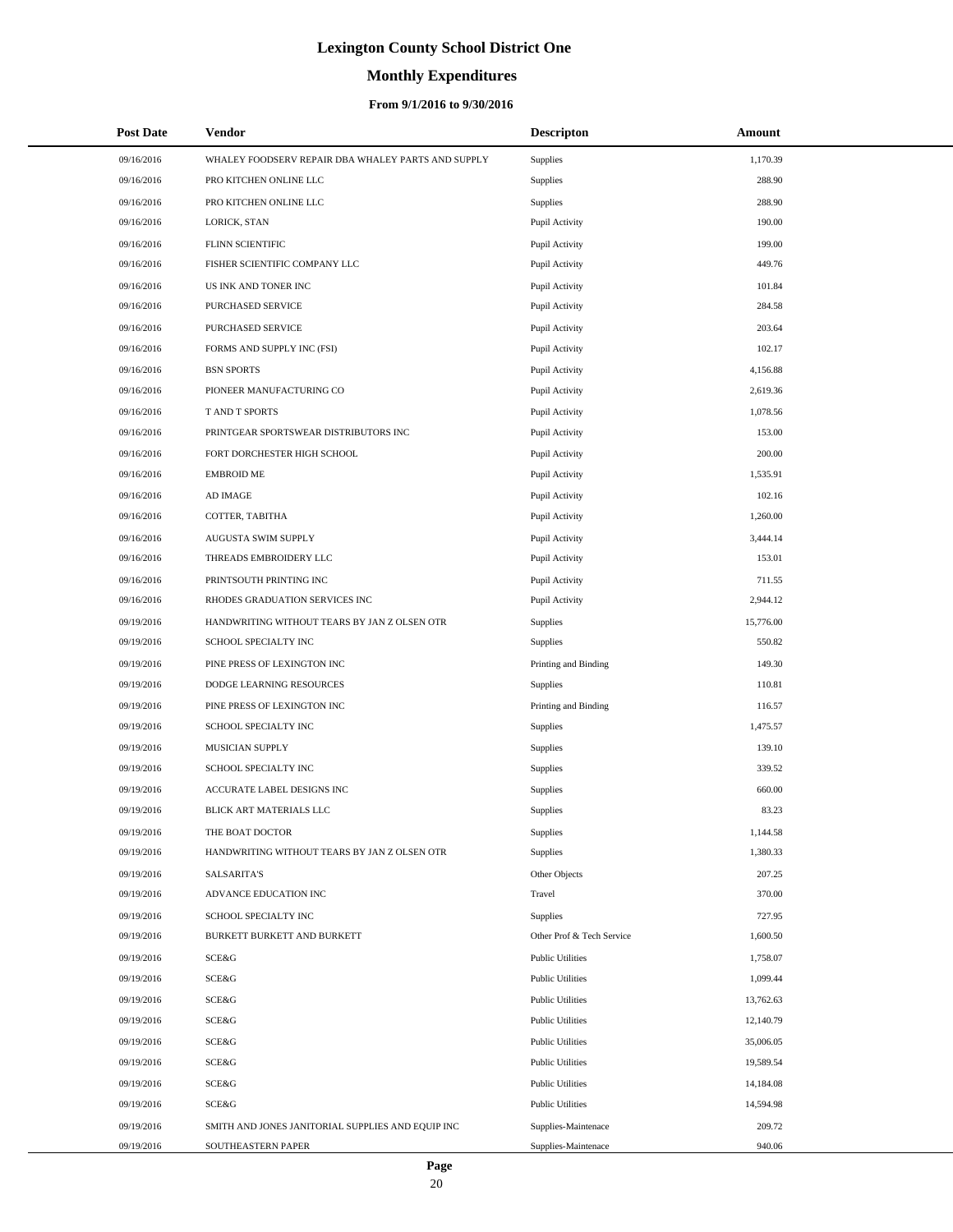# **Monthly Expenditures**

### **From 9/1/2016 to 9/30/2016**

| <b>Post Date</b> | Vendor                                             | <b>Descripton</b>          | Amount    |
|------------------|----------------------------------------------------|----------------------------|-----------|
| 09/19/2016       | <b>WW GRAINGER</b>                                 | Supplies-Maintenace        | 292.12    |
| 09/19/2016       | SCE&G                                              | <b>Public Utilities</b>    | 60,269.68 |
| 09/19/2016       | SCE&G                                              | <b>Public Utilities</b>    | 12,403.80 |
| 09/19/2016       | SCE&G                                              | <b>Public Utilities</b>    | 17,287.45 |
| 09/19/2016       | <b>ANIXTER INC</b>                                 | Supplies-Maintenace        | 331.70    |
| 09/19/2016       | PALMETTO PROPANE                                   | Energy                     | 367.19    |
| 09/19/2016       | SCE&G                                              | <b>Public Utilities</b>    | 21,446.11 |
| 09/19/2016       | COOK & BOARDMAN LLC                                | Supplies-Maintenace        | 1,004.73  |
| 09/19/2016       | SCE&G                                              | <b>Public Utilities</b>    | 13,951.10 |
| 09/19/2016       | SCE&G                                              | <b>Public Utilities</b>    | 4,169.01  |
| 09/19/2016       | SCE&G                                              | <b>Public Utilities</b>    | 22,758.20 |
| 09/19/2016       | SCE&G                                              | <b>Public Utilities</b>    | 15,923.54 |
| 09/19/2016       | SCE&G                                              | <b>Public Utilities</b>    | 11,361.60 |
| 09/19/2016       | SCE&G                                              | <b>Public Utilities</b>    | 15,768.48 |
| 09/19/2016       | SCE&G                                              | <b>Public Utilities</b>    | 29,505.27 |
| 09/19/2016       | SCE&G                                              | <b>Public Utilities</b>    | 86,514.20 |
| 09/19/2016       | SCE&G                                              | <b>Public Utilities</b>    | 17,695.70 |
| 09/19/2016       | SCE&G                                              | <b>Public Utilities</b>    | 287.46    |
| 09/19/2016       | SC DEPARTMENT OF EDUCATION OFFICE OF TRANSPORTATIO | Pupil Transportation       | 3,195.85  |
| 09/19/2016       | <b>GOVAN, TERRY</b>                                | Other Prof & Tech Service  | 180.00    |
| 09/19/2016       | PINE PRESS OF LEXINGTON INC                        | Printing and Binding       | 226.23    |
| 09/19/2016       | FORMS AND SUPPLY INC (FSI)                         | <b>Supplies</b>            | 375.62    |
| 09/19/2016       | CAMCOR                                             | <b>Technology Supplies</b> | 1,783.43  |
| 09/19/2016       | SC DEPARTMENT OF REVENUE (SALES TAX RETURN)        | Software Renewal/Agreemen  | 294.00    |
| 09/19/2016       | SUNTEX INTERNATIONAL INC                           | Software Renewal/Agreemen  | 4,200.00  |
| 09/19/2016       | MCGRAW HILL EDUCATION INC                          | Supplies                   | 2,321.74  |
| 09/19/2016       | <b>GROVE MEDICAL</b>                               | <b>Supplies</b>            | 122.84    |
| 09/19/2016       | <b>NCS PEARSON</b>                                 | Software Renewal/Agreemen  | 667.15    |
| 09/19/2016       | US INK AND TONER INC                               | <b>Supplies</b>            | 712.63    |
| 09/19/2016       | DODGE LEARNING RESOURCES                           | <b>Supplies</b>            | 4,714.40  |
| 09/19/2016       | SC DEPARTMENT OF REVENUE (SALES TAX RETURN)        | <b>Supplies</b>            | 303.80    |
| 09/19/2016       | CAROLINA BIOLOGICAL SUPPLY CO                      | <b>Supplies</b>            | 430.44    |
| 09/19/2016       | DELTA EDUCATION                                    | Supplies                   | 530.12    |
| 09/19/2016       | FREY SCIENTIFIC                                    | Supplies                   | 114.01    |
| 09/19/2016       | SCHOOL SPECIALTY INC                               | Supplies                   | $-1.68$   |
| 09/19/2016       | PURCHASED SERVICE                                  | Supplies                   | 275.00    |
| 09/19/2016       | PURCHASED SERVICE                                  | Supplies                   | 275.00    |
| 09/19/2016       | <b>HEINEMANN</b>                                   | Pupil Activity             | 1,265.00  |
| 09/19/2016       | US SPECIALTY COATINGS INC                          | Pupil Activity             | 2,033.89  |
| 09/19/2016       | REED, JOHN MARCUS                                  | Pupil Activity             | 120.00    |
| 09/19/2016       | EGAN, DANIEL T                                     | Pupil Activity             | 115.70    |
| 09/19/2016       | PRINGLE, BRIAN                                     | Pupil Activity             | 117.50    |
| 09/19/2016       | BURRELL, BRIAN D                                   | Pupil Activity             | 120.00    |
| 09/19/2016       | COOPER, JOEL L                                     | Pupil Activity             | 120.00    |
| 09/19/2016       | GAMBLE, STEPHEN J                                  | Pupil Activity             | 120.00    |
| 09/19/2016       | ROGERS, MATTHEW                                    | Pupil Activity             | 120.00    |
| 09/19/2016       | DONLON, THOMAS                                     | Pupil Activity             | 121.40    |
| 09/19/2016       | EDMUNDS, STEPHEN                                   | Pupil Activity             | 134.90    |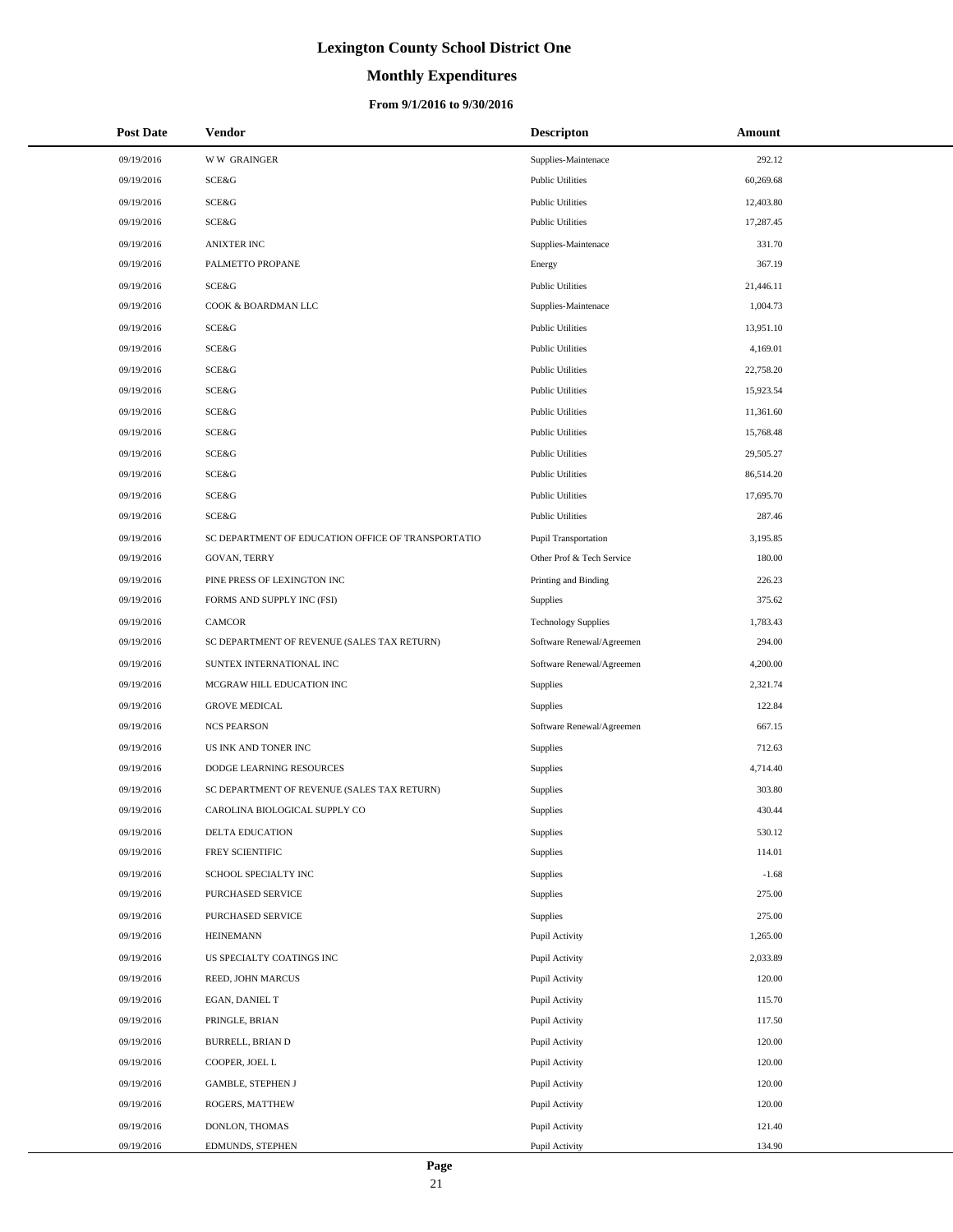# **Monthly Expenditures**

| <b>Post Date</b> | Vendor                                      | <b>Descripton</b>         | Amount    |
|------------------|---------------------------------------------|---------------------------|-----------|
| 09/19/2016       | JOHNSON, ERIC V                             | Pupil Activity            | 129.50    |
| 09/19/2016       | WERTS, EDWARD B                             | Pupil Activity            | 103.40    |
| 09/19/2016       | T AND T SPORTS                              | Pupil Activity            | 2,062.96  |
| 09/19/2016       | HAMILTON, JERMAINE COREY                    | Pupil Activity            | 114.20    |
| 09/19/2016       | JONES, SAMUEL H                             | Pupil Activity            | 119.60    |
| 09/19/2016       | MILLER, CHRISTOPHER J                       | Pupil Activity            | 143.00    |
| 09/19/2016       | TEUTON, KENNETH                             | Pupil Activity            | 130.40    |
| 09/19/2016       | WILLIS, WILLIAM J                           | Pupil Activity            | 101.60    |
| 09/19/2016       | GWYN, JAIME L                               | Pupil Activity            | 105.00    |
| 09/19/2016       | GOODWIN, IVAN                               | Pupil Activity            | 106.70    |
| 09/19/2016       | MANNING, THEODORE                           | Pupil Activity            | 105.80    |
| 09/19/2016       | MASON, JOHN ALLEN                           | Pupil Activity            | 106.70    |
| 09/19/2016       | TWITTY, GREGG                               | Pupil Activity            | 117.50    |
| 09/19/2016       | T AND T SPORTS                              | Pupil Activity            | 2,216.51  |
| 09/19/2016       | <b>BSN SPORTS</b>                           | Pupil Activity            | 540.54    |
| 09/19/2016       | ALLEN, CLARENCE                             | Pupil Activity            | 148.70    |
| 09/19/2016       | <b>BLACKWELL, LEROY</b>                     | Pupil Activity            | 144.20    |
| 09/19/2016       | BLEDSOE, CARROLL W                          | Pupil Activity            | 106.40    |
| 09/19/2016       | BULL, CLIFFORD O                            | Pupil Activity            | 136.10    |
| 09/19/2016       | PAUL, FRANCIS RON                           | Pupil Activity            | 118.10    |
| 09/19/2016       | <b>BSN SPORTS</b>                           | Pupil Activity            | 15,857.40 |
| 09/19/2016       | MARTHERS, BRANNON W                         | Pupil Activity            | 105.00    |
| 09/19/2016       | PECKNEL MUSIC CO INC                        | Pupil Activity            | 160.50    |
| 09/20/2016       | SCHOLASTIC INC                              | Supplies                  | 792.47    |
| 09/20/2016       | SC DEPARTMENT OF REVENUE (SALES TAX RETURN) | Software Renewal/Agreemen | 139.64    |
| 09/20/2016       | SOFTWARE ONE INC                            | Software Renewal/Agreemen | 1,994.85  |
| 09/20/2016       | SCHOOL SPECIALTY INC                        | Supplies                  | 704.89    |
| 09/20/2016       | SCHOLASTIC INC                              | Supplies                  | 1,118.40  |
| 09/20/2016       | SCHOOL SPECIALTY INC                        | Supplies                  | $-9.47$   |
| 09/20/2016       | PRESENTATION SYSTEMS SOUTH INC              | Supplies                  | 1,398.74  |
| 09/20/2016       | <b>FRANKLIN COVEY</b>                       | Inst Prog Improvement     | 1,141.23  |
| 09/20/2016       | SCHOOL HEALTH CORP                          | Supplies                  | 287.53    |
| 09/20/2016       | PURCHASED SERVICE                           | <b>Library Books</b>      | 117.12    |
| 09/20/2016       | DIANE SWEENEY CONSULTING                    | Inst Prog Improvement     | 9,824.49  |
| 09/20/2016       | DELL COMPUTERS                              | Supplies                  | 203.37    |
| 09/20/2016       | US INK AND TONER INC                        | Supplies                  | 761.61    |
| 09/20/2016       | GRAYBAR ELECTRIC CO INC                     | Supplies-Maintenace       | 202.23    |
| 09/20/2016       | DAKTRONICS INC                              | Supplies-Maintenace       | 321.00    |
| 09/20/2016       | GRAYBAR ELECTRIC CO INC                     | Supplies-Maintenace       | 202.23    |
| 09/20/2016       | PARKER, NICHOLAS                            | Other Prof & Tech Service | 180.00    |
| 09/20/2016       | BLACK, CALEB JAMES                          | Other Prof & Tech Service | 180.00    |
| 09/20/2016       | HAIGLER III, THOMAS I                       | Other Prof & Tech Service | 180.00    |
| 09/20/2016       | SPIVEY, STEPHEN J                           | Other Prof & Tech Service | 180.00    |
| 09/20/2016       | ALEWINE, EARL DICKSON RIDGEWAY              | Other Prof & Tech Service | 120.00    |
| 09/20/2016       | COCKERILL, STEFFONIE CAROL LYNN             | Other Prof & Tech Service | 120.00    |
| 09/20/2016       | DELL COMPUTERS                              | Supplies                  | 810.33    |
| 09/20/2016       | FORMS AND SUPPLY INC (FSI)                  | Supplies                  | 290.29    |
| 09/20/2016       | MAVERICKLABEL.COM                           | Supplies                  | 710.00    |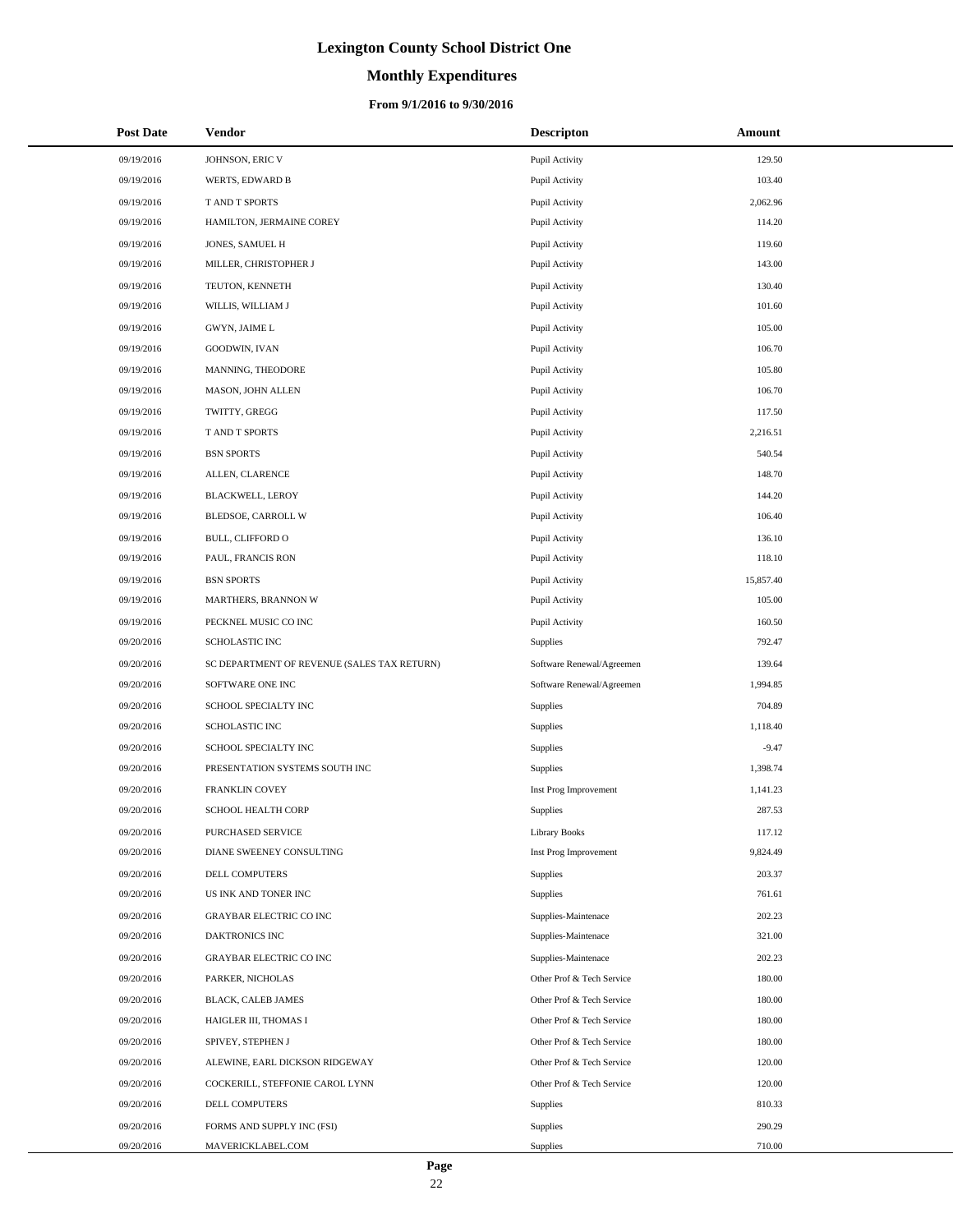# **Monthly Expenditures**

### **From 9/1/2016 to 9/30/2016**

| <b>Post Date</b> | Vendor                                             | <b>Descripton</b>          | Amount    |
|------------------|----------------------------------------------------|----------------------------|-----------|
| 09/20/2016       | MOTOROLA SOLUTIONS                                 | <b>Technology Supplies</b> | 288.37    |
| 09/20/2016       | DELL COMPUTERS                                     | <b>Technology Supplies</b> | 101.64    |
| 09/20/2016       | <b>LEGO EDUCATION</b>                              | Supplies                   | 802.50    |
| 09/20/2016       | DIGITAL OFFICE SOLUTIONS INC                       | Supplies                   | 112.35    |
| 09/20/2016       | DIGITAL OFFICE SOLUTIONS INC                       | Technology Equipment D F   | 6,004.26  |
| 09/20/2016       | STUDIES WEEKLY DBA AMERICAN LEGACY PUBLISHING INC  | Pupil Activity             | 442.00    |
| 09/20/2016       | CAROLINA BIOLOGICAL SUPPLY CO                      | Pupil Activity             | 529.65    |
| 09/20/2016       | WILLIAM H SADLIER INC                              | Pupil Activity             | 275.40    |
| 09/20/2016       | JAMES ISLAND CHARTER HIGH SCHOOL                   | Pupil Activity             | 125.00    |
| 09/20/2016       | PURCHASED SERVICE                                  | Pupil Activity             | 102.44    |
| 09/21/2016       | HOUGHTON MIFFLIN HARCOURT PUBLISHING CO            | <b>Supplies</b>            | 158.01    |
| 09/21/2016       | <b>APPLE INC</b>                                   | <b>Technology Supplies</b> | 4,100.24  |
| 09/21/2016       | FINISHMASTER INC                                   | <b>Supplies</b>            | 430.26    |
| 09/21/2016       | FAIR PLAY CAMP SCHOOL INC                          | Tuition                    | 1,122.75  |
| 09/21/2016       | AED SUPERSTORE ALLIED MEDICAL PRODUCTS             | Supplies                   | 169.00    |
| 09/21/2016       | FOLLETT SCHOOL SOLUTIONS INC                       | <b>Supplies</b>            | 108.52    |
| 09/21/2016       | FRANCIS MARION UNIVERSITY OFFICE OF CAREER DEV/ERD | Inst Prog Improvement      | 9,600.00  |
| 09/21/2016       | HAYNSWORTH SINKLER BOYD PA                         | <b>Legal Services</b>      | 1,170.00  |
| 09/21/2016       | THE STATE MEDIA CO                                 | <b>Supplies</b>            | 132.60    |
| 09/21/2016       | MIDCAROLINA ELEC COOP INC                          | <b>Public Utilities</b>    | 176.00    |
| 09/21/2016       | SAFETY SUPPLY SOUTH LLC                            | Supplies-Maintenace        | 186.18    |
| 09/21/2016       | PALMETTO PROPANE                                   | Energy                     | 579.08    |
| 09/21/2016       | ALFRED WILLIAMS AND CO                             | Repairs and Maintenance    | 397.76    |
| 09/21/2016       | MOBILE MINI INC                                    | Supplies-Maintenace        | 2,763.81  |
| 09/21/2016       | MIDCAROLINA ELEC COOP INC                          | <b>Public Utilities</b>    | 38,648.00 |
| 09/21/2016       | A Z LAWN MOWER PARTS                               | Supplies-Maintenace        | 170.86    |
| 09/21/2016       | H L SHEALY CO                                      | Supplies-Maintenace        | 186.55    |
| 09/21/2016       | CALICO INDUSTRIES INC                              | Supplies-Maintenace        | 274.72    |
| 09/21/2016       | DADE PAPER AND BAG CO                              | Supplies-Maintenace        | 559.18    |
| 09/21/2016       | H L SHEALY CO                                      | Supplies-Maintenace        | 169.60    |
| 09/21/2016       | A Z LAWN MOWER PARTS                               | Supplies-Maintenace        | 170.85    |
| 09/21/2016       | SIMPLEXGRINNELL                                    | Repairs and Maintenance    | 224.68    |
| 09/21/2016       | H L SHEALY CO                                      | Supplies-Maintenace        | 186.55    |
| 09/21/2016       | H L SHEALY CO                                      | Supplies-Maintenace        | 186.55    |
| 09/21/2016       | GECP (GENERAL ELECTRIC)                            | Supplies-Maintenace        | 621.00    |
| 09/21/2016       | CATOE'S MOPED SHED INC                             | Supplies-Maintenace        | 1,400.89  |
| 09/21/2016       | H L SHEALY CO                                      | Supplies-Maintenace        | 169.60    |
| 09/21/2016       | CALICO INDUSTRIES INC                              | Supplies-Maintenace        | 549.45    |
| 09/21/2016       | H L SHEALY CO                                      | Supplies-Maintenace        | 186.55    |
| 09/21/2016       | A Z LAWN MOWER PARTS                               | Supplies-Maintenace        | 170.86    |
| 09/21/2016       | SPARROW AND KENNEDY TRACTOR CO INC                 | Supplies-Maintenace        | 266.86    |
| 09/21/2016       | SIMPLEXGRINNELL                                    | Repairs and Maintenance    | 240.80    |
| 09/21/2016       | SNUFFER, ROBERT                                    | Other Prof & Tech Service  | 120.00    |
| 09/21/2016       | YOUNG, MATTHEW                                     | Other Prof & Tech Service  | 120.00    |
| 09/21/2016       | HALL, ROY LEE                                      | Other Prof & Tech Service  | 120.00    |
| 09/21/2016       | HINZ, BRIAN E                                      | Other Prof & Tech Service  | 360.00    |
| 09/21/2016       | RAMUNNI, FRANK R                                   | Other Prof & Tech Service  | 180.00    |
| 09/21/2016       | HART, MICHAEL JOSEPH                               | Other Prof & Tech Service  | 180.00    |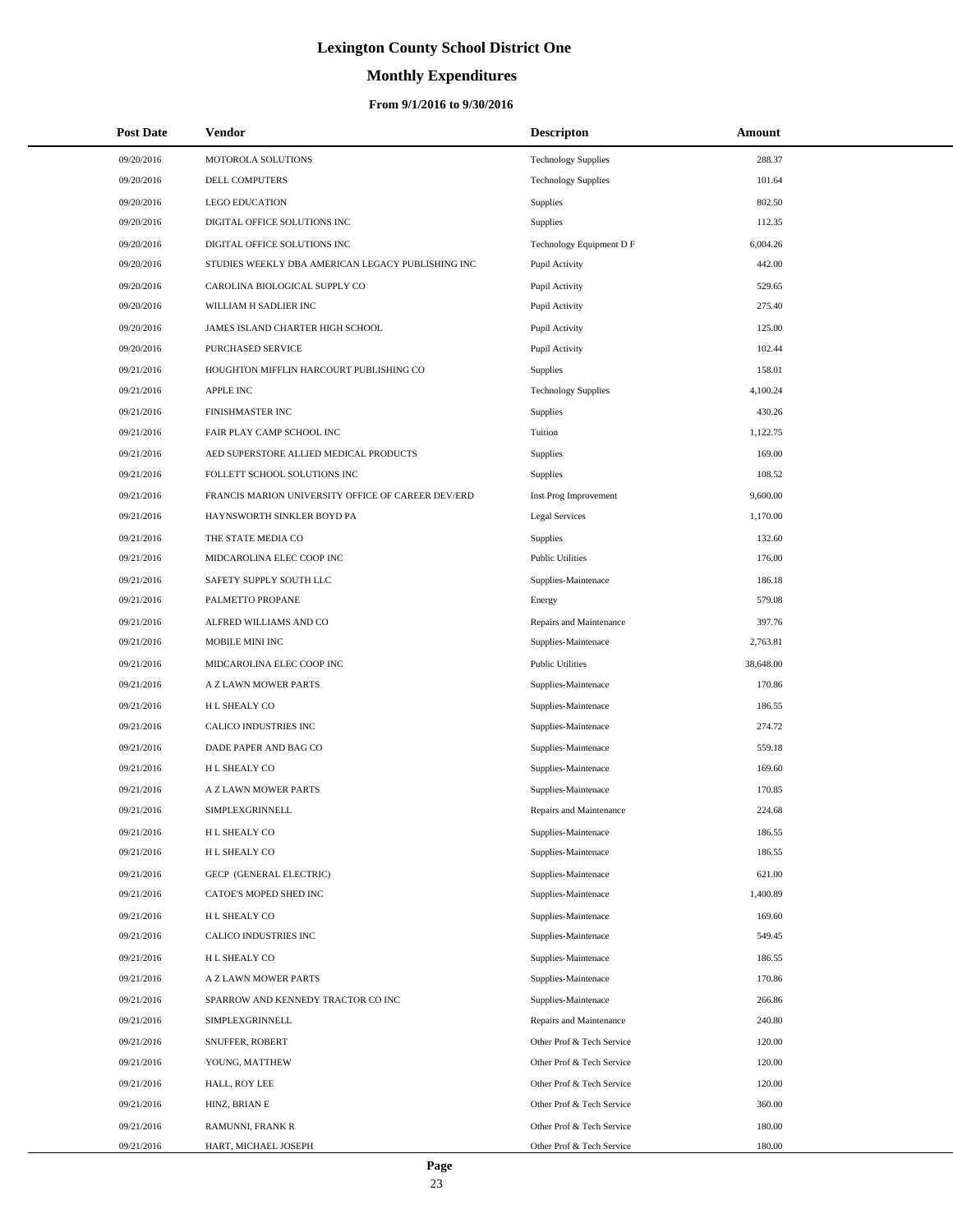# **Monthly Expenditures**

### **From 9/1/2016 to 9/30/2016**

| <b>Post Date</b> | <b>Vendor</b>                            | <b>Descripton</b>             | Amount    |
|------------------|------------------------------------------|-------------------------------|-----------|
| 09/21/2016       | HISCO ACQUISITION SUB I INC DBA ALL-SPEC | Supplies                      | 259.00    |
| 09/21/2016       | DREAMGEAR LLC                            | <b>Technology Supplies</b>    | 187.50    |
| 09/21/2016       | CAMCOR                                   | <b>Technology Supplies</b>    | 1,177.27  |
| 09/21/2016       | DREAMGEAR LLC                            | <b>Technology Supplies</b>    | 375.00    |
| 09/21/2016       | DREAMGEAR LLC                            | <b>Technology Supplies</b>    | 225.00    |
| 09/21/2016       | DREAMGEAR LLC                            | <b>Technology Supplies</b>    | 112.50    |
| 09/21/2016       | CAMCOR                                   | <b>Technology Supplies</b>    | 1,569.69  |
| 09/21/2016       | <b>CAMCOR</b>                            | <b>Technology Supplies</b>    | 1,177.27  |
| 09/21/2016       | DREAMGEAR LLC                            | <b>Technology Supplies</b>    | 225.00    |
| 09/21/2016       | COMPUTER DESIGN CONSULTING SERVICE LLC   | Printing and Binding          | 516.81    |
| 09/21/2016       | NANCY K PERRY CHILDREN'S SHELTER         | <b>Instructional Services</b> | 322.50    |
| 09/21/2016       | COMPUTER DESIGN CONSULTING SERVICE LLC   | Printing and Binding          | 1,200.54  |
| 09/21/2016       | <b>GS2 ENGINEERING INC</b>               | Improv Other Than Bldg        | 1,479.00  |
| 09/21/2016       | PRECISION FIRE SOLUTIONS                 | Building                      | 13,782.65 |
| 09/21/2016       | <b>US FOODS</b>                          | Supplies                      | 1,260.50  |
| 09/21/2016       | SYSCO FOOD SERV OF COLUMBIA              | Food                          | 17,422.31 |
| 09/21/2016       | BORDEN DAIRY CO OF SC LLC                | Milk                          | 891.52    |
| 09/21/2016       | <b>US FOODS</b>                          | Supplies                      | 558.01    |
| 09/21/2016       | SYSCO FOOD SERV OF COLUMBIA              | Food                          | 4,033.93  |
| 09/21/2016       | EARTHGRAINS BAKING COMPANIES INC         | <b>Bread</b>                  | 107.50    |
| 09/21/2016       | BORDEN DAIRY CO OF SC LLC                | Milk                          | 787.46    |
| 09/21/2016       | SENN BROTHERS INC                        | Produce                       | 108.50    |
| 09/21/2016       | <b>US FOODS</b>                          | Supplies                      | 914.13    |
| 09/21/2016       | SYSCO FOOD SERV OF COLUMBIA              | Food                          | 20,440.58 |
| 09/21/2016       | BORDEN DAIRY CO OF SC LLC                | Milk                          | 630.01    |
| 09/21/2016       | <b>US FOODS</b>                          | Supplies                      | 984.96    |
| 09/21/2016       | SYSCO FOOD SERV OF COLUMBIA              | Food                          | 10,230.02 |
| 09/21/2016       | BORDEN DAIRY CO OF SC LLC                | Milk                          | 1,419.28  |
| 09/21/2016       | SENN BROTHERS INC                        | Produce                       | 216.31    |
| 09/21/2016       | <b>US FOODS</b>                          | Supplies                      | 476.87    |
| 09/21/2016       | SYSCO FOOD SERV OF COLUMBIA              | Food                          | 8,831.99  |
| 09/21/2016       | BORDEN DAIRY CO OF SC LLC                | Milk                          | 466.53    |
| 09/21/2016       | SENN BROTHERS INC                        | Produce                       | 116.50    |
| 09/21/2016       | <b>US FOODS</b>                          | Supplies                      | 814.66    |
| 09/21/2016       | SYSCO FOOD SERV OF COLUMBIA              | Food                          | 13,208.93 |
| 09/21/2016       | BORDEN DAIRY CO OF SC LLC                | Milk                          | 1,391.36  |
| 09/21/2016       | SENN BROTHERS INC                        | Produce                       | 277.12    |
| 09/21/2016       | SYSCO FOOD SERV OF COLUMBIA              | Food                          | 2,826.50  |
| 09/21/2016       | <b>US FOODS</b>                          | Supplies                      | 335.38    |
| 09/21/2016       | SYSCO FOOD SERV OF COLUMBIA              | Food                          | 12,026.05 |
| 09/21/2016       | BORDEN DAIRY CO OF SC LLC                | Milk                          | 111.79    |
| 09/21/2016       | SENN BROTHERS INC                        | Produce                       | 168.00    |
| 09/21/2016       | <b>US FOODS</b>                          | Supplies                      | 809.50    |
| 09/21/2016       | SYSCO FOOD SERV OF COLUMBIA              | Food                          | 6,780.74  |
| 09/21/2016       | BORDEN DAIRY CO OF SC LLC                | Milk                          | 668.30    |
| 09/21/2016       | <b>US FOODS</b>                          | Supplies                      | 525.74    |
| 09/21/2016       | SYSCO FOOD SERV OF COLUMBIA              | Food                          | 11,646.75 |
| 09/21/2016       | BORDEN DAIRY CO OF SC LLC                | Milk                          | 2,060.92  |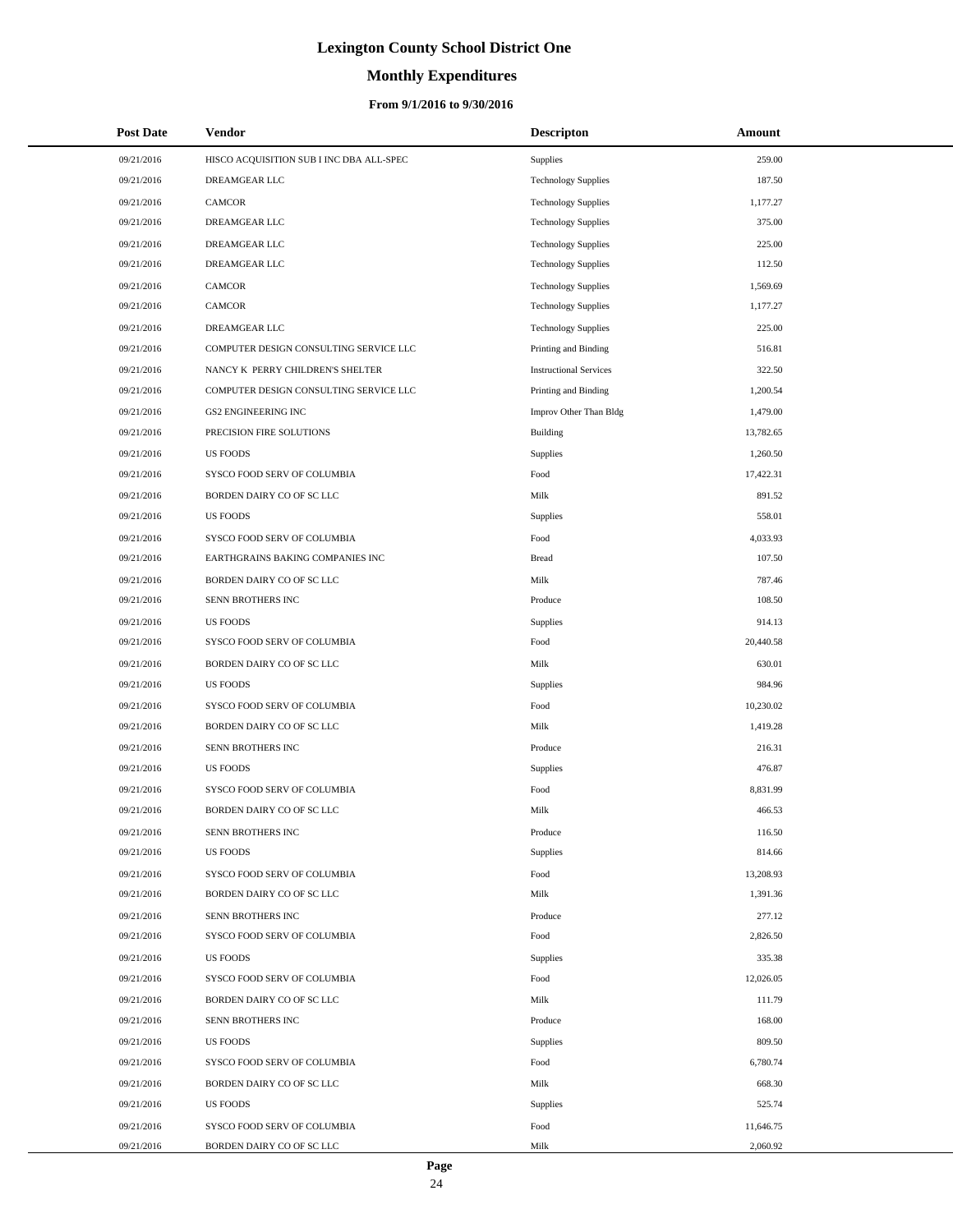# **Monthly Expenditures**

| <b>Post Date</b> | Vendor                           | <b>Descripton</b> | Amount    |
|------------------|----------------------------------|-------------------|-----------|
| 09/21/2016       | SENN BROTHERS INC                | Produce           | 254.71    |
| 09/21/2016       | <b>US FOODS</b>                  | Supplies          | 555.08    |
| 09/21/2016       | SYSCO FOOD SERV OF COLUMBIA      | Food              | 10,565.80 |
| 09/21/2016       | BORDEN DAIRY CO OF SC LLC        | Milk              | 1,319.03  |
| 09/21/2016       | SENN BROTHERS INC                | Produce           | 161.50    |
| 09/21/2016       | <b>US FOODS</b>                  | Supplies          | 1,041.94  |
| 09/21/2016       | SYSCO FOOD SERV OF COLUMBIA      | Food              | 7,828.27  |
| 09/21/2016       | EARTHGRAINS BAKING COMPANIES INC | <b>Bread</b>      | 153.75    |
| 09/21/2016       | BORDEN DAIRY CO OF SC LLC        | Milk              | 1,023.67  |
| 09/21/2016       | SENN BROTHERS INC                | Produce           | 141.50    |
| 09/21/2016       | <b>US FOODS</b>                  | Supplies          | 402.24    |
| 09/21/2016       | SYSCO FOOD SERV OF COLUMBIA      | Food              | 5,847.74  |
| 09/21/2016       | BORDEN DAIRY CO OF SC LLC        | Milk              | $-442.21$ |
| 09/21/2016       | SENN BROTHERS INC                | Produce           | 132.00    |
| 09/21/2016       | <b>US FOODS</b>                  | Supplies          | 902.11    |
| 09/21/2016       | SYSCO FOOD SERV OF COLUMBIA      | Food              | 20,748.81 |
| 09/21/2016       | BORDEN DAIRY CO OF SC LLC        | Milk              | 1,134.22  |
| 09/21/2016       | SENN BROTHERS INC                | Produce           | 184.00    |
| 09/21/2016       | <b>US FOODS</b>                  | Supplies          | 285.87    |
| 09/21/2016       | SYSCO FOOD SERV OF COLUMBIA      | Food              | 3,863.53  |
| 09/21/2016       | BORDEN DAIRY CO OF SC LLC        | Milk              | 202.61    |
| 09/21/2016       | <b>US FOODS</b>                  | Supplies          | 569.15    |
| 09/21/2016       | SYSCO FOOD SERV OF COLUMBIA      | Food              | 6,129.02  |
| 09/21/2016       | BORDEN DAIRY CO OF SC LLC        | Milk              | 606.33    |
| 09/21/2016       | SENN BROTHERS INC                | Produce           | 172.31    |
| 09/21/2016       | <b>US FOODS</b>                  | Supplies          | 516.32    |
| 09/21/2016       | SYSCO FOOD SERV OF COLUMBIA      | Food              | 6,519.34  |
| 09/21/2016       | BORDEN DAIRY CO OF SC LLC        | Milk              | 753.52    |
| 09/21/2016       | <b>US FOODS</b>                  | Supplies          | 573.79    |
| 09/21/2016       | SYSCO FOOD SERV OF COLUMBIA      | Food              | 4,781.80  |
| 09/21/2016       | BORDEN DAIRY CO OF SC LLC        | Milk              | 453.98    |
| 09/21/2016       | SENN BROTHERS INC                | Produce           | $-13.00$  |
| 09/21/2016       | US FOODS                         | Supplies          | 444.73    |
| 09/21/2016       | SYSCO FOOD SERV OF COLUMBIA      | Food              | 7,110.46  |
| 09/21/2016       | BORDEN DAIRY CO OF SC LLC        | Milk              | 1,501.48  |
| 09/21/2016       | SENN BROTHERS INC                | Produce           | 146.50    |
| 09/21/2016       | <b>US FOODS</b>                  | Supplies          | 813.64    |
| 09/21/2016       | SYSCO FOOD SERV OF COLUMBIA      | Food              | 8,210.34  |
| 09/21/2016       | <b>US FOODS</b>                  | Supplies          | 415.75    |
| 09/21/2016       | SYSCO FOOD SERV OF COLUMBIA      | Food              | 5,887.58  |
| 09/21/2016       | BORDEN DAIRY CO OF SC LLC        | Milk              | 639.63    |
| 09/21/2016       | SENN BROTHERS INC                | Produce           | 121.50    |
| 09/21/2016       | <b>US FOODS</b>                  | Supplies          | 454.99    |
| 09/21/2016       | SYSCO FOOD SERV OF COLUMBIA      | Food              | 12,982.38 |
| 09/21/2016       | BORDEN DAIRY CO OF SC LLC        | Milk              | 609.85    |
| 09/21/2016       | <b>US FOODS</b>                  | Supplies          | 906.34    |
| 09/21/2016       | SYSCO FOOD SERV OF COLUMBIA      | Food              | 8,769.26  |
| 09/21/2016       | BORDEN DAIRY CO OF SC LLC        | Milk              | 899.92    |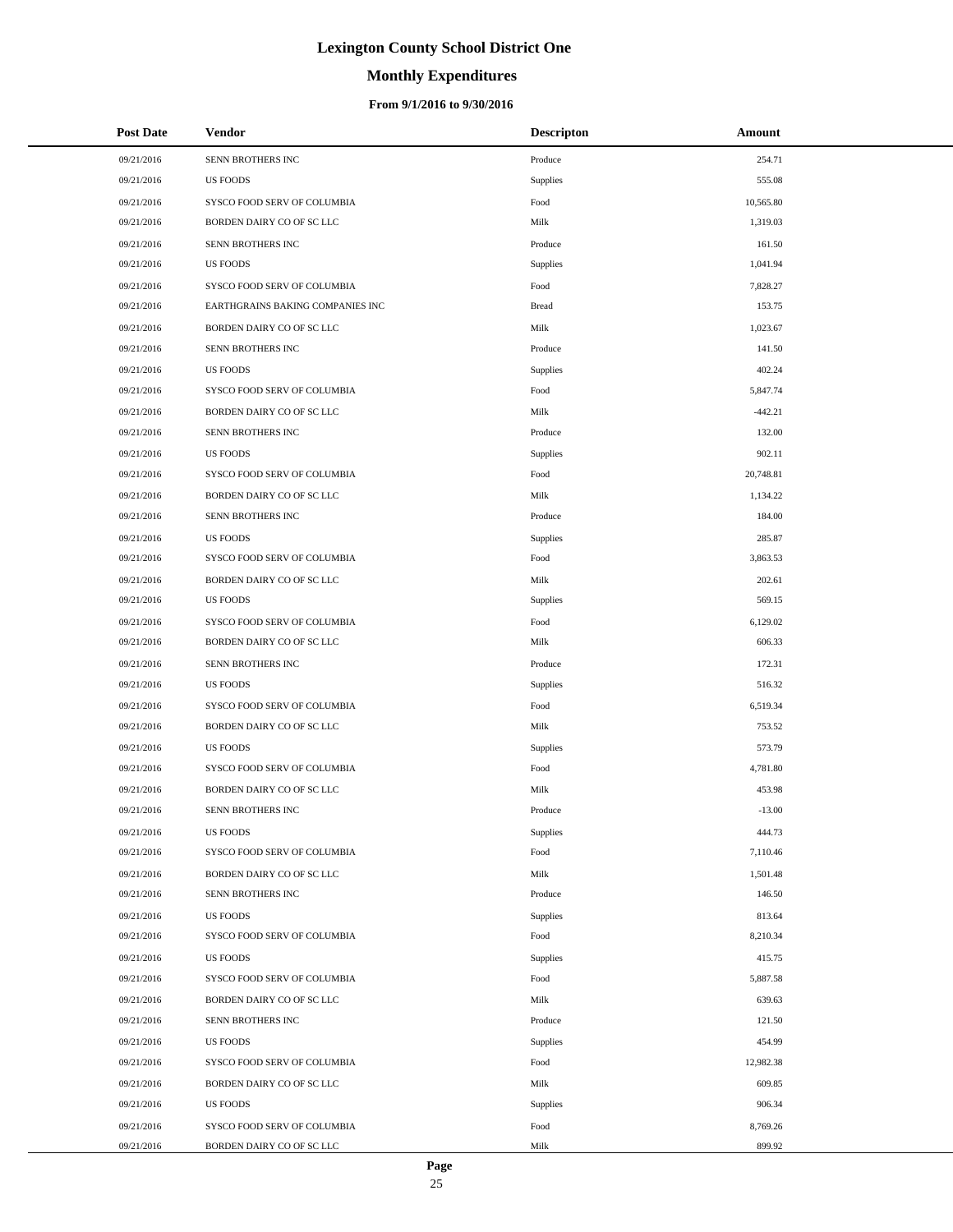# **Monthly Expenditures**

### **From 9/1/2016 to 9/30/2016**

| <b>Post Date</b> | Vendor                           | <b>Descripton</b> | Amount    |
|------------------|----------------------------------|-------------------|-----------|
| 09/21/2016       | SENN BROTHERS INC                | Produce           | 121.00    |
| 09/21/2016       | <b>US FOODS</b>                  | Supplies          | 669.30    |
| 09/21/2016       | SYSCO FOOD SERV OF COLUMBIA      | Food              | 10,340.95 |
| 09/21/2016       | BORDEN DAIRY CO OF SC LLC        | Milk              | 1,256.02  |
| 09/21/2016       | SENN BROTHERS INC                | Produce           | 105.00    |
| 09/21/2016       | <b>US FOODS</b>                  | Supplies          | 1,013.38  |
| 09/21/2016       | SYSCO FOOD SERV OF COLUMBIA      | Food              | 5,063.26  |
| 09/21/2016       | BORDEN DAIRY CO OF SC LLC        | Milk              | 521.20    |
| 09/21/2016       | <b>US FOODS</b>                  | Supplies          | 477.30    |
| 09/21/2016       | SYSCO FOOD SERV OF COLUMBIA      | Food              | 4,884.50  |
| 09/21/2016       | BORDEN DAIRY CO OF SC LLC        | Milk              | 594.79    |
| 09/21/2016       | <b>US FOODS</b>                  | Supplies          | 3,316.26  |
| 09/21/2016       | SYSCO FOOD SERV OF COLUMBIA      | Food              | 12,174.11 |
| 09/21/2016       | EARTHGRAINS BAKING COMPANIES INC | <b>Bread</b>      | 144.75    |
| 09/21/2016       | BORDEN DAIRY CO OF SC LLC        | Milk              | 1,162.58  |
| 09/21/2016       | SENN BROTHERS INC                | Produce           | 239.00    |
| 09/21/2016       | <b>US FOODS</b>                  | Supplies          | 857.19    |
| 09/21/2016       | SYSCO FOOD SERV OF COLUMBIA      | Food              | 12,823.71 |
| 09/21/2016       | BORDEN DAIRY CO OF SC LLC        | Milk              | 497.31    |
| 09/21/2016       | SENN BROTHERS INC                | Produce           | 131.00    |
| 09/21/2016       | <b>US FOODS</b>                  | Supplies          | 749.15    |
| 09/21/2016       | SYSCO FOOD SERV OF COLUMBIA      | Food              | 20,759.36 |
| 09/21/2016       | BORDEN DAIRY CO OF SC LLC        | Milk              | 581.26    |
| 09/21/2016       | <b>US FOODS</b>                  | Supplies          | 477.40    |
| 09/21/2016       | SYSCO FOOD SERV OF COLUMBIA      | Food              | 4,784.33  |
| 09/21/2016       | BORDEN DAIRY CO OF SC LLC        | Milk              | 710.06    |
| 09/21/2016       | SCHOOL HOUSE DIRECT              | Pupil Activity    | 1,178.19  |
| 09/21/2016       | <b>SCHOLASTIC INC</b>            | Pupil Activity    | 446.25    |
| 09/21/2016       | BRIC MCMANN INDUSTRIES INC       | Pupil Activity    | 256.16    |
| 09/21/2016       | WHITE KNOLL MIDDLE SCHOOL        | Pupil Activity    | 199.00    |
| 09/21/2016       | <b>CAPSTONE</b>                  | Pupil Activity    | 216.67    |
| 09/21/2016       | CASH                             | Pupil Activity    | 217.00    |
| 09/21/2016       | APPLE INC                        | Pupil Activity    | 1,496.93  |
| 09/21/2016       | <b>BSN SPORTS</b>                | Pupil Activity    | 5,261.68  |
| 09/21/2016       | HOLIDAY, LARRY JAMES             | Pupil Activity    | 160.00    |
| 09/21/2016       | <b>BLACKMON, KEVIN E</b>         | Pupil Activity    | 120.00    |
| 09/21/2016       | BUSBY, RALPH LENNY               | Pupil Activity    | 150.00    |
| 09/21/2016       | FRANKLIN, TIMOTHY WILLIAM        | Pupil Activity    | 120.00    |
| 09/21/2016       | <b>JUSTICE, GARTH</b>            | Pupil Activity    | 120.00    |
| 09/21/2016       | KRAJCIR, VINCENT                 | Pupil Activity    | 120.00    |
| 09/21/2016       | LINT, CHARLES ROBERT             | Pupil Activity    | 120.00    |
| 09/21/2016       | MARTHERS, BRANNON W              | Pupil Activity    | 150.00    |
| 09/21/2016       | RICCIARDI, CHRISTOPHER           | Pupil Activity    | 120.00    |
| 09/21/2016       | SKEEN, JOSHUA                    | Pupil Activity    | 120.00    |
| 09/21/2016       | SMITH, THOMAS ALVIN              | Pupil Activity    | 120.00    |
| 09/21/2016       | <b>BSN SPORTS</b>                | Pupil Activity    | 1,311.82  |
| 09/21/2016       | DREHER HIGH SCHOOL               | Pupil Activity    | 720.00    |
| 09/21/2016       | BODYSHOP ATHLETICS INC           | Pupil Activity    | 1,500.00  |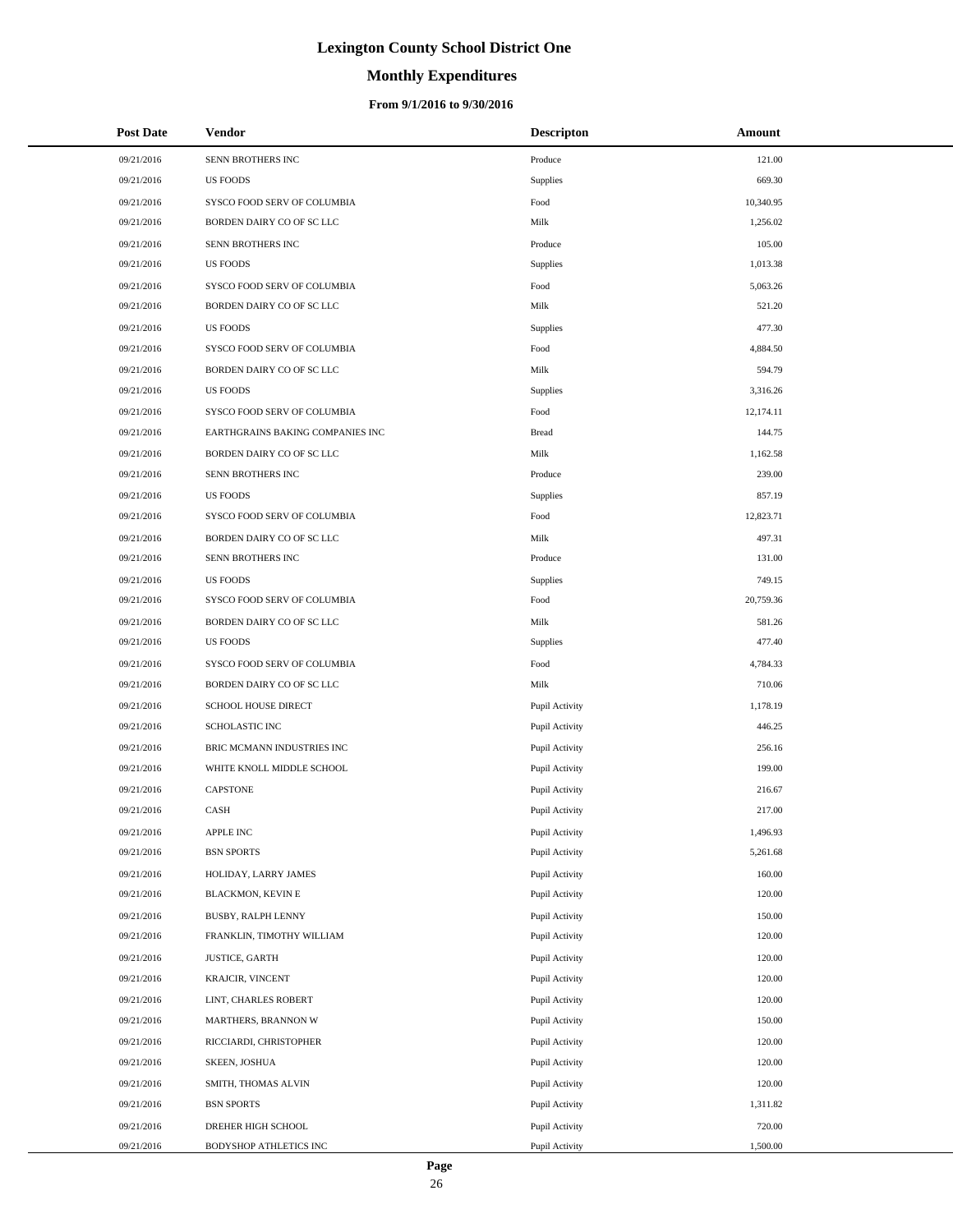# **Monthly Expenditures**

| Post Date  | <b>Vendor</b>                          | <b>Descripton</b>          | Amount     |
|------------|----------------------------------------|----------------------------|------------|
| 09/21/2016 | SC HIGH SCHOOL LEAGUE                  | Pupil Activity             | 259.06     |
| 09/21/2016 | HUDSON BROTHERS TOTAL ACCESSORY CENTER | Pupil Activity             | 2,123.95   |
| 09/21/2016 | <b>GOLF TEAM PRODUCTS</b>              | Pupil Activity             | 105.00     |
| 09/21/2016 | <b>GOLF TEAM PRODUCTS</b>              | Pupil Activity             | 417.50     |
| 09/21/2016 | SCOTT LANG LLC                         | Pupil Activity             | 1,000.00   |
| 09/22/2016 | FORMS AND SUPPLY INC (FSI)             | Supplies                   | 153.76     |
| 09/22/2016 | PURCHASED SERVICE                      | Travel                     | 221.40     |
| 09/22/2016 | BSN SPORTS DBA US GAMES                | <b>Supplies</b>            | 171.19     |
| 09/22/2016 | SCHOOL SPECIALTY INC                   | <b>Supplies</b>            | 195.68     |
| 09/22/2016 | EDUCATIONAL PARTNERS INTERNATIONAL LLC | <b>Staff Services</b>      | 250,550.00 |
| 09/22/2016 | PINE PRESS OF LEXINGTON INC            | Supplies                   | 147.64     |
| 09/22/2016 | PRESENTATION SYSTEMS SOUTH INC         | <b>Supplies</b>            | 2,434.79   |
| 09/22/2016 | <b>CLASS GUITAR RESOURCES</b>          | Supplies                   | 747.50     |
| 09/22/2016 | <b>FRANKLIN COVEY</b>                  | Inst Prog Improvement      | 15.671.32  |
| 09/22/2016 | ED SMITH LUMBER MILL INC               | Supplies                   | 320.99     |
| 09/22/2016 | PURCHASED SERVICE                      | Travel                     | 114.59     |
| 09/22/2016 | FOLLETT SCHOOL SOLUTIONS INC           | <b>Library Books</b>       | 921.95     |
| 09/22/2016 | PURCHASED SERVICE                      | Travel                     | 171.72     |
| 09/22/2016 | LEXINGTON PRINTING LLC                 | Printing and Binding       | 2,351.86   |
| 09/22/2016 | SC SCIENCE COUNCIL SC2                 | Dues and Fees              | 150.00     |
| 09/22/2016 | SC SCHOOL BOARD ASSOCIATION            | Insurance and Judgments    | 317,004.00 |
| 09/22/2016 | PURCHASED SERVICE                      | Travel                     | 129.60     |
| 09/22/2016 | GATEWAY SUPPLY CO INC                  | Supplies-Maintenace        | 422.51     |
| 09/22/2016 | PURCHASED SERVICE                      | Travel                     | 413.10     |
| 09/22/2016 | SC SCHOOL BOARD ASSOCIATION            | Insurance and Judgments    | 79,250.00  |
| 09/22/2016 | PURCHASED SERVICE                      | Travel                     | 122.31     |
| 09/22/2016 | <b>IBM CORPORATION</b>                 | <b>Technology Supplies</b> | 199.73     |
| 09/22/2016 | <b>INTERNETWORK ENGINEERING</b>        | <b>Technology Supplies</b> | 309.06     |
| 09/22/2016 | PURCHASED SERVICE                      | Travel                     | 240.30     |
| 09/22/2016 | PURCHASED SERVICE                      | Travel                     | 129.33     |
| 09/22/2016 | WILSON LANGUAGE TRAINING               | Supplies                   | 1,021.64   |
| 09/22/2016 | <b>PURCHASED SERVICE</b>               | Travel                     | 129.60     |
| 09/22/2016 | PURCHASED SERVICE                      | Travel                     | 155.52     |
| 09/22/2016 | PURCHASED SERVICE                      | Travel                     | 132.30     |
| 09/22/2016 | PURCHASED SERVICE                      | Travel                     | 119.34     |
| 09/22/2016 | PURCHASED SERVICE                      | Travel                     | 196.02     |
| 09/22/2016 | PURCHASED SERVICE                      | Travel                     | 275.67     |
| 09/22/2016 | DELUCCAS ITALIAN GRILL AND PIZZERIA    | Other Objects              | 1,471.50   |
| 09/22/2016 | DISCOVERY PLACE                        | Inst Prog Improvement      | 7,000.00   |
| 09/22/2016 | <b>BONITZ</b>                          | Building                   | 17,888.00  |
| 09/22/2016 | <b>BONITZ</b>                          | Building                   | 22,487.00  |
| 09/22/2016 | HERSHEYS ICE CREAM                     | Food                       | 120.00     |
| 09/22/2016 | PURCHASED SERVICE                      | Travel                     | 104.54     |
| 09/22/2016 | HERSHEYS ICE CREAM                     | Food                       | 288.00     |
| 09/22/2016 | TRIDENT BEVERAGE INC                   | Food                       | 192.00     |
| 09/22/2016 | HERSHEYS ICE CREAM                     | Food                       | 559.20     |
| 09/22/2016 | TRIDENT BEVERAGE INC                   | Food                       | 192.00     |
| 09/22/2016 | HERSHEYS ICE CREAM                     | Food                       | 132.00     |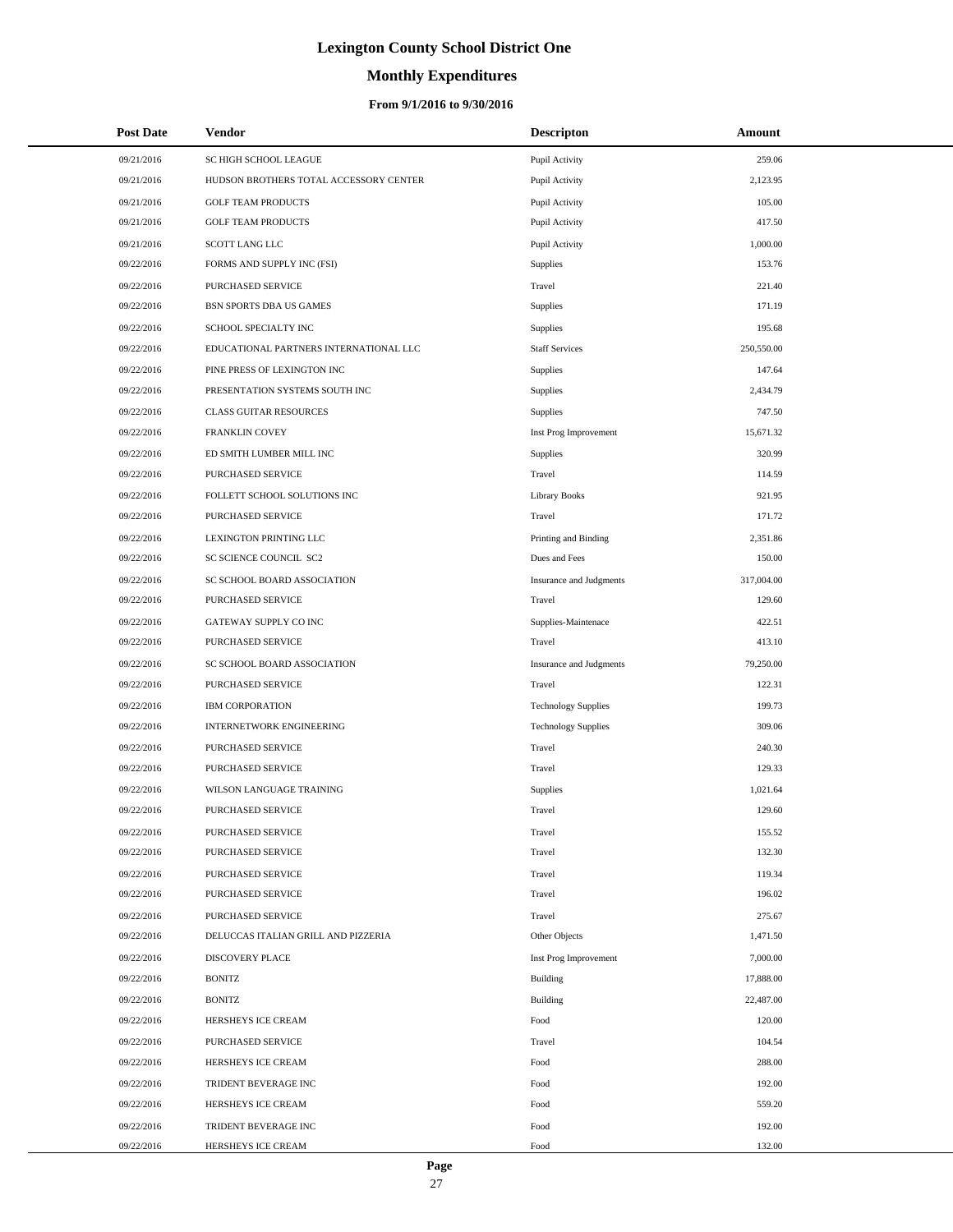# **Monthly Expenditures**

| <b>Post Date</b> | Vendor                                      | <b>Descripton</b>           | Amount    |
|------------------|---------------------------------------------|-----------------------------|-----------|
| 09/22/2016       | TRIDENT BEVERAGE INC                        | Food                        | 192.00    |
| 09/22/2016       | HERSHEYS ICE CREAM                          | Food                        | 132.00    |
| 09/22/2016       | HERSHEYS ICE CREAM                          | Food                        | 471.60    |
| 09/22/2016       | HERSHEYS ICE CREAM                          | Food                        | 108.00    |
| 09/22/2016       | HERSHEYS ICE CREAM                          | Food                        | 120.00    |
| 09/22/2016       | HERSHEYS ICE CREAM                          | Food                        | 534.00    |
| 09/22/2016       | TRIDENT BEVERAGE INC                        | Food                        | 960.00    |
| 09/22/2016       | ED SMITH LUMBER MILL INC                    | Pupil Activity              | 559.46    |
| 09/22/2016       | PARKER'S OF LEXINGTON                       | Pupil Activity              | 265.36    |
| 09/22/2016       | T AND T SPORTS                              | Pupil Activity              | 544.10    |
| 09/22/2016       | SNUFFER, ROBERT                             | Pupil Activity              | 120.00    |
| 09/22/2016       | T AND T SPORTS                              | Pupil Activity              | 885.96    |
| 09/22/2016       | <b>CRAFTY THINGS</b>                        | Pupil Activity              | 389.48    |
| 09/22/2016       | <b>NEFF</b>                                 | Pupil Activity              | 211.80    |
| 09/22/2016       | T AND T SPORTS                              | Pupil Activity              | 279.26    |
| 09/23/2016       | HOMECOURT PUBLISHERS                        | Software Renewal/Agreemen   | 399.00    |
| 09/23/2016       | US INK AND TONER INC                        | Supplies                    | 128.09    |
| 09/23/2016       | US INK AND TONER INC                        | Supplies                    | 123.37    |
| 09/23/2016       | PINE PRESS OF LEXINGTON INC                 | Printing and Binding        | 334.89    |
| 09/23/2016       | <b>IXL LEARNING</b>                         | Software Renewal/Agreemen   | 1,815.00  |
| 09/23/2016       | SC DEPARTMENT OF REVENUE (SALES TAX RETURN) | Software Renewal/Agreemen   | 127.05    |
| 09/23/2016       | FORMS AND SUPPLY INC (FSI)                  | Supplies                    | 328.04    |
| 09/23/2016       | MSC INDUSTRIAL SUPPLY CO                    | Supplies                    | 229.76    |
| 09/23/2016       | PURCHASED SERVICE                           | Travel                      | 189.00    |
| 09/23/2016       | PURCHASED SERVICE                           | Travel                      | 189.00    |
| 09/23/2016       | PURCHASED SERVICE                           | Travel                      | 189.00    |
| 09/23/2016       | PURCHASED SERVICE                           | Travel                      | 189.00    |
| 09/23/2016       | FORMS AND SUPPLY INC (FSI)                  | Supplies                    | 172.34    |
| 09/23/2016       | BOUND TO STAY BOUND BOOKS INC               | <b>Library Books</b>        | 997.12    |
| 09/23/2016       | FOLLETT SCHOOL SOLUTIONS INC                | <b>Library Books</b>        | 446.02    |
| 09/23/2016       | DISCOUNT MAGAZINE SUBSCRIPTION SERVICE INC  | Periodicals                 | 283.50    |
| 09/23/2016       | SC ASSOCIATION SCHOOL SOCIAL WORKERS        | Travel                      | 130.00    |
| 09/23/2016       | ON TRACK PRESS                              | Other Prof & Tech Service   | 10,000.00 |
| 09/23/2016       | PURCHASED SERVICE                           | Other Objects               | 194.44    |
| 09/23/2016       | STEEN ENTERPRISES INC                       | Supplies-Maintenace         | 2,921.01  |
| 09/23/2016       | DADE PAPER AND BAG CO                       | Supplies-Maintenace         | 738.86    |
| 09/23/2016       | <b>GRAYBAR ELECTRIC CO INC</b>              | Supplies-Maintenace         | 716.90    |
| 09/23/2016       | DADE PAPER AND BAG CO                       | Supplies-Maintenace         | 279.59    |
| 09/23/2016       | DADE PAPER AND BAG CO                       | Supplies-Maintenace         | 2,508.08  |
| 09/23/2016       | GRAYBAR ELECTRIC CO INC                     | Supplies-Maintenace         | 716.90    |
| 09/23/2016       | SOUTHEASTERN PAPER                          | Supplies-Maintenace         | 288.69    |
| 09/23/2016       | SOUTHERN REEL SOULTIONS LLC                 | Supplies-Maintenace         | 1,050.00  |
| 09/23/2016       | CHECKER YELLOW CAB CO INC                   | <b>Pupil Transportation</b> | 2,104.50  |
| 09/23/2016       | MEDLIN, MICHAEL LAWRENCE                    | Other Prof & Tech Service   | 120.00    |
| 09/23/2016       | <b>BAUM, KEVIN</b>                          | Other Prof & Tech Service   | 180.00    |
| 09/23/2016       | COLLINS, STEPHEN M                          | Other Prof & Tech Service   | 180.00    |
| 09/23/2016       | COLLINS, STEPHEN M                          | Other Prof & Tech Service   | 180.00    |
| 09/23/2016       | READABLE INK                                | Other Prof & Tech Service   | 1,020.00  |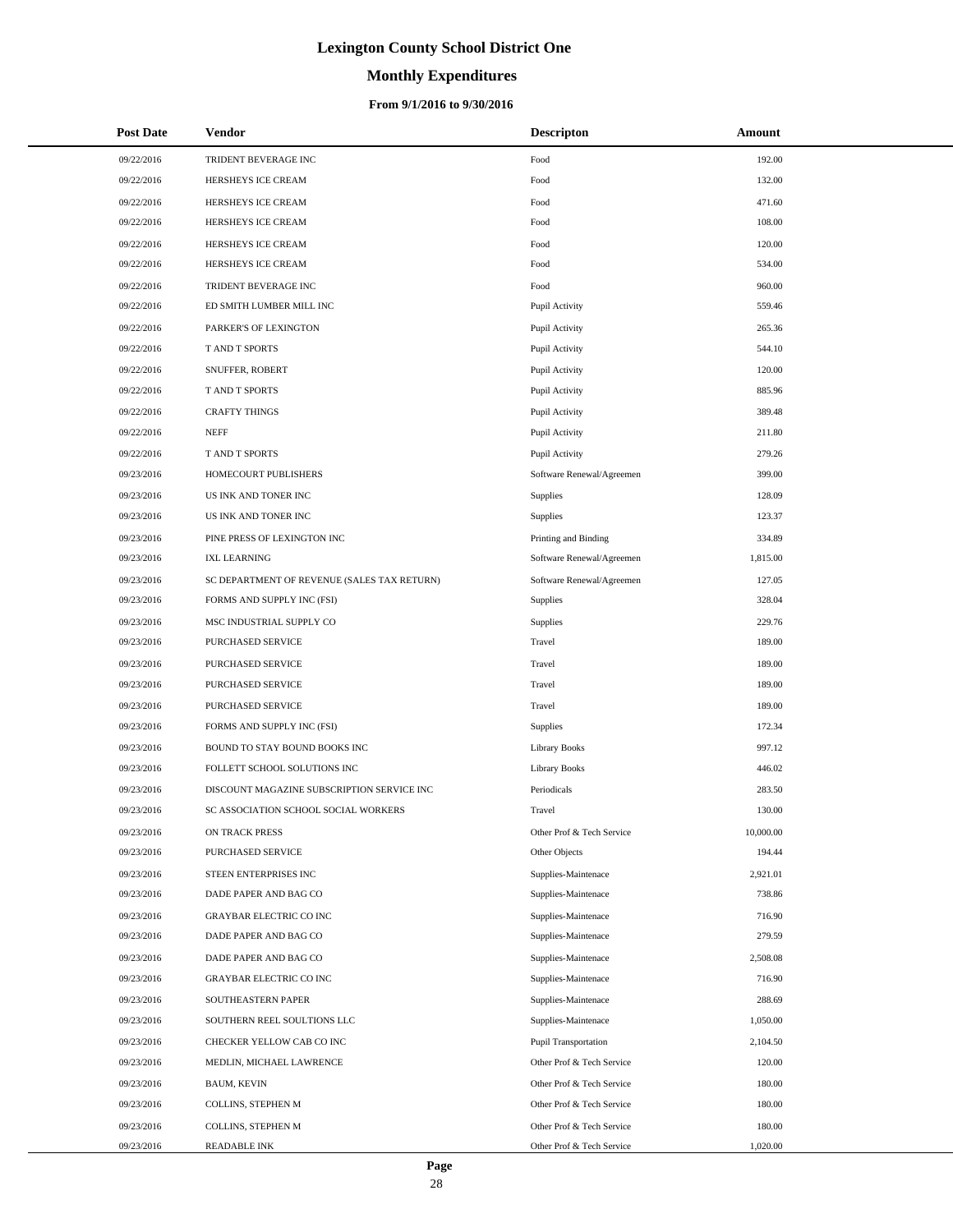# **Monthly Expenditures**

| <b>Post Date</b> | Vendor                                          | <b>Descripton</b>         | Amount   |
|------------------|-------------------------------------------------|---------------------------|----------|
| 09/23/2016       | FOLLETT SCHOOL SOLUTIONS INC                    | Software Renewal/Agreemen | 7,832.48 |
| 09/23/2016       | PATHWAY TECHNOLOGIES INC                        | Software Renewal/Agreemen | 2,137.33 |
| 09/23/2016       | DIGITAL OFFICE SOLUTIONS INC                    | Repairs and Maintenance   | 144.74   |
| 09/23/2016       | DIGITAL OFFICE SOLUTIONS INC                    | Repairs and Maintenance   | 177.64   |
| 09/23/2016       | DIGITAL OFFICE SOLUTIONS INC                    | Repairs and Maintenance   | 145.25   |
| 09/23/2016       | DIGITAL OFFICE SOLUTIONS INC                    | Repairs and Maintenance   | 106.57   |
| 09/23/2016       | DIGITAL OFFICE SOLUTIONS INC                    | Repairs and Maintenance   | 273.67   |
| 09/23/2016       | DIGITAL OFFICE SOLUTIONS INC                    | Repairs and Maintenance   | 129.35   |
| 09/23/2016       | MCGRAW HILL EDUCATION INC                       | Supplies                  | 4,346.11 |
| 09/23/2016       | <b>NCS PEARSON</b>                              | Software Renewal/Agreemen | 1,235.85 |
| 09/23/2016       | <b>NCS PEARSON</b>                              | <b>Supplies</b>           | 2,680.77 |
| 09/23/2016       | PROFESSIONAL SOFTWARE FOR NURSES INC            | Software Renewal/Agreemen | 8,911.26 |
| 09/23/2016       | SC DEPARTMENT OF REVENUE (SALES TAX RETURN)     | Software Renewal/Agreemen | 623.79   |
| 09/23/2016       | <b>SCRUB TRENDZ LLC</b>                         | Pupil Activity            | 346.68   |
| 09/23/2016       | TUMBLEWEED PRESS INC                            | Pupil Activity            | 479.20   |
| 09/23/2016       | <b>BURKE HIGH SCHOOL</b>                        | Pupil Activity            | 250.00   |
| 09/23/2016       | HOLIDAY, LARRY JAMES                            | Pupil Activity            | 120.00   |
| 09/23/2016       | STOWE, THOMAS JASON                             | Pupil Activity            | 120.00   |
| 09/23/2016       | THOMPSON, NICHOLAS REED                         | Pupil Activity            | 120.00   |
| 09/23/2016       | TRUEL, ZACHARIAH JOSEPH                         | Pupil Activity            | 120.00   |
| 09/23/2016       | PELION HIGH SCHOOL                              | Pupil Activity            | 125.00   |
| 09/23/2016       | MEAGLEY, JEFFERY O                              | Pupil Activity            | 126.80   |
| 09/23/2016       | PURCHASED SERVICE                               | Pupil Activity            | 127.50   |
| 09/23/2016       | 8 COUNT MUSIC                                   | Pupil Activity            | 675.00   |
| 09/23/2016       | AMERICAN CHEER XTREME (ACX)                     | Pupil Activity            | 160.00   |
| 09/26/2016       | HANDWRITING WITHOUT TEARS BY JAN Z OLSEN OTR    | Supplies                  | 2,065.50 |
| 09/26/2016       | SCHOOL SPECIALTY INC                            | Supplies                  | 925.34   |
| 09/26/2016       | <b>HEINEMANN</b>                                | Supplies                  | 5,395.50 |
| 09/26/2016       | US INK AND TONER INC                            | <b>Supplies</b>           | 301.06   |
| 09/26/2016       | PECKNEL MUSIC CO INC                            | Supplies                  | 274.70   |
| 09/26/2016       | <b>DELL COMPUTERS</b>                           | Supplies                  | 466.05   |
| 09/26/2016       | THE GREAT COURSES                               | Supplies                  | 106.95   |
| 09/26/2016       | SHUPING EQUIPMENT INC                           | Repairs and Maintenance   | 245.00   |
| 09/26/2016       | <b>MARIANNA</b>                                 | Supplies                  | 131.40   |
| 09/26/2016       | FAIR PLAY CAMP SCHOOL INC                       | Tuition                   | 1,122.75 |
| 09/26/2016       | MEDSHORE AMBULANCE SVC GOLD CROSS AMBULANCE SVC | Other Prof & Tech Service | 500.00   |
| 09/26/2016       | FOLLETT SCHOOL SOLUTIONS INC                    | Library Books             | 175.57   |
| 09/26/2016       | FOLLETT SCHOOL SOLUTIONS INC                    | Supplies                  | 3,722.39 |
| 09/26/2016       | THERAPY STUDIOS LLC                             | Inst Prog Improvement     | 120.42   |
| 09/26/2016       | <b>DELL COMPUTERS</b>                           | <b>Supplies</b>           | 233.02   |
| 09/26/2016       | TRITEK FIRE AND SECURITY LLC                    | Repairs and Maintenance   | 200.00   |
| 09/26/2016       | <b>WW GRAINGER</b>                              | Supplies-Maintenace       | 853.94   |
| 09/26/2016       | CONCRETE SUPPLY CO LLC                          | Supplies-Maintenace       | 489.03   |
| 09/26/2016       | SHERWIN WILLIAMS                                | Supplies-Maintenace       | 232.72   |
| 09/26/2016       | CAROLINA WATER SERVICE INC                      | <b>Public Utilities</b>   | 2,128.42 |
| 09/26/2016       | <b>WW GRAINGER</b>                              | Supplies-Maintenace       | 332.56   |
| 09/26/2016       | <b>WW GRAINGER</b>                              | Supplies-Maintenace       | 221.70   |
| 09/26/2016       | CITY ELECTRIC SUPPLY CO                         | Supplies-Maintenace       | 102.59   |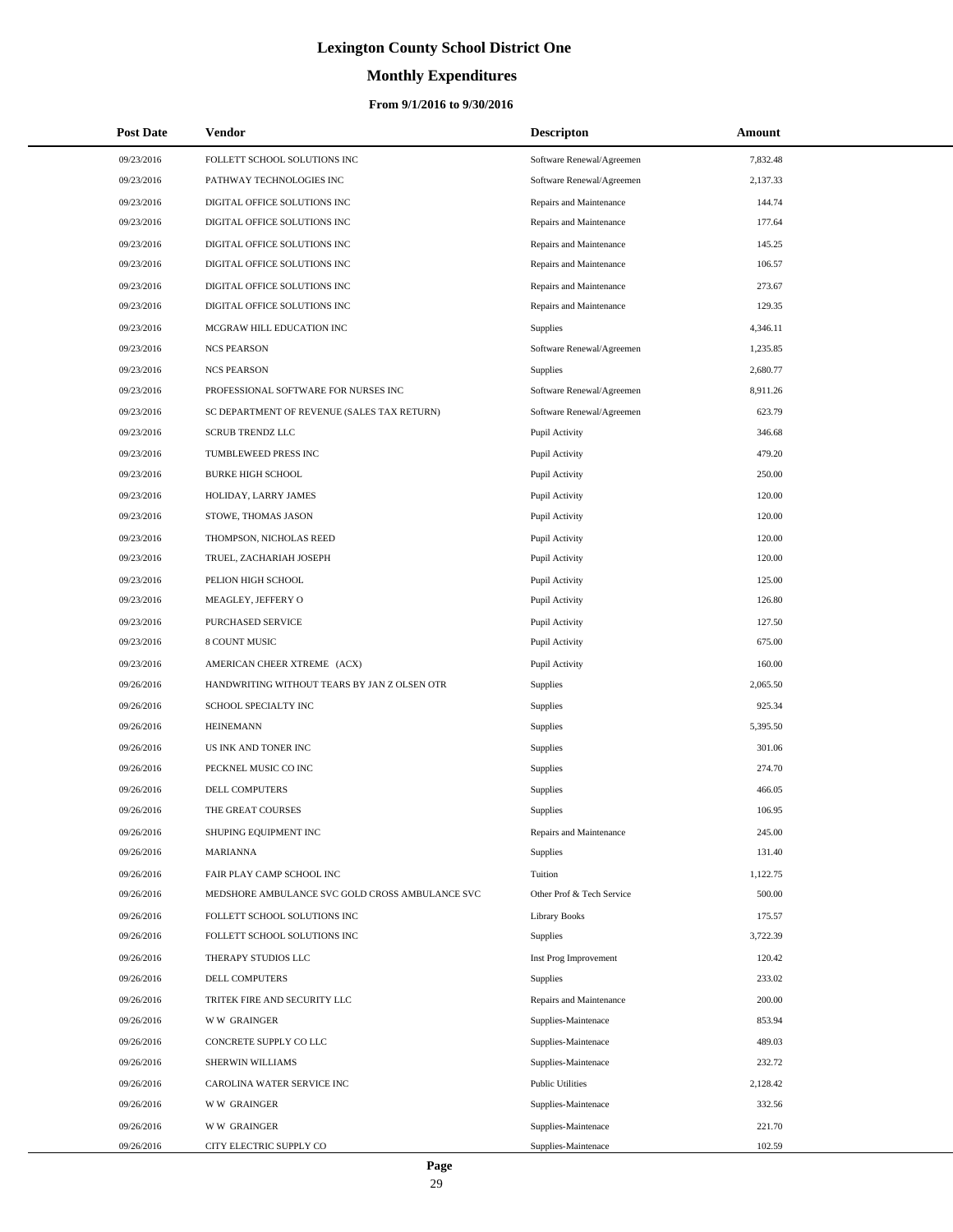# **Monthly Expenditures**

### **From 9/1/2016 to 9/30/2016**

| <b>Post Date</b> | <b>Vendor</b>                               | <b>Descripton</b>           | Amount   |
|------------------|---------------------------------------------|-----------------------------|----------|
| 09/26/2016       | CITY ELECTRIC SUPPLY CO                     | Supplies-Maintenace         | 102.60   |
| 09/26/2016       | CITY ELECTRIC SUPPLY CO                     | Supplies-Maintenace         | 102.59   |
| 09/26/2016       | FILIPPONI, LANE                             | <b>Pupil Transportation</b> | 165.60   |
| 09/26/2016       | HATCHER, ASHLEY                             | <b>Pupil Transportation</b> | 198.72   |
| 09/26/2016       | ABNEY, CHERISH MONNAY                       | Other Prof & Tech Service   | 120.00   |
| 09/26/2016       | MEYERS JR, DENNIS JAMES                     | Other Prof & Tech Service   | 180.00   |
| 09/26/2016       | FRANKLIN, TIMOTHY WILLIAM                   | Other Prof & Tech Service   | 120.00   |
| 09/26/2016       | PARKER, NICHOLAS                            | Other Prof & Tech Service   | 180.00   |
| 09/26/2016       | YOUNG, MATTHEW                              | Other Prof & Tech Service   | 120.00   |
| 09/26/2016       | LOOKABILL, JOHN T                           | Other Prof & Tech Service   | 180.00   |
| 09/26/2016       | MILLER, JEFFREY J                           | Other Prof & Tech Service   | 180.00   |
| 09/26/2016       | BLACK, CALEB JAMES                          | Other Prof & Tech Service   | 300.00   |
| 09/26/2016       | MEYERS JR, DENNIS JAMES                     | Other Prof & Tech Service   | 120.00   |
| 09/26/2016       | WILFONG, MICHAEL BRIAN                      | Other Prof & Tech Service   | 120.00   |
| 09/26/2016       | FORMS AND SUPPLY INC (FSI)                  | Supplies                    | 115.13   |
| 09/26/2016       | SC DEPARTMENT OF SOCIAL SERVICES            | Other Prof & Tech Service   | 152.00   |
| 09/26/2016       | DELL COMPUTERS                              | Supplies                    | 274.43   |
| 09/26/2016       | SC DEPARTMENT OF REVENUE (SALES TAX RETURN) | Software Renewal/Agreemen   | 139.64   |
| 09/26/2016       | CDWG ACCT 305089                            | <b>Technology Supplies</b>  | 128.40   |
| 09/26/2016       | DIGITAL OFFICE SOLUTIONS INC                | Repairs and Maintenance     | 1,197.00 |
| 09/26/2016       | DIGITAL OFFICE SOLUTIONS INC                | Repairs and Maintenance     | 818.55   |
| 09/26/2016       | DIGITAL OFFICE SOLUTIONS INC                | Repairs and Maintenance     | 606.44   |
| 09/26/2016       | DIGITAL OFFICE SOLUTIONS INC                | Repairs and Maintenance     | 719.07   |
| 09/26/2016       | DIGITAL OFFICE SOLUTIONS INC                | Repairs and Maintenance     | 662.98   |
| 09/26/2016       | DIGITAL OFFICE SOLUTIONS INC                | Repairs and Maintenance     | 127.50   |
| 09/26/2016       | DIGITAL OFFICE SOLUTIONS INC                | Repairs and Maintenance     | 527.40   |
| 09/26/2016       | DIGITAL OFFICE SOLUTIONS INC                | Repairs and Maintenance     | 418.13   |
| 09/26/2016       | DIGITAL OFFICE SOLUTIONS INC                | Repairs and Maintenance     | 582.75   |
| 09/26/2016       | <b>APPLE INC</b>                            | <b>Technology Supplies</b>  | 155.15   |
| 09/26/2016       | DIGITAL OFFICE SOLUTIONS INC                | Repairs and Maintenance     | 521.34   |
| 09/26/2016       | DIGITAL OFFICE SOLUTIONS INC                | Repairs and Maintenance     | 680.01   |
| 09/26/2016       | DIGITAL OFFICE SOLUTIONS INC                | Repairs and Maintenance     | 1,261.07 |
| 09/26/2016       | DIGITAL OFFICE SOLUTIONS INC                | Repairs and Maintenance     | 617.00   |
| 09/26/2016       | DIGITAL OFFICE SOLUTIONS INC                | Repairs and Maintenance     | 777.27   |
| 09/26/2016       | DIGITAL OFFICE SOLUTIONS INC                | Repairs and Maintenance     | 573.97   |
| 09/26/2016       | DIGITAL OFFICE SOLUTIONS INC                | Repairs and Maintenance     | 581.03   |
| 09/26/2016       | DIGITAL OFFICE SOLUTIONS INC                | Repairs and Maintenance     | 383.69   |
| 09/26/2016       | DIGITAL OFFICE SOLUTIONS INC                | Repairs and Maintenance     | 1,898.66 |
| 09/26/2016       | DIGITAL OFFICE SOLUTIONS INC                | Repairs and Maintenance     | 707.60   |
| 09/26/2016       | DIGITAL OFFICE SOLUTIONS INC                | Repairs and Maintenance     | 797.69   |
| 09/26/2016       | DIGITAL OFFICE SOLUTIONS INC                | Repairs and Maintenance     | 322.16   |
| 09/26/2016       | DIGITAL OFFICE SOLUTIONS INC                | Repairs and Maintenance     | 496.88   |
| 09/26/2016       | DIGITAL OFFICE SOLUTIONS INC                | Repairs and Maintenance     | 339.33   |
| 09/26/2016       | DIGITAL OFFICE SOLUTIONS INC                | Repairs and Maintenance     | 761.33   |
| 09/26/2016       | DIGITAL OFFICE SOLUTIONS INC                | Repairs and Maintenance     | 996.71   |
| 09/26/2016       | DIGITAL OFFICE SOLUTIONS INC                | Repairs and Maintenance     | 612.20   |
| 09/26/2016       | <b>HART INC</b>                             | Software Renewal/Agreemen   | 2,932.69 |
| 09/26/2016       | SC DEPARTMENT OF REVENUE (SALES TAX RETURN) | Software Renewal/Agreemen   | 205.31   |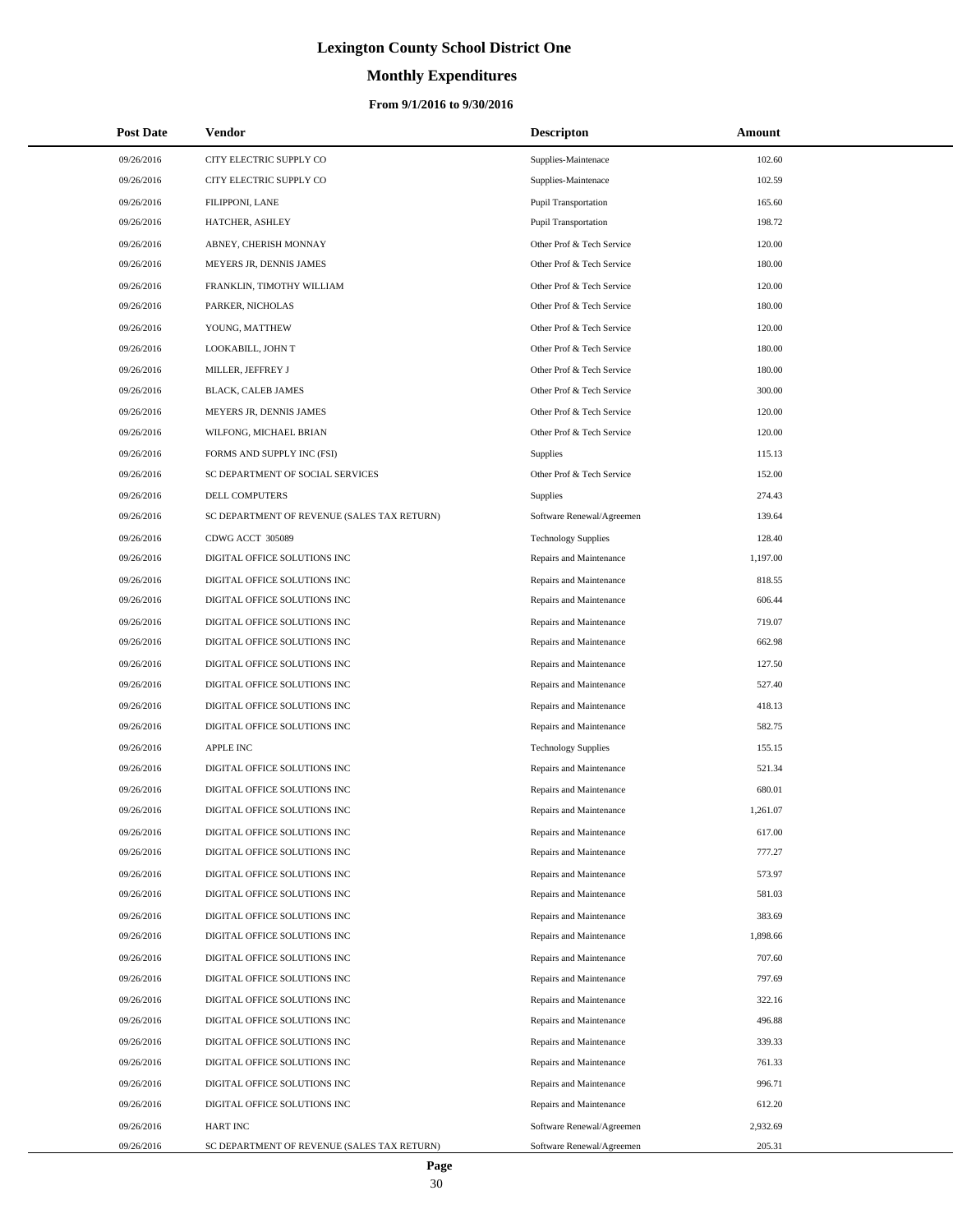# **Monthly Expenditures**

| <b>Post Date</b> | Vendor                                             | <b>Descripton</b>          | Amount    |
|------------------|----------------------------------------------------|----------------------------|-----------|
| 09/26/2016       | FREY SCIENTIFIC                                    | <b>Supplies</b>            | 200.26    |
| 09/26/2016       | <b>NASCO</b>                                       | <b>Supplies</b>            | 178.56    |
| 09/26/2016       | PURCHASED SERVICE                                  | <b>Supplies</b>            | 275.00    |
| 09/26/2016       | PURCHASED SERVICE                                  | <b>Supplies</b>            | 275.00    |
| 09/26/2016       | PURCHASED SERVICE                                  | <b>Supplies</b>            | 275.00    |
| 09/26/2016       | PECKNEL MUSIC CO INC                               | Pupil Activity             | 284.40    |
| 09/26/2016       | AMERICAN BOOK COMPANY                              | Pupil Activity             | 249.90    |
| 09/26/2016       | ALLEN, CLARENCE                                    | Pupil Activity             | 122.30    |
| 09/26/2016       | <b>BOLAND, ROBERT H</b>                            | Pupil Activity             | 110.60    |
| 09/26/2016       | MORANT, ALBERT                                     | Pupil Activity             | 125.90    |
| 09/26/2016       | VAUGHN, TONY                                       | Pupil Activity             | 128.60    |
| 09/26/2016       | T AND T SPORTS                                     | Pupil Activity             | 1,540.80  |
| 09/26/2016       | GWYN, JAIME L                                      | Pupil Activity             | 112.50    |
| 09/26/2016       | BROOME, ROBBIE SHANE                               | Pupil Activity             | 150.50    |
| 09/26/2016       | DAVIS, SAMUEL B                                    | Pupil Activity             | 112.70    |
| 09/26/2016       | HUDSON, DOUG M                                     | Pupil Activity             | 111.80    |
| 09/26/2016       | JAMES, GRANDERSON                                  | Pupil Activity             | 157.70    |
| 09/26/2016       | MESSER, BENSON GARRICK                             | Pupil Activity             | 101.00    |
| 09/26/2016       | PERRY, DONALD                                      | Pupil Activity             | 102.50    |
| 09/26/2016       | COURTNAY, KAITLIN GIBSON                           | Pupil Activity             | 200.00    |
| 09/26/2016       | DAHLGREN, JAY H                                    | Pupil Activity             | 200.00    |
| 09/26/2016       | LAM, MATTHEW                                       | Pupil Activity             | 200.00    |
| 09/26/2016       | THREADS EMBROIDERY LLC                             | Pupil Activity             | 1,129.92  |
| 09/27/2016       | SCHOLASTIC INC                                     | <b>Supplies</b>            | 136.55    |
| 09/27/2016       | <b>SCHOLASTIC INC</b>                              | <b>Supplies</b>            | 668.96    |
| 09/27/2016       | SCHOOL SPECIALTY INC                               | <b>Supplies</b>            | 244.75    |
| 09/27/2016       | SC DEPARTMENT OF JUVENILE JUSTICE (FISCAL AFFAIRS) | Tuition-LEA                | 103.29    |
| 09/27/2016       | PIEDMONT PLASTICS INC                              | <b>Supplies</b>            | 868.19    |
| 09/27/2016       | HP INC                                             | <b>Technology Supplies</b> | 1,167.78  |
| 09/27/2016       | FORMS AND SUPPLY INC (FSI)                         | <b>Supplies</b>            | 125.33    |
| 09/27/2016       | FORMS AND SUPPLY INC (FSI)                         | <b>Supplies</b>            | 148.66    |
| 09/27/2016       | FORMS AND SUPPLY INC (FSI)                         | <b>Supplies</b>            | 121.34    |
| 09/27/2016       | MSC INDUSTRIAL SUPPLY CO                           | <b>Supplies</b>            | 512.98    |
| 09/27/2016       | SC DEPARTMENT OF JUVENILE JUSTICE (FISCAL AFFAIRS) | Tuition-LEA                | 238.68    |
| 09/27/2016       | FOLLETT SCHOOL SOLUTIONS INC                       | <b>Library Books</b>       | 411.15    |
| 09/27/2016       | FOLLETT SCHOOL SOLUTIONS INC                       | <b>Library Books</b>       | 223.35    |
| 09/27/2016       | BILINGUAL COMMUNICATIONS                           | Other Prof & Tech Service  | 108.79    |
| 09/27/2016       | ROTARY CLUB OF LEXINGTON                           | Dues and Fees              | 180.00    |
| 09/27/2016       | <b>SUPPLY WORKS</b>                                | Supplies-Maintenace        | 996.19    |
| 09/27/2016       | SMITH AND JONES JANITORIAL SUPPLIES AND EQUIP INC  | Supplies-Maintenace        | 854.46    |
| 09/27/2016       | CALICO INDUSTRIES INC                              | Supplies-Maintenace        | 274.72    |
| 09/27/2016       | SMITH AND JONES JANITORIAL SUPPLIES AND EQUIP INC  | Supplies-Maintenace        | 915.39    |
| 09/27/2016       | SMITH AND JONES JANITORIAL SUPPLIES AND EQUIP INC  | Supplies-Maintenace        | 960.65    |
| 09/27/2016       | MIDLANDS FIRE PROTECTION INC                       | Repairs and Maintenance    | 707.01    |
| 09/27/2016       | CITY ELECTRIC SUPPLY CO                            | Supplies-Maintenace        | 718.68    |
| 09/27/2016       | MAYER ELECTRIC SUPPLY COMPANY INC                  | Supplies-Maintenace        | 583.98    |
| 09/27/2016       | MIDLANDS FIRE PROTECTION INC                       | Repairs and Maintenance    | $-112.01$ |
| 09/27/2016       | SMITH AND JONES JANITORIAL SUPPLIES AND EQUIP INC  | Supplies-Maintenace        | 366.42    |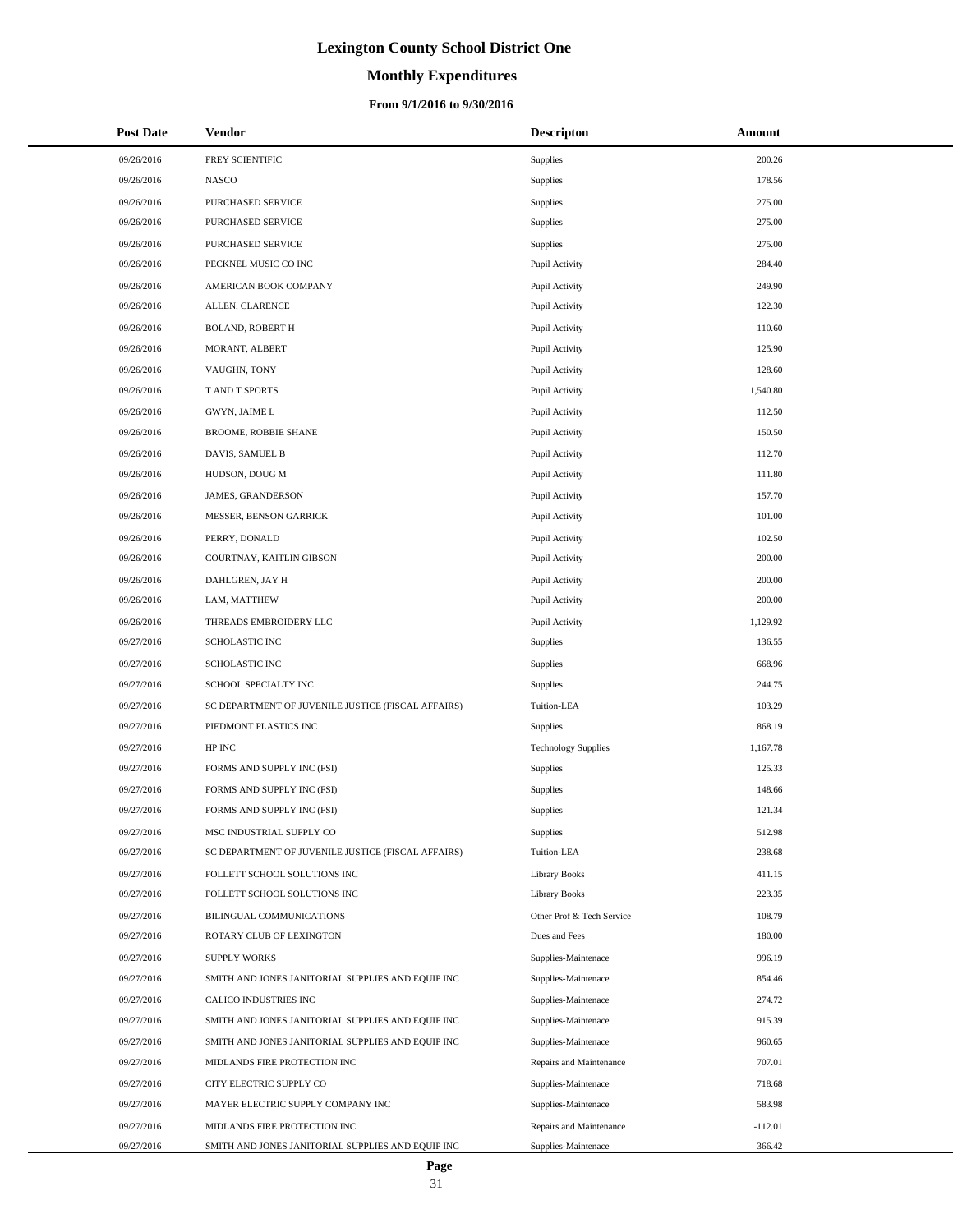# **Monthly Expenditures**

| <b>Post Date</b> | Vendor                                             | <b>Descripton</b>          | Amount    |
|------------------|----------------------------------------------------|----------------------------|-----------|
| 09/27/2016       | MEAD & HUNT INC                                    | Repairs and Maintenance    | 600.00    |
| 09/27/2016       | MIDLANDS FIRE PROTECTION INC                       | Repairs and Maintenance    | 2,200.00  |
| 09/27/2016       | MIDLANDS FIRE PROTECTION INC                       | Repairs and Maintenance    | 604.06    |
| 09/27/2016       | SMITH AND JONES JANITORIAL SUPPLIES AND EQUIP INC  | Repairs and Maintenance    | 130.00    |
| 09/27/2016       | HEBBE, MARIAH MORGAN DEEN                          | Other Prof & Tech Service  | 180.00    |
| 09/27/2016       | HAIGLER III, THOMAS I                              | Other Prof & Tech Service  | 180.00    |
| 09/27/2016       | THOMPSON, NICHOLAS REED                            | Other Prof & Tech Service  | 120.00    |
| 09/27/2016       | <b>CARNEGIE LEARNING INC</b>                       | Software Renewal/Agreemen  | 42,600.60 |
| 09/27/2016       | SC DEPARTMENT OF REVENUE (SALES TAX RETURN)        | Software Renewal/Agreemen  | 2,982.04  |
| 09/27/2016       | DTC WORLDWIDE                                      | Supplies                   | 472.50    |
| 09/27/2016       | DIGITAL OFFICE SOLUTIONS INC                       | Repairs and Maintenance    | 230.50    |
| 09/27/2016       | <b>CAMCOR</b>                                      | <b>Technology Supplies</b> | 2,150.70  |
| 09/27/2016       | DIGITAL OFFICE SOLUTIONS INC                       | Repairs and Maintenance    | 1,170.39  |
| 09/27/2016       | <b>CAMCOR</b>                                      | <b>Technology Supplies</b> | 120.38    |
| 09/27/2016       | SCHOOL SPECIALTY INC                               | Supplies                   | 1,481.42  |
| 09/27/2016       | <b>SERTOMA</b>                                     | Dues and Fees              | 200.00    |
| 09/27/2016       | DELTA EDUCATION                                    | Supplies                   | 973.02    |
| 09/27/2016       | FREY SCIENTIFIC                                    | Supplies                   | 193.13    |
| 09/27/2016       | OWL BRAND DISCOVERY KITS                           | Supplies                   | 1,933.09  |
| 09/27/2016       | TENNICO OF COLUMBIA INC                            | Improv Other Than Bldg     | 52,830.00 |
| 09/27/2016       | <b>SCHOLASTIC INC</b>                              | Pupil Activity             | 419.63    |
| 09/27/2016       | STATE DEPARTMENT OF EDUCATION LEX DIST ONEBUS SHOP | Pupil Activity             | 121.52    |
| 09/27/2016       | <b>GTM SPORTSWEAR</b>                              | Pupil Activity             | 1,192.00  |
| 09/27/2016       | SC DEPARTMENT OF REVENUE (SALES TAX RETURN)        | Pupil Activity             | $-25.06$  |
| 09/28/2016       | BETTER CHINESE LLC                                 | Supplies                   | 498.75    |
| 09/28/2016       | <b>US LASER INC</b>                                | Repairs and Maintenance    | 488.06    |
| 09/28/2016       | SHERATON AT MYRTLE BEACH CONVENTION CENTER         | Travel                     | 411.42    |
| 09/28/2016       | EXPEDITIONARY LEARNING OUTWARD BOUND INC           | Inst Prog Improvement      | 22,000.00 |
| 09/28/2016       | FOLLETT SCHOOL SOLUTIONS INC                       | <b>Library Books</b>       | 1,477.20  |
| 09/28/2016       | <b>CERTIFIED TRANSLATION SERVICES</b>              | Other Prof & Tech Service  | 131.20    |
| 09/28/2016       | NUIDEA SCHOOL SUPPLY CO                            | Supplies-Maintenace        | 2,048.25  |
| 09/28/2016       | SMITH AND JONES JANITORIAL SUPPLIES AND EQUIP INC  | Supplies-Maintenace        | 207.49    |
| 09/28/2016       | FERGUSON ENTERPRISES INC FEI 27                    | Supplies-Maintenace        | 280.88    |
| 09/28/2016       | SMITH AND JONES JANITORIAL SUPPLIES AND EQUIP INC  | Supplies-Maintenace        | 119.84    |
| 09/28/2016       | SMITH AND JONES JANITORIAL SUPPLIES AND EQUIP INC  | Supplies-Maintenace        | 262.89    |
| 09/28/2016       | MIDCAROLINA ELEC COOP INC                          | <b>Public Utilities</b>    | 18,171.00 |
| 09/28/2016       | DADE PAPER AND BAG CO                              | Supplies-Maintenace        | 465.99    |
| 09/28/2016       | MIDCAROLINA ELEC COOP INC                          | <b>Public Utilities</b>    | 15,107.00 |
| 09/28/2016       | MIDCAROLINA ELEC COOP INC                          | <b>Public Utilities</b>    | 9,587.00  |
| 09/28/2016       | FERGUSON ENTERPRISES INC FEI 27                    | Supplies-Maintenace        | 280.87    |
| 09/28/2016       | SC DEPARTMENT OF ADMINISTRATION                    | Repairs and Maintenance    | 21,358.32 |
| 09/28/2016       | HINZ, BRIAN E                                      | Other Prof & Tech Service  | 120.00    |
| 09/28/2016       | HART, MICHAEL JOSEPH                               | Other Prof & Tech Service  | 180.00    |
| 09/28/2016       | YOUNG, MATTHEW                                     | Other Prof & Tech Service  | 120.00    |
| 09/28/2016       | HALL, ROY LEE                                      | Other Prof & Tech Service  | 240.00    |
| 09/28/2016       | LOOKABILL, JOHN T                                  | Other Prof & Tech Service  | 180.00    |
| 09/28/2016       | COLLINS, STEPHEN M                                 | Other Prof & Tech Service  | 180.00    |
| 09/28/2016       | FRANKLIN, TIMOTHY WILLIAM                          | Other Prof & Tech Service  | 180.00    |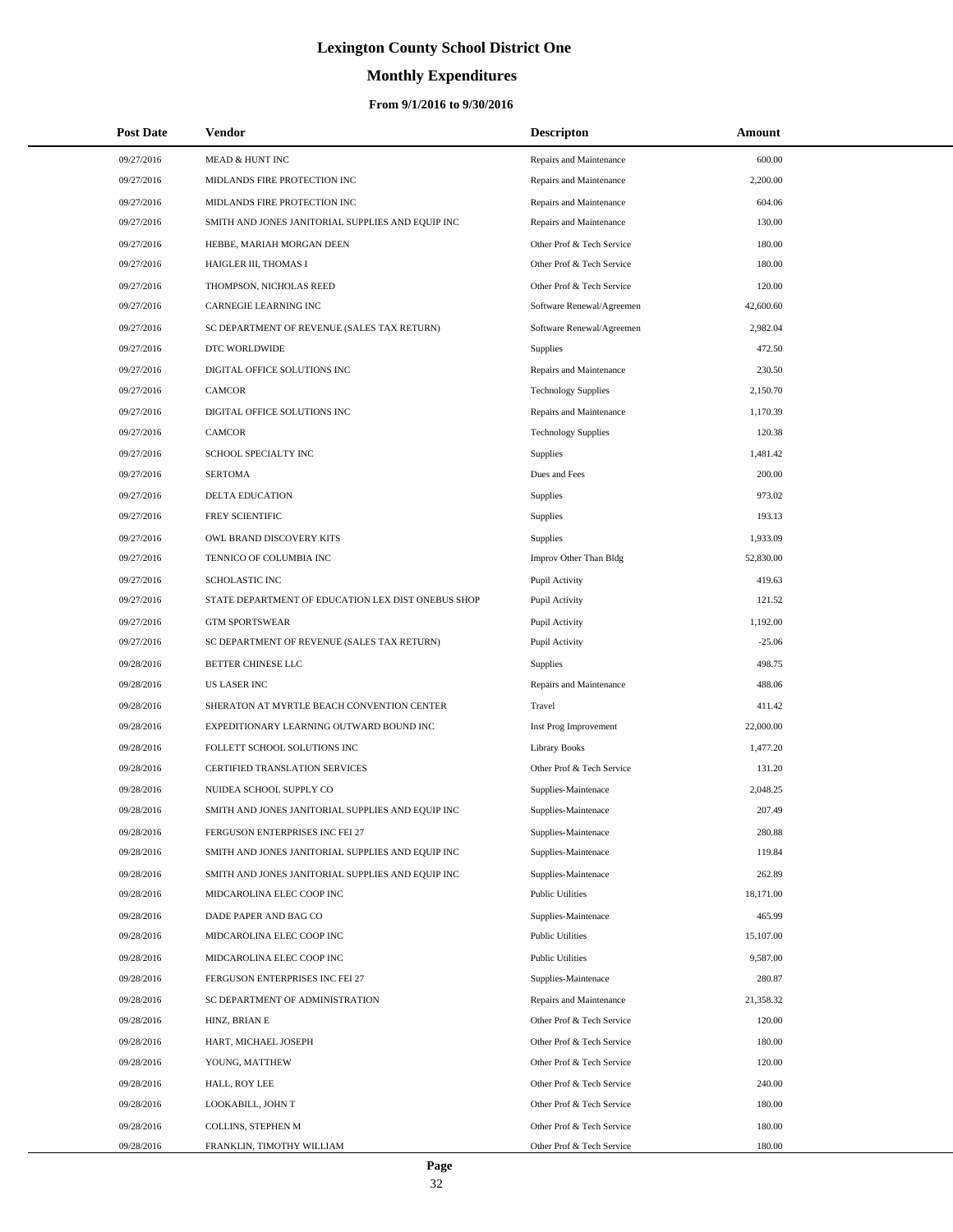# **Monthly Expenditures**

### **From 9/1/2016 to 9/30/2016**

| <b>Post Date</b> | Vendor                                      | <b>Descripton</b>             | Amount     |
|------------------|---------------------------------------------|-------------------------------|------------|
| 09/28/2016       | SCHOOL SPECIALTY INC                        | Supplies                      | 120.01     |
| 09/28/2016       | NANCY K PERRY CHILDREN'S SHELTER            | <b>Instructional Services</b> | 240.00     |
| 09/28/2016       | DELTA EDUCATION                             | Supplies                      | 269.84     |
| 09/28/2016       | PITNEY BOWES (RENTMAINTSUPPLIES)            | Pupil Activity                | 112.35     |
| 09/28/2016       | MUSICIAN SUPPLY                             | Pupil Activity                | 360.77     |
| 09/28/2016       | <b>SCRUB TRENDZ LLC</b>                     | Pupil Activity                | 224.70     |
| 09/28/2016       | <b>BARRETT, S LEE</b>                       | Pupil Activity                | 120.00     |
| 09/28/2016       | BLACKMON, KEVIN E                           | Pupil Activity                | 120.00     |
| 09/28/2016       | <b>GARRICK, BRYAN TODD</b>                  | Pupil Activity                | 120.00     |
| 09/28/2016       | HINZ, BRIAN E                               | Pupil Activity                | 120.00     |
| 09/28/2016       | MIXON, CHRISTOPHER DOUGLAS                  | Pupil Activity                | 150.00     |
| 09/28/2016       | MURNANE, MATTHEW JOSEPH                     | Pupil Activity                | 120.00     |
| 09/28/2016       | REED, JOHN MARCUS                           | Pupil Activity                | 150.00     |
| 09/28/2016       | SPIVEY, STEPHEN J                           | Pupil Activity                | 120.00     |
| 09/28/2016       | TAYLOR, MICHAEL HAMPTON                     | Pupil Activity                | 120.00     |
| 09/28/2016       | TRIANO, GUY                                 | Pupil Activity                | 120.00     |
| 09/28/2016       | BOSTIC, D LYNN                              | Pupil Activity                | 108.20     |
| 09/28/2016       | DRENNING, DOUGLAS T                         | Pupil Activity                | 101.00     |
| 09/28/2016       | HINELY, JAMES                               | Pupil Activity                | 125.30     |
| 09/28/2016       | ROBINSON, RICKY D                           | Pupil Activity                | 145.10     |
| 09/28/2016       | <b>BSN SPORTS</b>                           | Pupil Activity                | 1,797.60   |
| 09/28/2016       | RIDDELL / ALL AMERICAN                      | Pupil Activity                | 10,130.13  |
| 09/28/2016       | BRYANT, ADAM                                | Pupil Activity                | 120.00     |
| 09/28/2016       | <b>BURBAGE, JASON</b>                       | Pupil Activity                | 120.00     |
| 09/28/2016       | COOPER, JOEL L                              | Pupil Activity                | 120.00     |
| 09/28/2016       | ROGERS, MATTHEW                             | Pupil Activity                | 120.00     |
| 09/28/2016       | SHEALY, CANDI YVETTE                        | Pupil Activity                | 120.00     |
| 09/28/2016       | JOHNSON, DAVID MICHAEL                      | Pupil Activity                | 144.20     |
| 09/28/2016       | LONG, JOE H                                 | Pupil Activity                | 114.20     |
| 09/28/2016       | POPE, WYMAN                                 | Pupil Activity                | 129.50     |
| 09/28/2016       | MEADOW GLEN MIDDLE SCHOOL                   | Pupil Activity                | 692.50     |
| 09/28/2016       | JONES, JOHN (JJ) E                          | Pupil Activity                | 120.00     |
| 09/28/2016       | COWAN, JAMES BRIAN                          | Pupil Activity                | 102.20     |
| 09/28/2016       | SEEL, WILLIAM JOSEPH                        | Pupil Activity                | 102.20     |
| 09/28/2016       | STILES, JAMES M                             | Pupil Activity                | 100.40     |
| 09/28/2016       | A C FLORA HIGH SCHOOL                       | Pupil Activity                | 225.00     |
| 09/28/2016       | LINT, CHARLES ROBERT                        | Pupil Activity                | 120.00     |
| 09/28/2016       | <b>BULL, CLIFFORD O</b>                     | Pupil Activity                | 116.90     |
| 09/28/2016       | MEAGLEY, JEFFERY O                          | Pupil Activity                | 115.00     |
| 09/28/2016       | <b>OLAWSKY, KEITH</b>                       | Pupil Activity                | 162.00     |
| 09/28/2016       | <b>GOLF TEAM PRODUCTS</b>                   | Pupil Activity                | 120.00     |
| 09/28/2016       | EDUCATION ELEMENTS INC                      | Software Renewal/Agreemen     | 120,338.00 |
| 09/28/2016       | SC DEPARTMENT OF REVENUE (SALES TAX RETURN) | Software Renewal/Agreemen     | 8,423.66   |
| 09/29/2016       | PURCHASED SERVICE                           | Travel                        | 134.48     |
| 09/29/2016       | PURCHASED SERVICE                           | Travel                        | 100.71     |
| 09/29/2016       | US INK AND TONER INC                        | Supplies                      | 123.37     |
| 09/29/2016       | GILBERTSUMMIT RURAL WATER DISTRICT          | <b>Public Utilities</b>       | 1,324.22   |
| 09/29/2016       | GILBERTSUMMIT RURAL WATER DISTRICT          | <b>Public Utilities</b>       | 700.05     |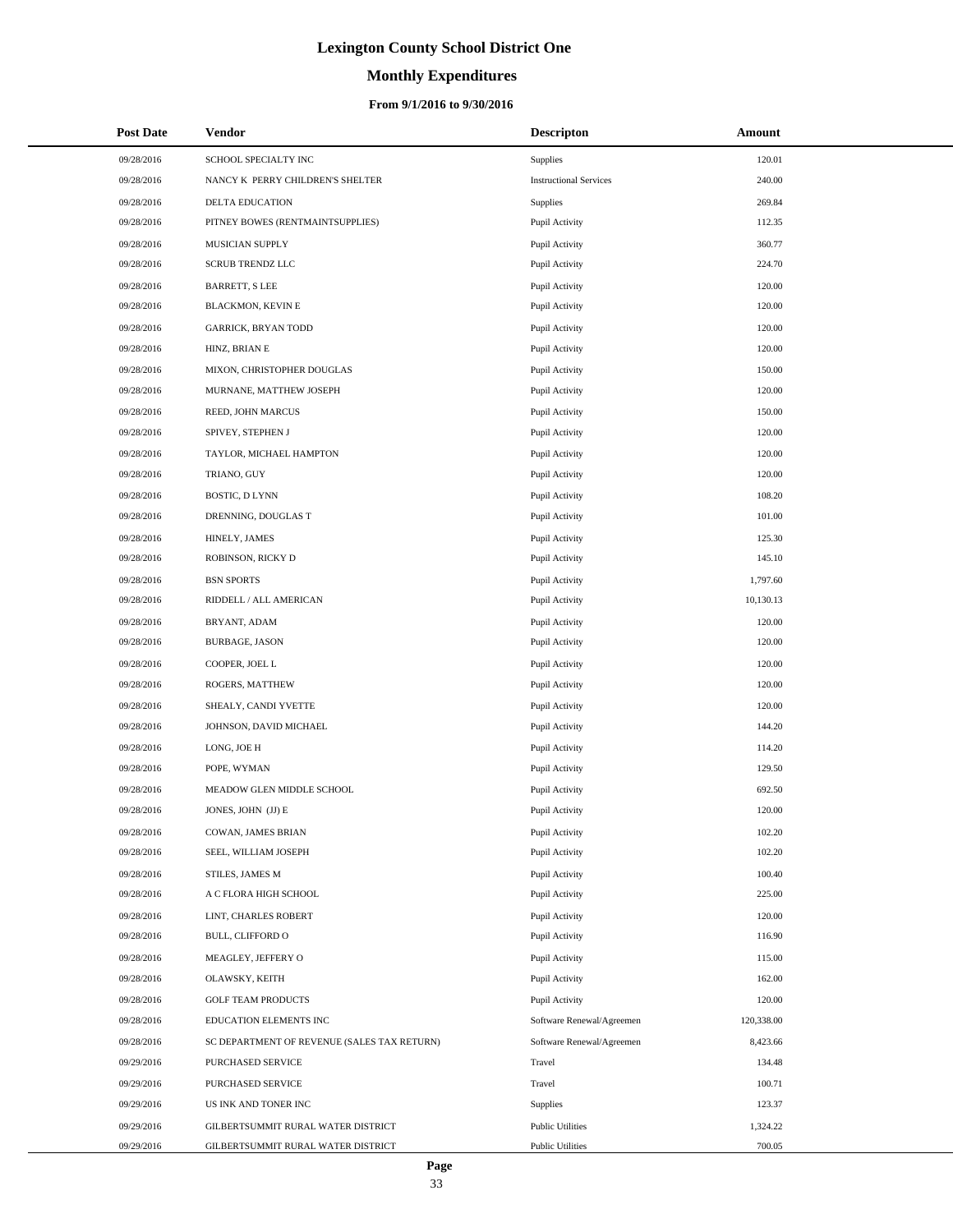# **Monthly Expenditures**

| <b>Post Date</b>         | Vendor                                                             | <b>Descripton</b>                                  | Amount             |
|--------------------------|--------------------------------------------------------------------|----------------------------------------------------|--------------------|
| 09/29/2016               | OSWALD WHOLESALE LUMBER INC                                        | Supplies-Maintenace                                | 2,247.35           |
| 09/29/2016               | CALICO INDUSTRIES INC                                              | Supplies-Maintenace                                | 1,648.34           |
| 09/29/2016               | GILBERTSUMMIT RURAL WATER DISTRICT                                 | <b>Public Utilities</b>                            | 811.15             |
| 09/29/2016               | GILBERTSUMMIT RURAL WATER DISTRICT                                 | <b>Public Utilities</b>                            | 696.81             |
| 09/29/2016               | GILBERTSUMMIT RURAL WATER DISTRICT                                 | <b>Public Utilities</b>                            | 466.59             |
| 09/29/2016               | <b>EDGENUITY</b>                                                   | Software Renewal/Agreemen                          | 133,322.00         |
| 09/29/2016               | SUNGARD PUBLIC SECTOR INC                                          | Software Renewal/Agreemen                          | 156.04             |
| 09/29/2016               | PURCHASED SERVICE                                                  | Travel                                             | 402.30             |
| 09/29/2016               | PURCHASED SERVICE                                                  | Travel                                             | 113.67             |
| 09/29/2016               | PURCHASED SERVICE                                                  | Travel                                             | 246.78             |
| 09/29/2016               | PURCHASED SERVICE                                                  | Travel                                             | 258.12             |
| 09/29/2016               | PURCHASED SERVICE                                                  | Travel                                             | 137.21             |
| 09/29/2016               | PURCHASED SERVICE                                                  | Travel                                             | 174.42             |
| 09/29/2016               | CAROLINA BIOLOGICAL SUPPLY CO                                      | Supplies                                           | 635.04             |
| 09/29/2016               | SKL ENTERPRISES LLC DBA CORE COURCE GPA.COM                        | Pupil Activity                                     | 450.00             |
| 09/29/2016               | CASH                                                               | Pupil Activity                                     | 2,000.00           |
| 09/29/2016               | T AND T SPORTS                                                     | Pupil Activity                                     | 665.97             |
| 09/30/2016               | SCHOOL SPECIALTY INC                                               | Supplies                                           | 104.42             |
| 09/30/2016               | SCHOOL SPECIALTY INC                                               | Supplies                                           | $-7.35$            |
| 09/30/2016               | FORMS AND SUPPLY INC (FSI)                                         | Supplies                                           | 164.02             |
| 09/30/2016               | PECKNEL MUSIC CO INC                                               | Repairs and Maintenance                            | 900.00             |
| 09/30/2016               | PRESENTATION SYSTEMS SOUTH INC                                     | Supplies                                           | 106.95             |
| 09/30/2016               | <b>APPLE INC</b>                                                   | <b>Technology Supplies</b>                         | 646.28             |
| 09/30/2016               | SCHOOL SPECIALTY INC                                               | Supplies                                           | 127.12             |
| 09/30/2016               | PINE GROVE INC                                                     | Tuition                                            | 2,189.67           |
| 09/30/2016               | LEXINGTON PRINTING LLC                                             | Printing and Binding                               | 442.98             |
| 09/30/2016               | LCJMWANDSC (LEX CTY JOINT WATER AND SEWER COMMI                    | <b>Public Utilities</b>                            | 133.74             |
| 09/30/2016               | AMERICAN SIGN AND DISPLAY CO                                       | Supplies-Maintenace                                | 186.18             |
| 09/30/2016               | FORMS AND SUPPLY INC (FSI)                                         | Supplies-Maintenace                                | 128.40             |
| 09/30/2016               | LCJMWANDSC (LEX CTY JOINT WATER AND SEWER COMMI                    | <b>Public Utilities</b>                            | 2,471.12           |
| 09/30/2016               | EA SERVICES INC                                                    | Repairs and Maintenance                            | 764.00             |
| 09/30/2016               | <b>GRAYBAR ELECTRIC CO INC</b>                                     | Supplies-Maintenace                                | 987.08             |
| 09/30/2016               | EA SERVICES INC                                                    | Repairs and Maintenance                            | 168.00             |
| 09/30/2016               | <b>GRAYBAR ELECTRIC CO INC</b>                                     | Supplies-Maintenace                                | 987.07             |
| 09/30/2016               | SOUTHEASTERN PAPER                                                 | Supplies-Maintenace                                | 721.72             |
| 09/30/2016               | EA SERVICES INC                                                    | Repairs and Maintenance                            | 168.00             |
| 09/30/2016               | LCJMWANDSC (LEX CTY JOINT WATER AND SEWER COMMI                    | <b>Public Utilities</b>                            | 1,824.66           |
| 09/30/2016               | LCJMWANDSC (LEX CTY JOINT WATER AND SEWER COMMI                    | <b>Public Utilities</b>                            | 1,210.98           |
| 09/30/2016               | EA SERVICES INC                                                    | Repairs and Maintenance                            | 2,756.33           |
| 09/30/2016               | LCJMWANDSC (LEX CTY JOINT WATER AND SEWER COMMI                    | <b>Public Utilities</b>                            | 2,000.75           |
| 09/30/2016               | SOUTHEASTERN PAPER                                                 | Supplies-Maintenace                                | 687.10             |
| 09/30/2016               | LCJMWANDSC (LEX CTY JOINT WATER AND SEWER COMMI                    | <b>Public Utilities</b>                            | 3,144.82           |
| 09/30/2016               | LCJMWANDSC (LEX CTY JOINT WATER AND SEWER COMMI                    | <b>Public Utilities</b>                            | 6,948.16           |
| 09/30/2016               | SOUTHEASTERN PAPER                                                 | Supplies-Maintenace                                | 1,443.43           |
| 09/30/2016               | LCJMWANDSC (LEX CTY JOINT WATER AND SEWER COMMI                    | <b>Public Utilities</b>                            | 562.92             |
| 09/30/2016               | EA SERVICES INC                                                    | Repairs and Maintenance                            | 168.00             |
| 09/30/2016<br>09/30/2016 | LCJMWANDSC (LEX CTY JOINT WATER AND SEWER COMMI<br>EA SERVICES INC | <b>Public Utilities</b><br>Repairs and Maintenance | 540.27<br>2,656.33 |
|                          |                                                                    |                                                    |                    |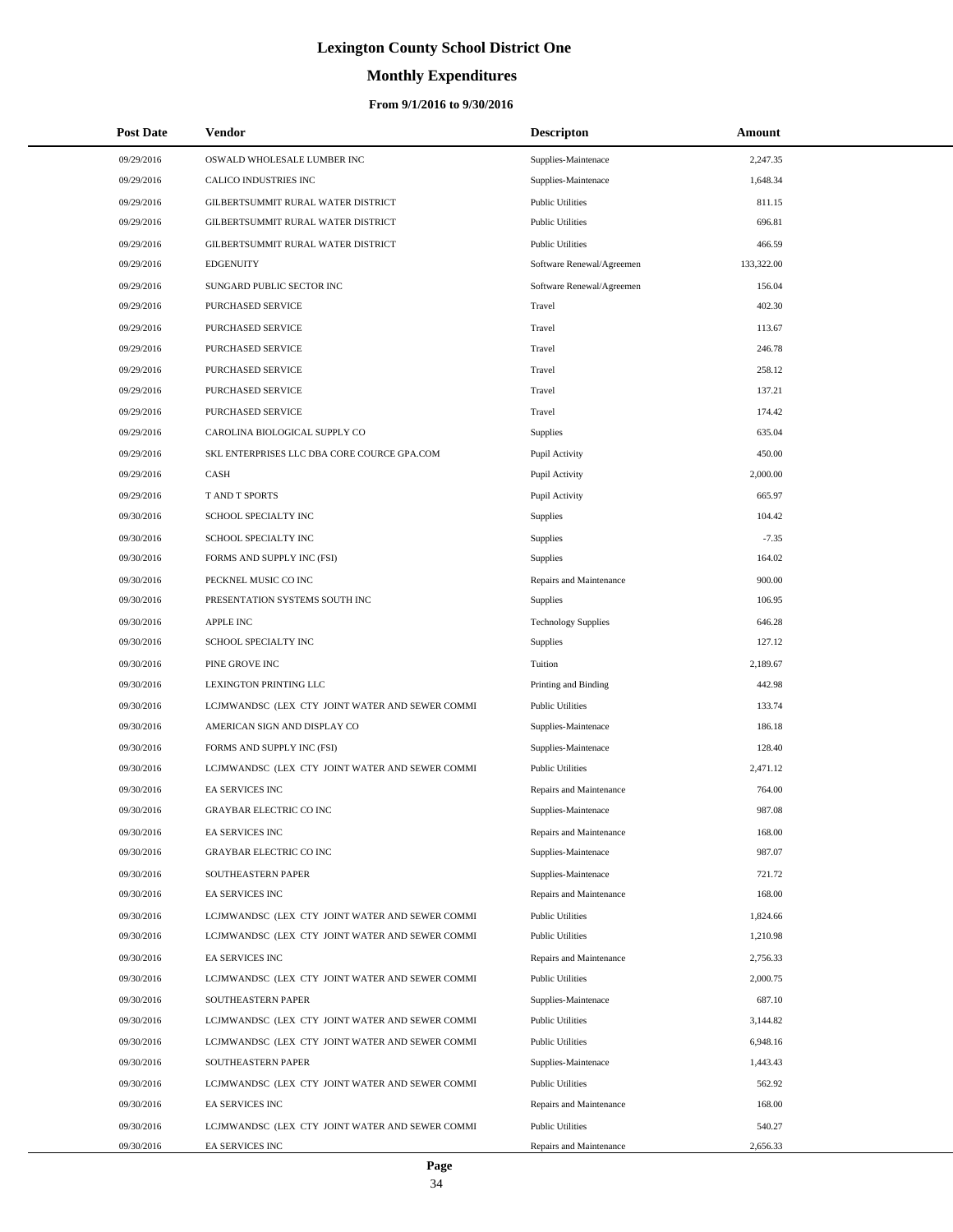# **Monthly Expenditures**

### **From 9/1/2016 to 9/30/2016**

| <b>Post Date</b> | <b>Vendor</b>                                   | <b>Descripton</b>          | Amount   |
|------------------|-------------------------------------------------|----------------------------|----------|
| 09/30/2016       | LCJMWANDSC (LEX CTY JOINT WATER AND SEWER COMMI | <b>Public Utilities</b>    | 582.59   |
| 09/30/2016       | EA SERVICES INC                                 | Repairs and Maintenance    | 207.00   |
| 09/30/2016       | LCJMWANDSC (LEX CTY JOINT WATER AND SEWER COMMI | <b>Public Utilities</b>    | 661.94   |
| 09/30/2016       | LCJMWANDSC (LEX CTY JOINT WATER AND SEWER COMMI | <b>Public Utilities</b>    | 2,173.78 |
| 09/30/2016       | LCJMWANDSC (LEX CTY JOINT WATER AND SEWER COMMI | <b>Public Utilities</b>    | 2,629.41 |
| 09/30/2016       | EA SERVICES INC                                 | Repairs and Maintenance    | 429.00   |
| 09/30/2016       | LCJMWANDSC (LEX CTY JOINT WATER AND SEWER COMMI | <b>Public Utilities</b>    | 860.36   |
| 09/30/2016       | LCJMWANDSC (LEX CTY JOINT WATER AND SEWER COMMI | <b>Public Utilities</b>    | 609.21   |
| 09/30/2016       | EA SERVICES INC                                 | Repairs and Maintenance    | 400.00   |
| 09/30/2016       | LCJMWANDSC (LEX CTY JOINT WATER AND SEWER COMMI | <b>Public Utilities</b>    | 215.00   |
| 09/30/2016       | EA SERVICES INC                                 | Repairs and Maintenance    | 220.00   |
| 09/30/2016       | EA SERVICES INC                                 | Repairs and Maintenance    | 325.00   |
| 09/30/2016       | <b>GRAYBAR ELECTRIC CO INC</b>                  | Supplies-Maintenace        | 180.21   |
| 09/30/2016       | LCJMWANDSC (LEX CTY JOINT WATER AND SEWER COMMI | <b>Public Utilities</b>    | 1,455.52 |
| 09/30/2016       | FORMS AND SUPPLY INC (FSI)                      | Supplies                   | 474.22   |
| 09/30/2016       | WILFONG, MICHAEL BRIAN                          | Other Prof & Tech Service  | 180.00   |
| 09/30/2016       | PARKER, NICHOLAS                                | Other Prof & Tech Service  | 120.00   |
| 09/30/2016       | BLACK, CALEB JAMES                              | Other Prof & Tech Service  | 180.00   |
| 09/30/2016       | MILLER, JEFFREY J                               | Other Prof & Tech Service  | 180.00   |
| 09/30/2016       | MEFFORD, ROY EARL                               | Other Prof & Tech Service  | 180.00   |
| 09/30/2016       | DATA NETWORK SOLUTIONS                          | <b>Technology Supplies</b> | 1,331.47 |
| 09/30/2016       | SCHOLASTIC INC                                  | <b>Supplies</b>            | 4,121.54 |
| 09/30/2016       | MCGRAW HILL EDUCATION INC                       | Supplies                   | 8,314.57 |
| 09/30/2016       | SCHOOL SPECIALTY INC                            | Supplies                   | 137.02   |
| 09/30/2016       | CAROLINA BIOLOGICAL SUPPLY CO                   | Supplies                   | 116.76   |
| 09/30/2016       | FREY SCIENTIFIC                                 | Supplies                   | 675.16   |
| 09/30/2016       | <b>WW GRAINGER</b>                              | Supplies                   | 222.56   |
| 09/30/2016       | SYSCO FOOD SERV OF COLUMBIA                     | Food                       | 3,015.91 |
| 09/30/2016       | BORDEN DAIRY CO OF SC LLC                       | Milk                       | 370.01   |
| 09/30/2016       | <b>WW GRAINGER</b>                              | Supplies                   | 222.56   |
| 09/30/2016       | SYSCO FOOD SERV OF COLUMBIA                     | Food                       | 1,358.36 |
| 09/30/2016       | BORDEN DAIRY CO OF SC LLC                       | Milk                       | 545.21   |
| 09/30/2016       | <b>WW GRAINGER</b>                              | Supplies                   | 111.28   |
| 09/30/2016       | SYSCO FOOD SERV OF COLUMBIA                     | Food                       | 2,018.08 |
| 09/30/2016       | BORDEN DAIRY CO OF SC LLC                       | Milk                       | 186.06   |
| 09/30/2016       | SYSCO FOOD SERV OF COLUMBIA                     | Food                       | 3,247.94 |
| 09/30/2016       | BORDEN DAIRY CO OF SC LLC                       | Milk                       | 985.30   |
| 09/30/2016       | <b>WW GRAINGER</b>                              | Supplies                   | 111.28   |
| 09/30/2016       | SYSCO FOOD SERV OF COLUMBIA                     | Food                       | 2,513.10 |
| 09/30/2016       | BORDEN DAIRY CO OF SC LLC                       | Milk                       | 382.90   |
| 09/30/2016       | SENN BROTHERS INC                               | Produce                    | 122.50   |
| 09/30/2016       | <b>WW GRAINGER</b>                              | Supplies                   | 236.90   |
| 09/30/2016       | SYSCO FOOD SERV OF COLUMBIA                     | Food                       | $-92.96$ |
| 09/30/2016       | BORDEN DAIRY CO OF SC LLC                       | Milk                       | 925.90   |
| 09/30/2016       | SYSCO FOOD SERV OF COLUMBIA                     | Food                       | 576.02   |
| 09/30/2016       | <b>WW GRAINGER</b>                              | Supplies                   | 502.32   |
| 09/30/2016       | SYSCO FOOD SERV OF COLUMBIA                     | Food                       | 2,226.17 |
| 09/30/2016       | SENN BROTHERS INC                               | Produce                    | 133.24   |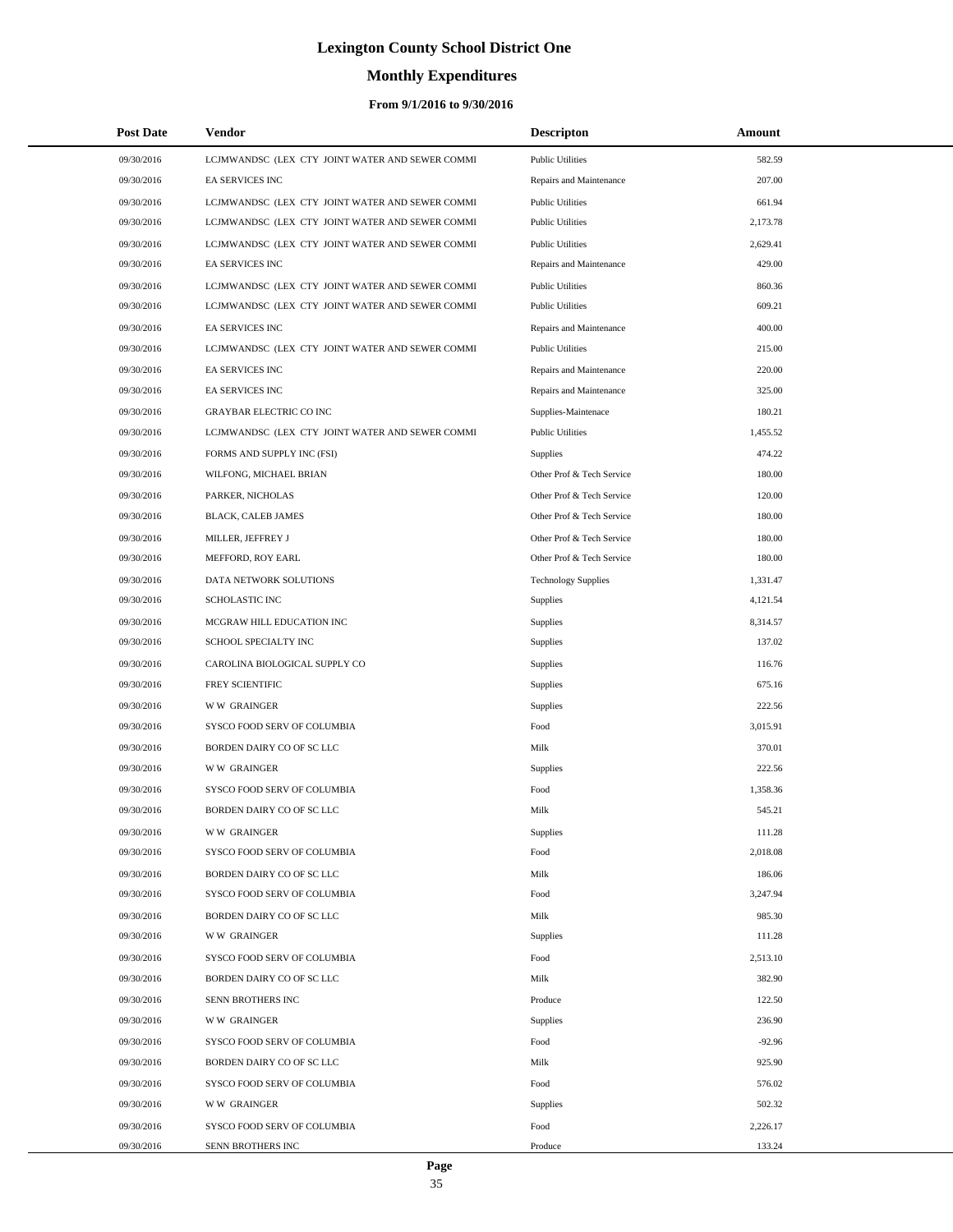# **Monthly Expenditures**

| <b>Post Date</b> | <b>Vendor</b>                    | <b>Descripton</b> | Amount   |
|------------------|----------------------------------|-------------------|----------|
| 09/30/2016       | <b>WW GRAINGER</b>               | Supplies          | 111.28   |
| 09/30/2016       | SYSCO FOOD SERV OF COLUMBIA      | Food              | 1,100.90 |
| 09/30/2016       | BORDEN DAIRY CO OF SC LLC        | Milk              | 467.47   |
| 09/30/2016       | <b>WW GRAINGER</b>               | Supplies          | 111.28   |
| 09/30/2016       | SYSCO FOOD SERV OF COLUMBIA      | Food              | 4,718.71 |
| 09/30/2016       | BORDEN DAIRY CO OF SC LLC        | Milk              | 1,256.21 |
| 09/30/2016       | SENN BROTHERS INC                | Produce           | 117.31   |
| 09/30/2016       | <b>WW GRAINGER</b>               | Supplies          | 111.28   |
| 09/30/2016       | SYSCO FOOD SERV OF COLUMBIA      | Food              | 2,953.09 |
| 09/30/2016       | BORDEN DAIRY CO OF SC LLC        | Milk              | 683.21   |
| 09/30/2016       | <b>WW GRAINGER</b>               | Supplies          | 236.90   |
| 09/30/2016       | SYSCO FOOD SERV OF COLUMBIA      | Food              | 1,957.84 |
| 09/30/2016       | BORDEN DAIRY CO OF SC LLC        | Milk              | 476.91   |
| 09/30/2016       | SENN BROTHERS INC                | Produce           | 177.31   |
| 09/30/2016       | <b>WW GRAINGER</b>               | Supplies          | 222.56   |
| 09/30/2016       | SYSCO FOOD SERV OF COLUMBIA      | Food              | 2,352.43 |
| 09/30/2016       | BORDEN DAIRY CO OF SC LLC        | Milk              | 378.69   |
| 09/30/2016       | SENN BROTHERS INC                | Produce           | 101.00   |
| 09/30/2016       | SYSCO FOOD SERV OF COLUMBIA      | Food              | 6,230.90 |
| 09/30/2016       | EARTHGRAINS BAKING COMPANIES INC | <b>Bread</b>      | 115.00   |
| 09/30/2016       | BORDEN DAIRY CO OF SC LLC        | Milk              | 557.68   |
| 09/30/2016       | SENN BROTHERS INC                | Produce           | 128.00   |
| 09/30/2016       | <b>WW GRAINGER</b>               | Supplies          | 627.32   |
| 09/30/2016       | SYSCO FOOD SERV OF COLUMBIA      | Food              | 987.48   |
| 09/30/2016       | BORDEN DAIRY CO OF SC LLC        | Milk              | 223.20   |
| 09/30/2016       | SENN BROTHERS INC                | Produce           | 107.50   |
| 09/30/2016       | SYSCO FOOD SERV OF COLUMBIA      | Food              | 2,882.02 |
| 09/30/2016       | BORDEN DAIRY CO OF SC LLC        | Milk              | 327.98   |
| 09/30/2016       | <b>WW GRAINGER</b>               | Supplies          | 753.55   |
| 09/30/2016       | SYSCO FOOD SERV OF COLUMBIA      | Food              | 2,213.32 |
| 09/30/2016       | BORDEN DAIRY CO OF SC LLC        | Milk              | 431.11   |
| 09/30/2016       | <b>SENN BROTHERS INC</b>         | Produce           | 106.12   |
| 09/30/2016       | SYSCO FOOD SERV OF COLUMBIA      | Food              | 761.49   |
| 09/30/2016       | BORDEN DAIRY CO OF SC LLC        | Milk              | 335.11   |
| 09/30/2016       | <b>WW GRAINGER</b>               | Supplies          | 348.18   |
| 09/30/2016       | SYSCO FOOD SERV OF COLUMBIA      | Food              | 4,091.77 |
| 09/30/2016       | BORDEN DAIRY CO OF SC LLC        | Milk              | 943.26   |
| 09/30/2016       | SYSCO FOOD SERV OF COLUMBIA      | Food              | 1,608.39 |
| 09/30/2016       | BORDEN DAIRY CO OF SC LLC        | Milk              | 101.25   |
| 09/30/2016       | <b>WW GRAINGER</b>               | Supplies          | 1,043.58 |
| 09/30/2016       | SYSCO FOOD SERV OF COLUMBIA      | Food              | 1,328.77 |
| 09/30/2016       | BORDEN DAIRY CO OF SC LLC        | Milk              | 355.21   |
| 09/30/2016       | <b>WW GRAINGER</b>               | Supplies          | 111.28   |
| 09/30/2016       | SYSCO FOOD SERV OF COLUMBIA      | Food              | 3,370.97 |
| 09/30/2016       | EARTHGRAINS BAKING COMPANIES INC | <b>Bread</b>      | 152.50   |
| 09/30/2016       | BORDEN DAIRY CO OF SC LLC        | Milk              | 671.07   |
| 09/30/2016       | SENN BROTHERS INC                | Produce           | 344.43   |
| 09/30/2016       | SYSCO FOOD SERV OF COLUMBIA      | Food              | 2,357.45 |